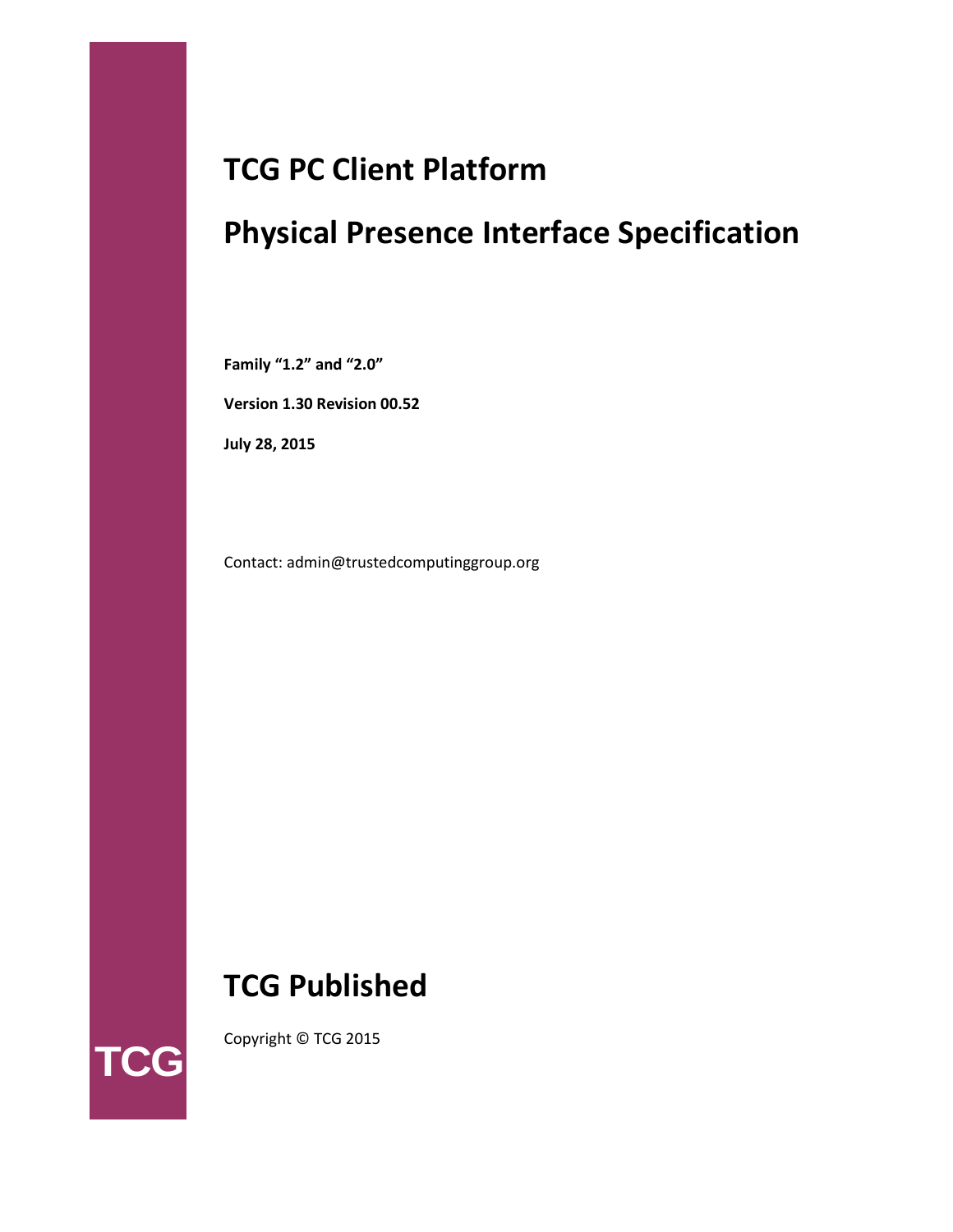# **Disclaimers, Notices, and License Terms**

THIS SPECIFICATION IS PROVIDED "AS IS" WITH NO WARRANTIES WHATSOEVER, INCLUDING ANY WARRANTY OF MERCHANTABILITY, NONINFRINGEMENT, FITNESS FOR ANY PARTICULAR PURPOSE, OR ANY WARRANTY OTHERWISE ARISING OUT OF ANY PROPOSAL, SPECIFICATION OR SAMPLE.

Without limitation, TCG disclaims all liability, including liability for infringement of any proprietary rights, relating to use of information in this specification and to the implementation of this specification, and TCG disclaims all liability for cost of procurement of substitute goods or services, lost profits, loss of use, loss of data or any incidental, consequential, direct, indirect, or special damages, whether under contract, tort, warranty or otherwise, arising in any way out of use or reliance upon this specification or any information herein.

This document is copyrighted by Trusted Computing Group (TCG), and no license, express or implied, is granted herein other than as follows: You may not copy or reproduce the document or distribute it to others without written permission from TCG, except that you may freely do so for the purposes of (a) examining or implementing TCG specifications or (b) developing, testing, or promoting information technology standards and best practices, so long as you distribute the document with these disclaimers, notices, and license terms.

Contact the Trusted Computing Group at [www.trustedcomputinggroup.org](http://www.trustedcomputinggroup.org/) for information on specification licensing through membership agreements.

Any marks and brands contained herein are the property of their respective owners.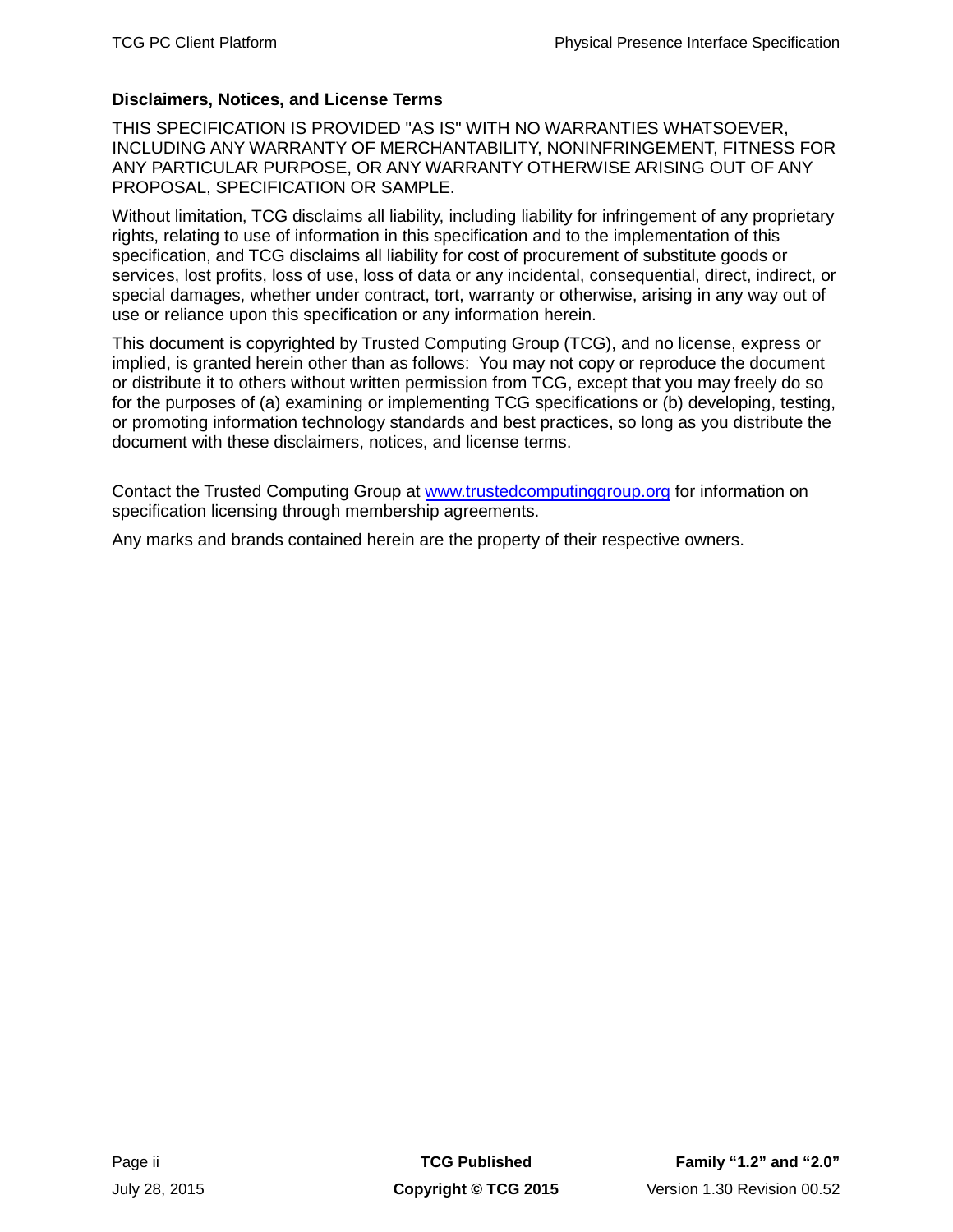# **Acknowledgements**

The writing of a specification, particularly a security specification, takes many hours for both development and review. This specification is no exception with roughly 70 individuals involved in the process. The TCG would like to acknowledge the contribution of those individuals (listed below) and the companies who allowed them to volunteer their time to the development of this specification.

Special thanks are due to Amy Nelson, who served as the Chair of the PC Client Working Group, Carey Huscroft, who served as Chair of the Server Working Group, and Ronald Aigner, who was the editor during the development of this specification.

# **Contributors:**

Ben Haidri, Absolute Software Corp Pierre Chifflier, Agence Nationale de la Securite des Systemes d'Information (ANSSI) Dean Liberty, AMD Emily Ratliff, AMD Gary Simpson, AMD Gongyuan Zhuang, AMD Frederick Otumfuor, American Megatrends, Inc. Goulven Guiheux, AMOSSYS Frédéric Remi, AMOSSYS John Mersh, ARM Ltd. Chris Berg, Atmel Günter Fuchs, Atmel James Hallman, Atmel Mong Sim, Atmel Todd Slack, Atmel Ronnie Thomas, Atmel Dietmar Wippig, BSI Bill Jacobs, Cisco Vaden Mohrmann, Dell, Inc. Amy Nelson, Dell, Inc. Johan Rahardjo, Dell, Inc. Steffen Wagner, Fraunhofer AISEC Benjamin Weggenmann, Fraunhofer AISEC Andreas Fuchs, Fraunhofer Institute for Secure Information Technology (SIT) Shiva Dasari, Hewlett-Packard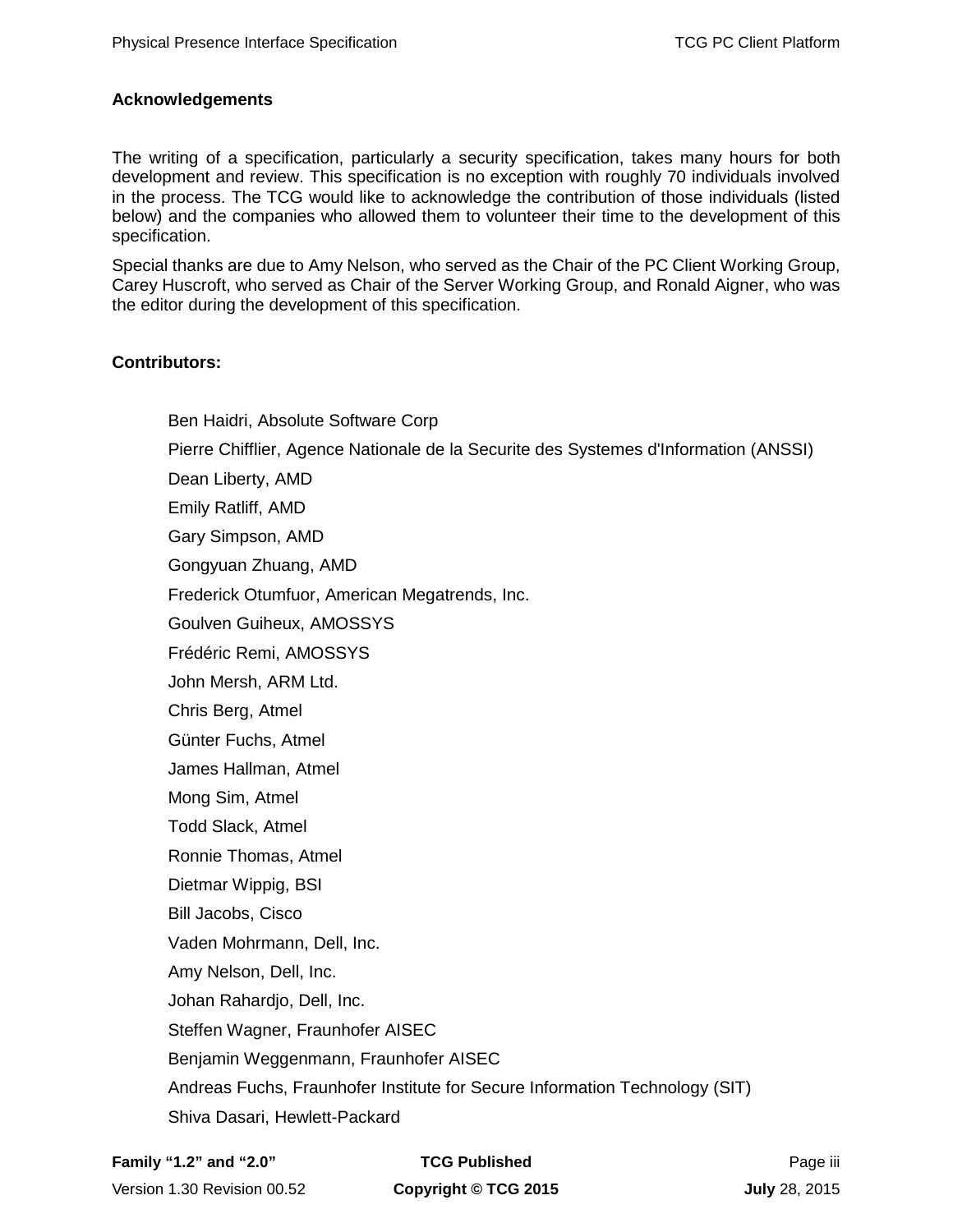Thomas Ford, Hewlett-Packard Russ Herell, Hewlett-Packard Carey Huscroft, Hewlett-Packard Tom Laffey, Hewlett-Packard Lan Wang, Hewlett-Packard Tim Block, IBM Hubert Braunwarth, Infineon Ga-Wai Chin, Infineon Georg Rankl, Infineon Johann Schoetz, Infineon Nicholas Adams, Intel Corporation Will Arthur, Intel Corporation Alex Eydelberg, Intel Corporation Hisaki Ohara, Intel Corporation Lee Rosenbaum, Intel Corporation David Song, Intel Corporation Monty Wiseman, Intel Corporation Vincent Zimmer, Intel Corporation Robert Hart, Johns Hopkins University, Applied Physics Lab James Hoff, Lenovo (United States) INC Randy Springfield, Lenovo (United States) INC Ronald Aigner, Microsoft Paul England, Microsoft Eugene Samsonov, Microsoft Rob Spiger, Microsoft Rahul Verma, Microsoft David Wooten, Microsoft Xin Liu, Nationz Technologies Inc. Dan Morav, Nuvoton Technology Oren Tanami, Nuvoton Technology Dick Wilkins, Phoenix Technologies Ltd. Darren Lasko, Qualcomm Incorporated Fabien Arrivé, STMicroelectronics Jean-Luc Blanc, STMicroelectronics Olivier Collart, STMicroelectronics Benoit Houyere, STMicroelectronics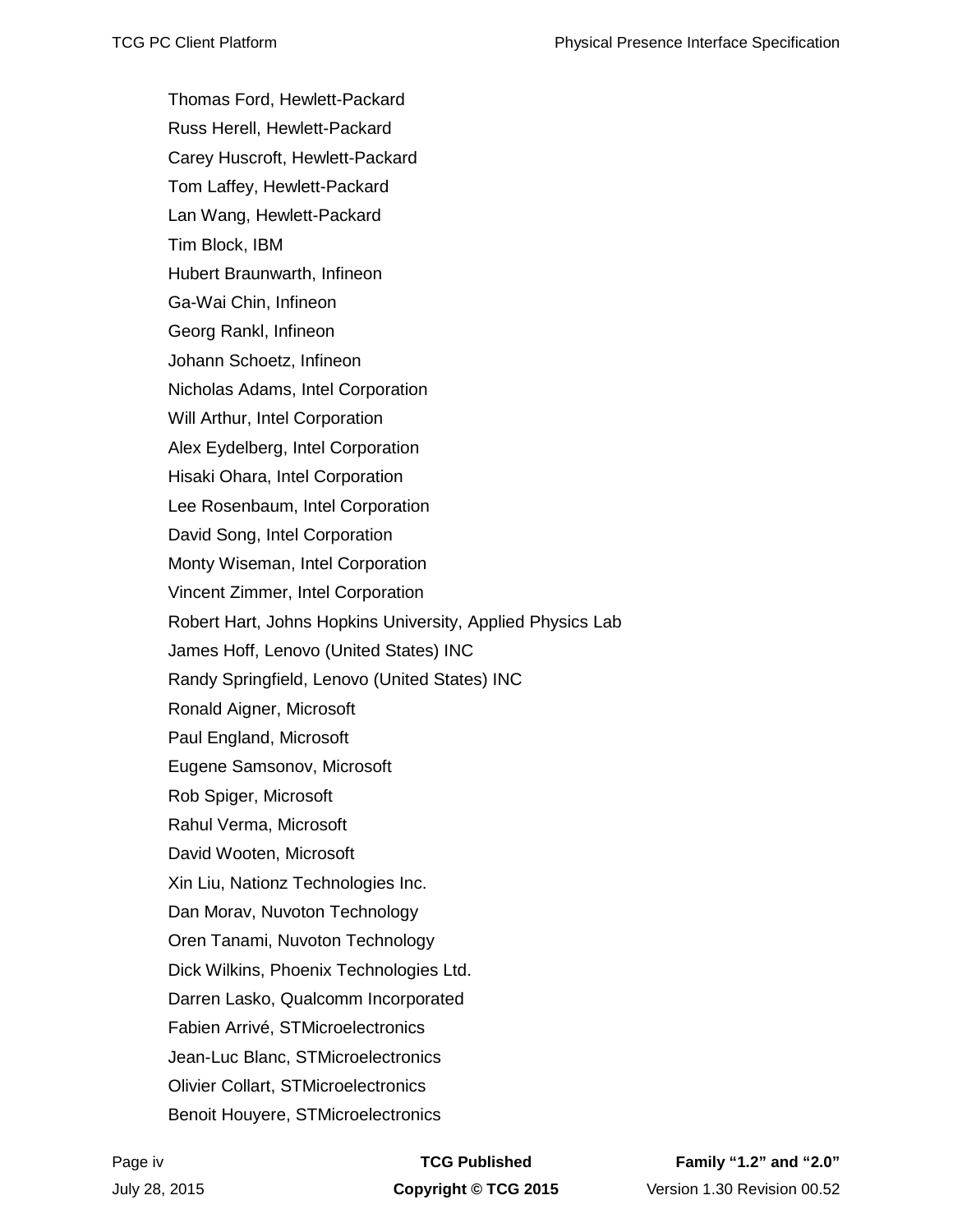Anne-Rose Gratadour, Thales Communications & Security Tom Brostrom, United States Government Eugene Myers, United States Government Andrew Regenscheid, United States Government Greg Kazmierczak, Wave Systems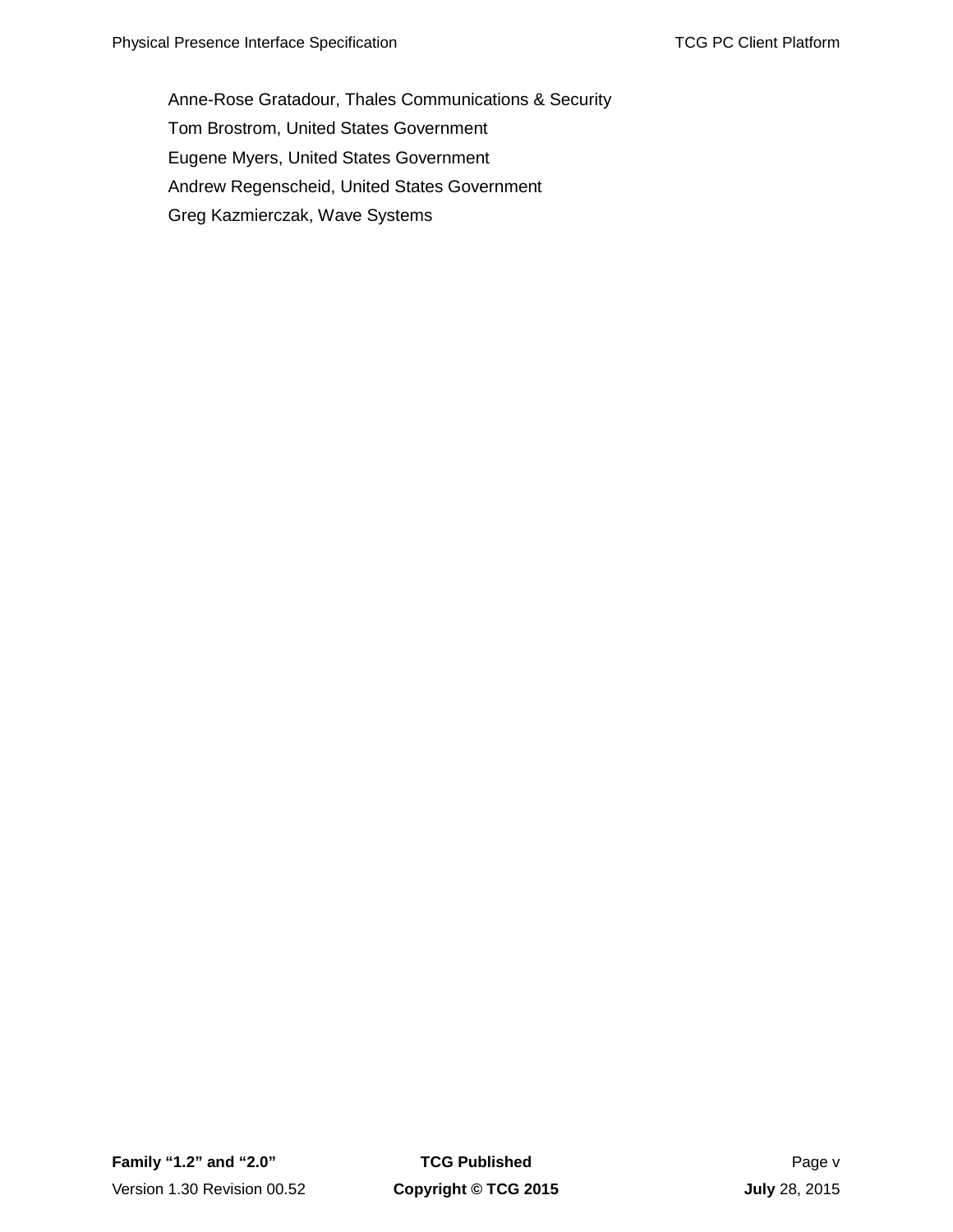# <span id="page-5-0"></span>**Change History**

| <b>Revision</b> | <b>Date</b>       | <b>Description</b>                                                                                                                                                                                                                                                                                                                                                                                                                                                                                                                                                                                                     |
|-----------------|-------------------|------------------------------------------------------------------------------------------------------------------------------------------------------------------------------------------------------------------------------------------------------------------------------------------------------------------------------------------------------------------------------------------------------------------------------------------------------------------------------------------------------------------------------------------------------------------------------------------------------------------------|
| 1.00 / 1.00     | 5 April, 2007     | Initial release of Version 1.00.<br>$\bullet$                                                                                                                                                                                                                                                                                                                                                                                                                                                                                                                                                                          |
| 1.10 / 1.00     | 10 June, 2009     | Added new action 12: Deferred Physical Presence<br>$\bullet$<br>Added "Submit TPM Operation Request to Pre-OS<br>$\bullet$<br>Environment 2"                                                                                                                                                                                                                                                                                                                                                                                                                                                                           |
| 1.20 / 1.00     | 10 February 2011  | Added BIOS TPM Management Flags and<br>$\bullet$<br>corresponding operations<br>Added return code 3 to "Submit TPM Operation<br>$\bullet$<br>Request to Pre-OS Environment 2"<br>Added "Get User Confirmation Status for Operation"<br>$\bullet$<br>Added Operations 21 and 22 that are analogous to<br>$\bullet$<br>5 and 14 but perform enable and activate first.                                                                                                                                                                                                                                                   |
| 1.30 / 0.31     | 15 September 2013 | Added function required for TPM 2.0<br>$\bullet$                                                                                                                                                                                                                                                                                                                                                                                                                                                                                                                                                                       |
| 1.30 / 0.32     | 12 November 2013  | Consolidated multiple "Change hash algorithm<br>$\bullet$<br>operations" into one "Select Boot Log Format"                                                                                                                                                                                                                                                                                                                                                                                                                                                                                                             |
| 1.30 / 0.33     | 20 November 2013  | Adopted TCG document style<br>$\bullet$                                                                                                                                                                                                                                                                                                                                                                                                                                                                                                                                                                                |
| 1.30 / 0.34     | 13 December 2013  | Add NoPPIProvision flag for TPM 2.0 and PPI<br>$\bullet$<br>operations to set/reset flag<br>Add PPI operation to enable/disable TPM 2.0<br>$\bullet$                                                                                                                                                                                                                                                                                                                                                                                                                                                                   |
| 1.30 / 0.35     | 20 December 2014  | Formatting changes<br>$\bullet$<br>Compliance section updated<br>$\bullet$<br>Clarifications in non-normative text<br>$\bullet$<br>Pseudo-code formatting updated<br>$\bullet$                                                                                                                                                                                                                                                                                                                                                                                                                                         |
| 1.30 / 0.36     | 16 January 2014   | Update notes in table 4<br>$\bullet$<br>Add NoPPIChangeBootEventLog flag<br>$\bullet$<br>Adjust SetBootEventLog<br>$\bullet$                                                                                                                                                                                                                                                                                                                                                                                                                                                                                           |
| 1.30 / 0.37     | 21 January 2014   | Add "Add Boot Event Log" and "Remove Boot Event<br>$\bullet$<br>Log" operations.<br>Removed "Set Boot Event Log"<br>$\bullet$                                                                                                                                                                                                                                                                                                                                                                                                                                                                                          |
| 1.30 / 0.38     | 26 March 2014     | Removed "Add Boot Event Log" and "Remove Boot<br>$\bullet$<br>Event Log" operations.<br>Add "Set Boot Event Log" operation, which takes a<br>$\bullet$<br>bitmask of algorithms<br>Propose new defaults for flags for server<br>$\bullet$<br>Added timeout to confirmation request<br>$\bullet$<br>Renamed NoPPIProvision to NoPPForProvision<br>$\bullet$<br>Introduced NoPPForTurnOn NoPPForTurnOff<br>$\bullet$<br>Renamed NoPPIClear to NoPPForClear<br>$\bullet$<br>Renamed NoPPIChangeBootEventLog to<br>$\bullet$<br>NoPPForChangePCRs<br>Renamed NoPPIMaintenance to<br>$\bullet$<br><b>NoPPForMaintenance</b> |
| 1.30 / 0.39     | 6 June 2014       | Incorporated feedback from rev38 review<br>$\bullet$                                                                                                                                                                                                                                                                                                                                                                                                                                                                                                                                                                   |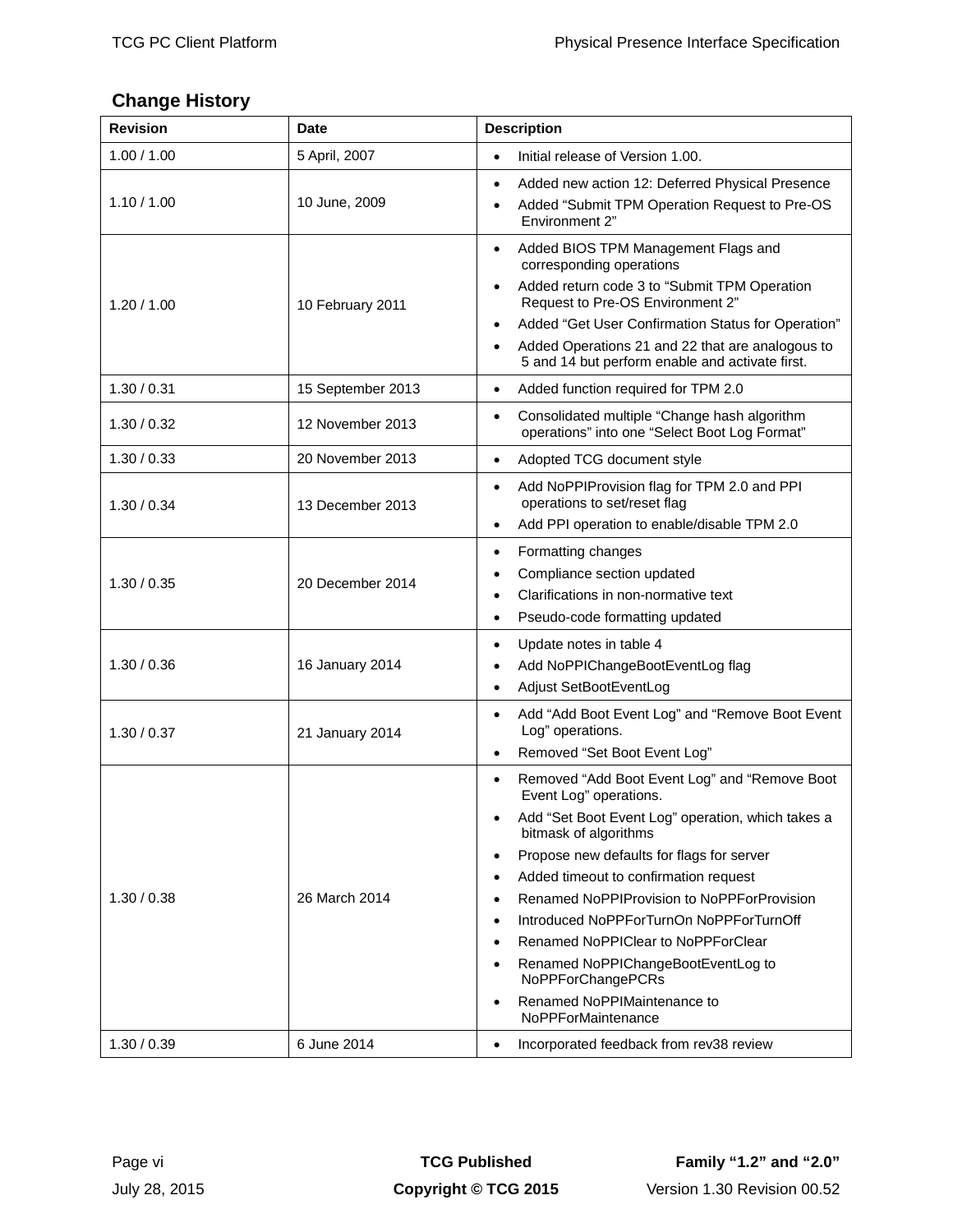| <b>Revision</b> | <b>Date</b>      | <b>Description</b>                                                                              |  |  |  |
|-----------------|------------------|-------------------------------------------------------------------------------------------------|--|--|--|
|                 |                  | Clarified hardware vs. command method                                                           |  |  |  |
|                 |                  | Clarification of use of disabled hierarchies<br>٠                                               |  |  |  |
|                 |                  | Expanded protocol sequence of command method<br>٠                                               |  |  |  |
|                 |                  | Reverted changes of TPM 1.2 flags<br>٠                                                          |  |  |  |
| 1.30 / 0.40     |                  | Consistent use of "Persistent Firmware TPM<br>٠<br>Management Flags"                            |  |  |  |
|                 |                  | Split table of PPI operations into table for TPM 1.2<br>$\bullet$<br>and table for TPM 2.0      |  |  |  |
|                 |                  | Added user confirmation keys table for systems<br>٠<br>without keyboard                         |  |  |  |
|                 |                  | Incorporated feedback from June 2014 face to face<br>$\bullet$<br>meeting                       |  |  |  |
|                 |                  | Operation 14 is Enable + Clear<br>$\bullet$                                                     |  |  |  |
|                 |                  | Fix table references<br>٠                                                                       |  |  |  |
| 1.30 / 0.41     | 2 August 2014    | Clarify operations in Table 1 and 2                                                             |  |  |  |
|                 |                  | Clarify correlation between operations                                                          |  |  |  |
|                 |                  | Added Section with different scenarios for<br>$\bullet$                                         |  |  |  |
|                 |                  | recommended default values of the Persistent<br>Firmware TPM Management Flags.                  |  |  |  |
| 1.30 / 0.42     | 9 August 2014    | Match operation 23 and arguments of ACPI function<br>to TCG log format proposal rev 9.          |  |  |  |
| 1.30 / 0.43     | 13 August 2014   | Address Will Arthur's comments<br>$\bullet$                                                     |  |  |  |
|                 |                  | Address feedback<br>٠                                                                           |  |  |  |
|                 | 17 October 2014  | Clarified operation 23 argument<br>٠                                                            |  |  |  |
| 1.30 / 0.44     |                  | Add operation 33<br>٠                                                                           |  |  |  |
|                 |                  | Changed logic of Persistent Firmware TPM<br>٠<br>Management Flags for TPM 2.0 to positive logic |  |  |  |
|                 |                  | Change SHOULD to SHALL<br>$\bullet$                                                             |  |  |  |
| 1.30 / 0.45     | 29 October 2014  | Incorporate feedback from October 2014 face to<br>face meeting                                  |  |  |  |
|                 |                  | Remove Corrections and Comments section                                                         |  |  |  |
| 1.30 / 0.46     | 7 November 2014  | Incorporate feedback from Shiva Disari                                                          |  |  |  |
|                 |                  | Incorporate feedback from Monty Wiseman<br>٠                                                    |  |  |  |
| 1.30 / 0.47     | 17 November 2014 | Fix description of SetPCRBanks<br>$\circ$                                                       |  |  |  |
|                 |                  | Fix description of operation 34<br>$\circ$                                                      |  |  |  |
|                 |                  | Incorporate comments from first review                                                          |  |  |  |
| 1.30 / 0.48     | 24 February 2015 | Revised grouping of optional<br>$\circ$                                                         |  |  |  |
|                 |                  | commands in Table 2                                                                             |  |  |  |
| 1.30 / 0.49     | 25 February 2015 | Feedback from February 2015 Face to Face<br>٠<br>meeting discussion.                            |  |  |  |
|                 |                  | Added operations for Storage management.<br>٠                                                   |  |  |  |
|                 |                  | Use correct name for Storage spec<br>$\bullet$                                                  |  |  |  |
| 1.30 / 0.50     | 2 March 2015     | Add text for operations 96 to 101 to table 4                                                    |  |  |  |
|                 |                  | Fix text for operations $25 - 32$ in table 4<br>٠                                               |  |  |  |
| 1.30 / 0.51     | 13 March 2015    | Minor change in confirmation text of operation 23<br>٠                                          |  |  |  |
| 1.30 / 0.52     | 16 March 2015    | Corrections to text in table 4                                                                  |  |  |  |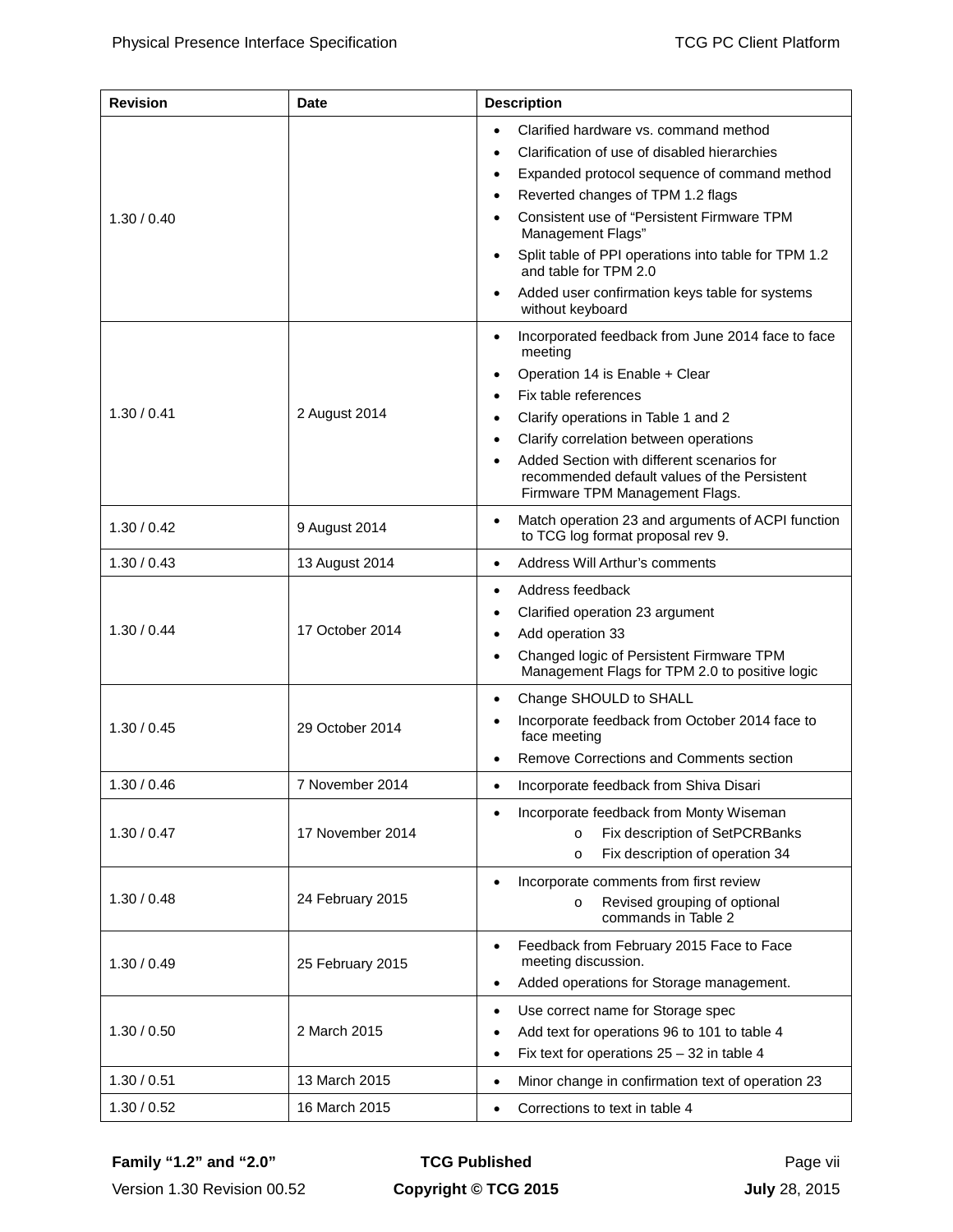# <span id="page-7-0"></span>**Contents**

| 1              |       |                                                                                      |  |  |  |
|----------------|-------|--------------------------------------------------------------------------------------|--|--|--|
| 2              |       |                                                                                      |  |  |  |
| 3              |       |                                                                                      |  |  |  |
| 4              |       |                                                                                      |  |  |  |
| 5              |       |                                                                                      |  |  |  |
| 6              |       |                                                                                      |  |  |  |
|                | 6.1   |                                                                                      |  |  |  |
|                | 6.2   |                                                                                      |  |  |  |
| $\overline{7}$ |       |                                                                                      |  |  |  |
| 8              |       |                                                                                      |  |  |  |
|                | 8.1   |                                                                                      |  |  |  |
|                | 8.1.1 |                                                                                      |  |  |  |
|                | 8.1.2 |                                                                                      |  |  |  |
|                | 8.1.3 |                                                                                      |  |  |  |
|                | 8.1.4 |                                                                                      |  |  |  |
|                | 8.1.5 |                                                                                      |  |  |  |
|                | 8.1.6 |                                                                                      |  |  |  |
|                | 8.1.7 | Submit TPM Operation Request to Pre-OS Environment 226                               |  |  |  |
|                | 8.1.8 |                                                                                      |  |  |  |
|                | 8.2   |                                                                                      |  |  |  |
| 9              |       |                                                                                      |  |  |  |
|                |       |                                                                                      |  |  |  |
|                | 11    |                                                                                      |  |  |  |
|                |       | 12 Scenarios with recommended default for Persistent Firmware TPM Management Flags58 |  |  |  |
|                | 12.1  |                                                                                      |  |  |  |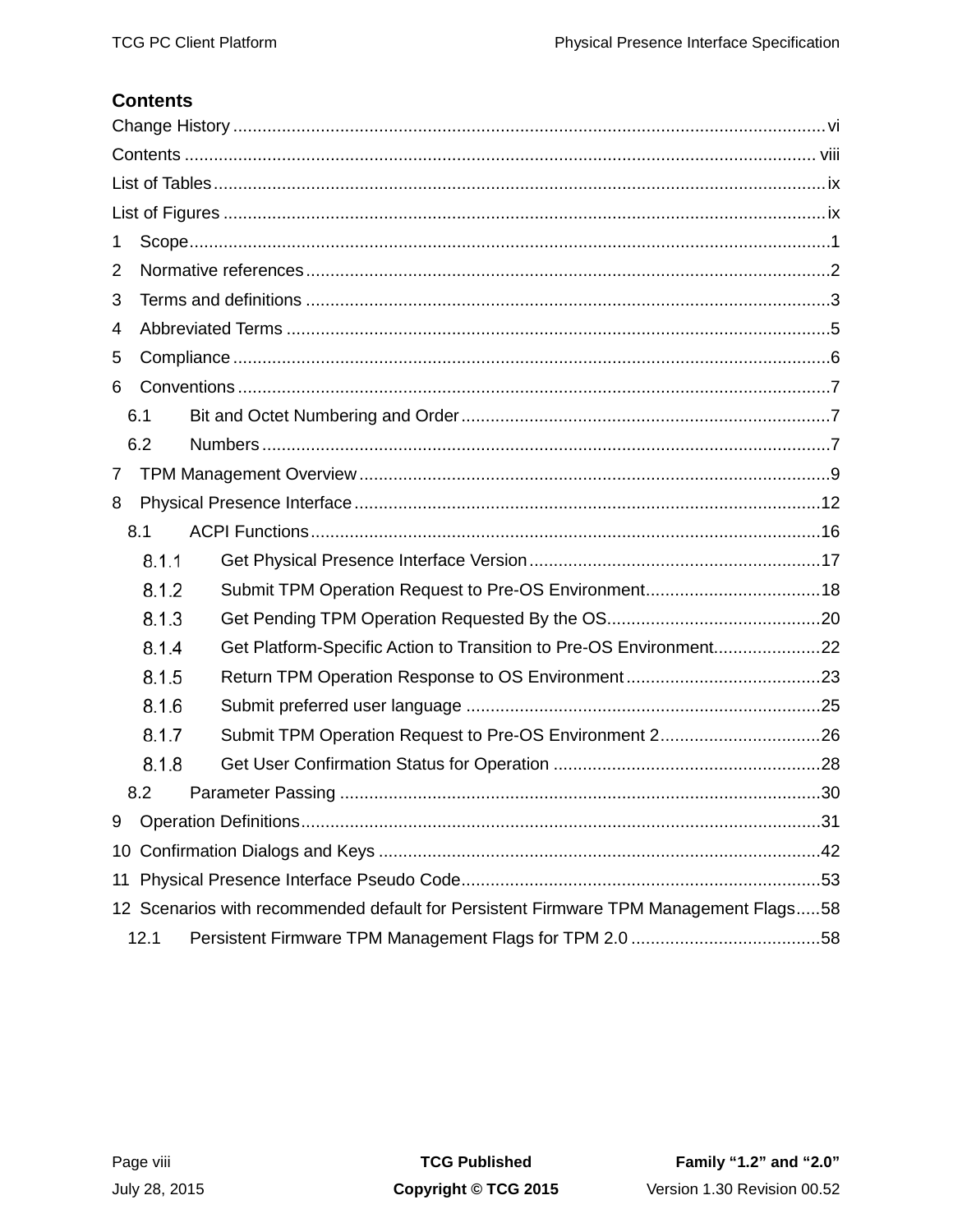# <span id="page-8-0"></span>**List of Tables**

# <span id="page-8-1"></span>**List of Figures**

|--|--|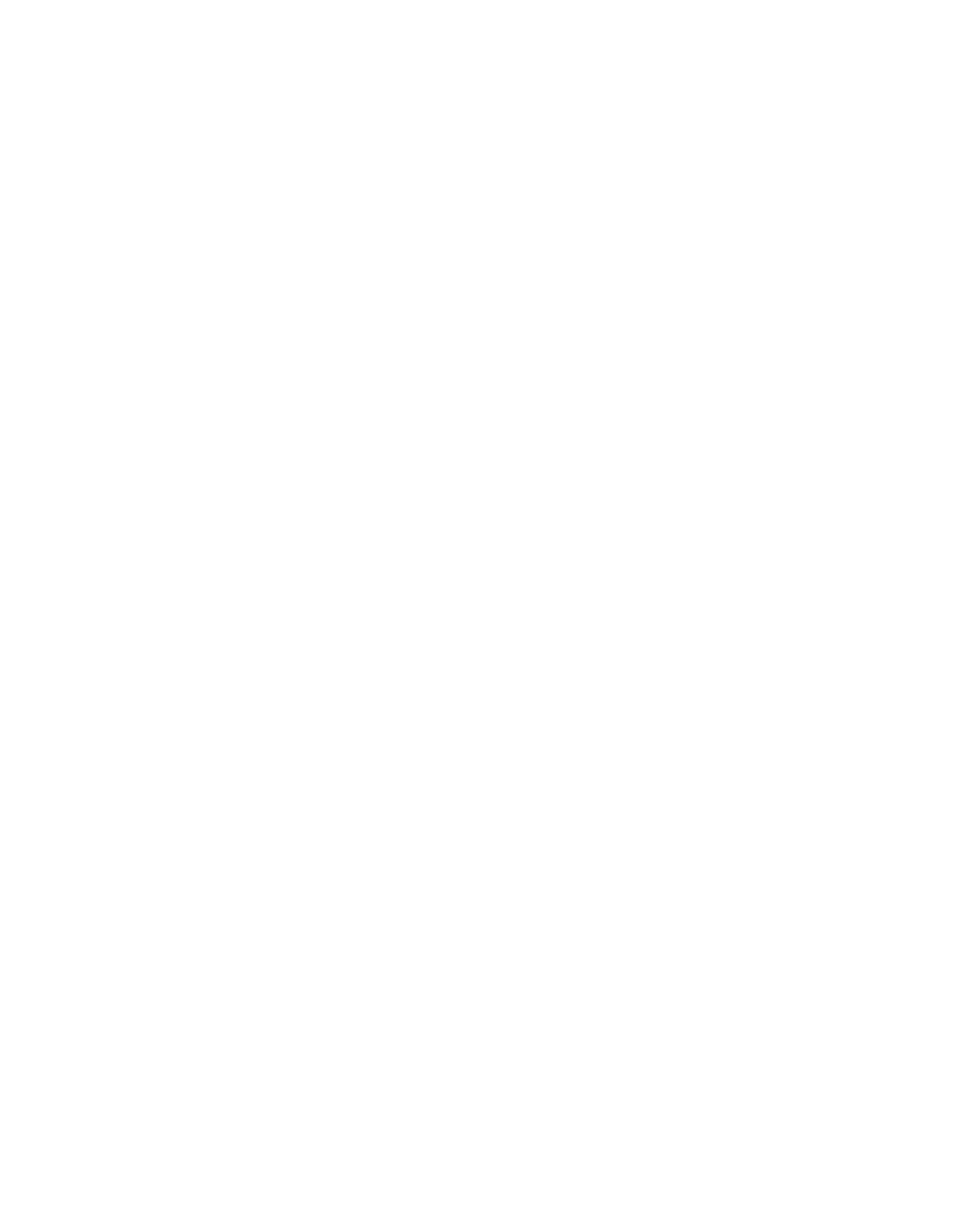# <span id="page-10-0"></span>**1 Scope**

This specification defines an interface between an operating system and the firmware to manage the configuration of a TPM and, if required, initiate TPM related operations. The specification gives suggestions on UI wording for interactions with users of a system, if UI interaction is required.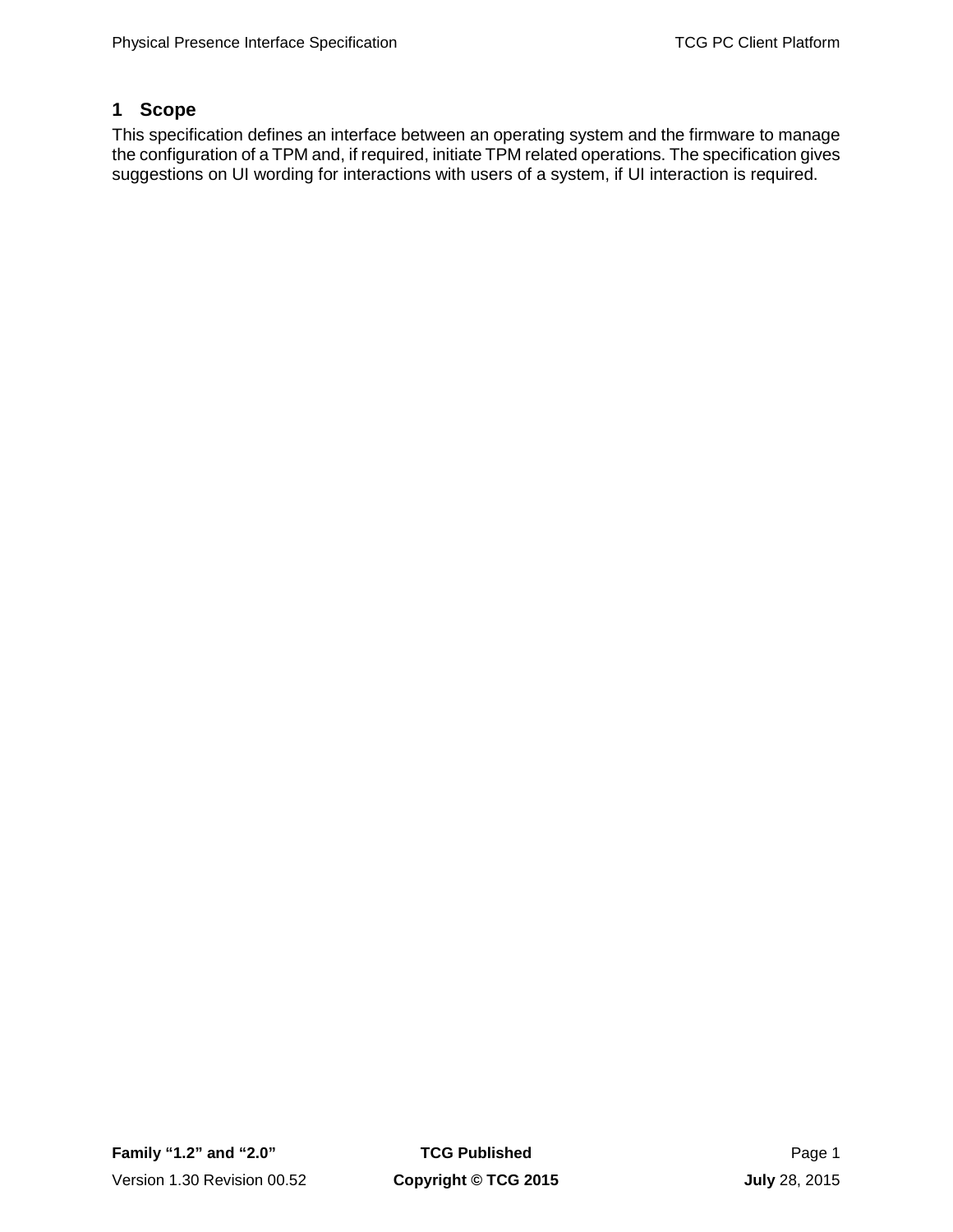# <span id="page-11-0"></span>**2 Normative references**

The following referenced documents are indispensable for the application of this document. For dated references, only the edition cited applies. For undated references, the latest edition of the referenced document (including any amendments) applies.

A TPM in adherence to either:

- 1. The TPM Main Specification Level 2 Version 1.2
	- or
- 2. The TPM library Specification, Family "2.0"

A PC Client platform in adherence to either:

1. The TCG PC Client Specific Implementation Specification for Conventional BIOS Version 1.20

or

2. The TCG EFI Platform Specification Version 1.20 **and** the TCG EFI Protocol Specification Version 1.20

or

3. The TCG PC Client Platform TPM Profile (PTP) Specification Version 2.0

Secure Storage Platforms supported by this specification should adhere to:

1. TCG Storage Feature Set: Block SID Authentication Specification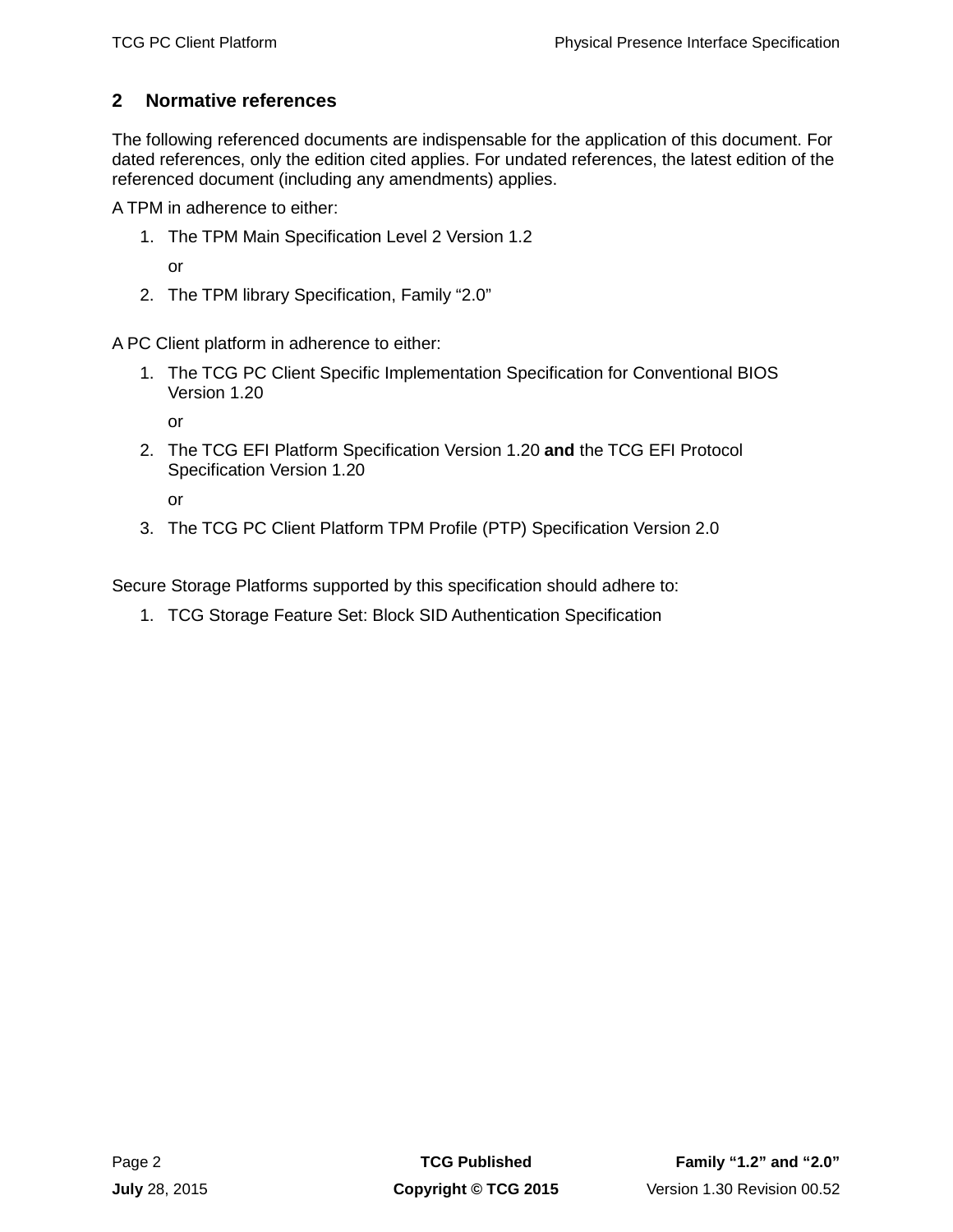# <span id="page-12-0"></span>**3 Terms and definitions**

For the purposes of this document, the following terms and definitions apply.

# **3.1**

# **buffer**

data structure used for transport to and from the TPM

### **3.2 CLEAR**

bit with a value of zero (0), or the action of causing a bit to have a value of zero (0)

# **3.3**

### **command**

values sent to the TPM to indicate the operation to be performed

# **3.4**

### **octet**

eight bits of data

### Note:

On most modern computers, this is the smallest addressable unit of data.

# **3.5**

### **platform operator**

The person interacting with the machine.

### **3.6**

### **response**

values returned by the TPM when it completes processing of a command

### **3.7 SET**

bit with a value of one (1), or the action of causing a bit to have a value of one (1)

### **3.8 TPM Device Reset**

resetting of TPM internal state due to \_TPM\_Init

### **3.9 Trusted Platform Module TPM**

implementation compliant with the *TPM Main Specification; Family 1.2* or *TPM Library Specification; Family 2.0; Level 00; Revision 99* or later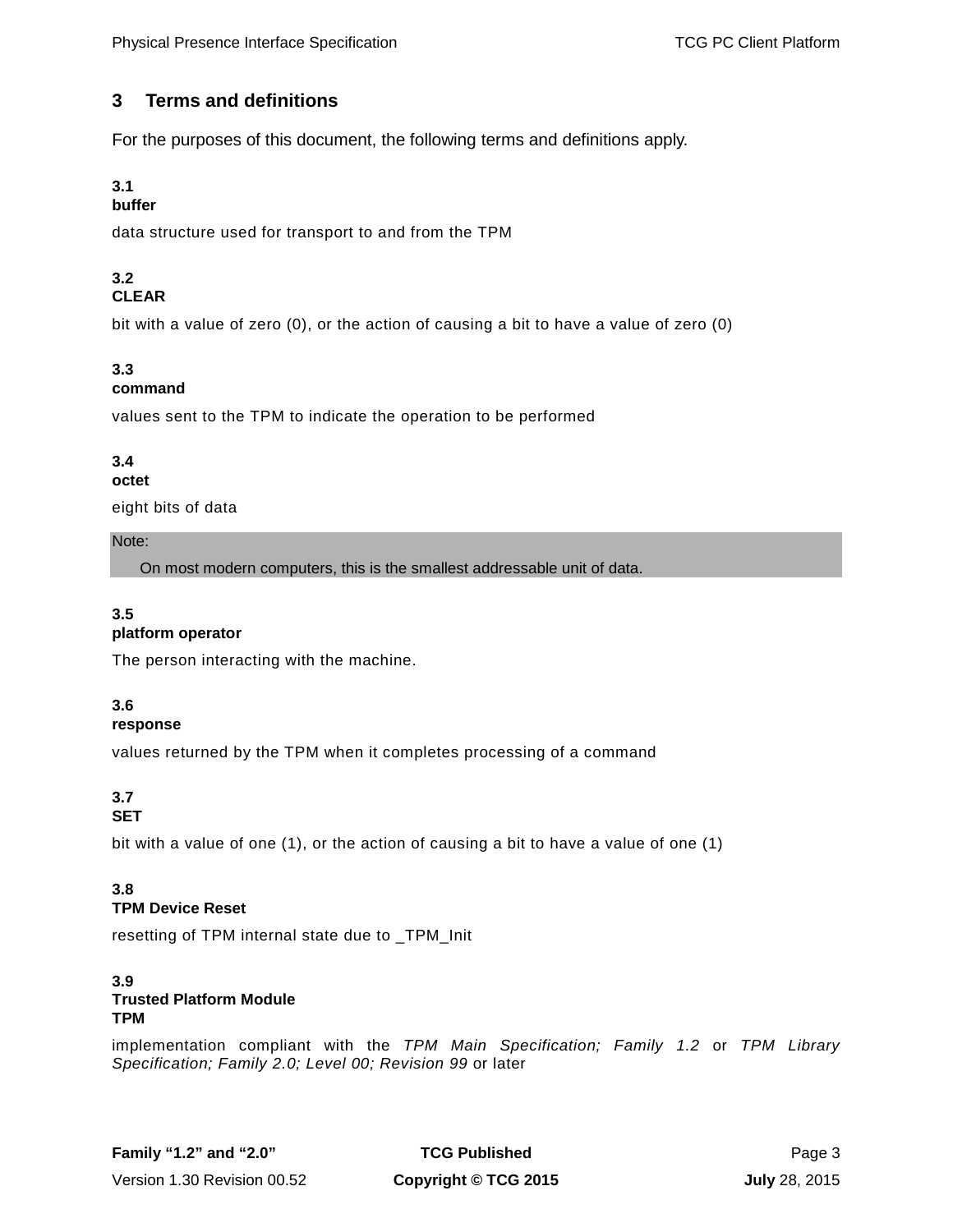### **3.10 firmware**

the code that is executed first when a PC platform is powered on; usually the BIOS or UEFI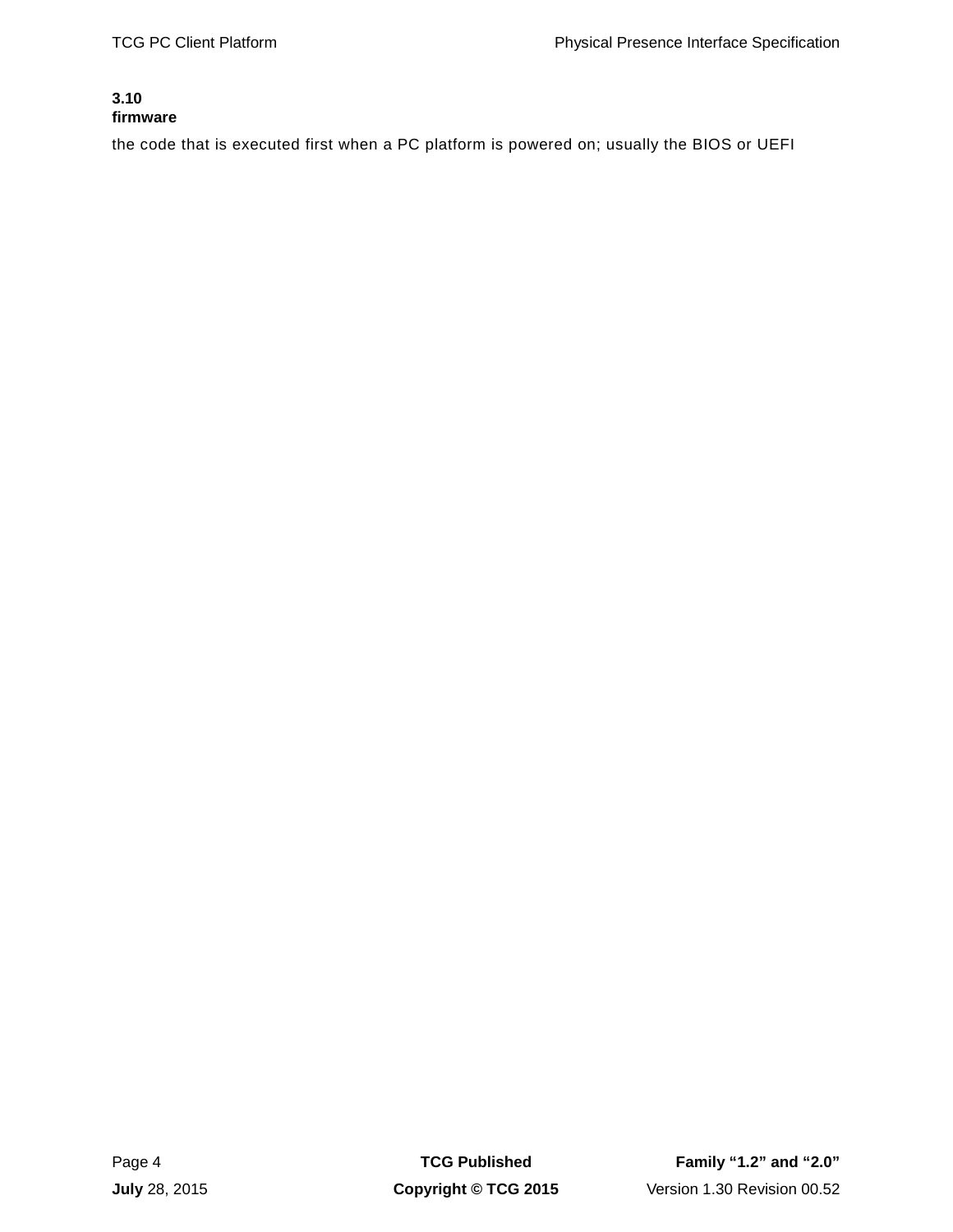# <span id="page-14-0"></span>**4 Abbreviated Terms**

For the purposes of this document, the following abbreviations apply.

| <b>Abbreviation</b> | <b>Description</b>                                                                                                                 |  |  |  |
|---------------------|------------------------------------------------------------------------------------------------------------------------------------|--|--|--|
| $\_TPM$             | Prefix for an indication passed from the system interface<br>of the TPM to a Protected Capability defined in this<br>specification |  |  |  |
| $\_DSM$             | Device Specific Method                                                                                                             |  |  |  |
| <b>ACPI</b>         | <b>Advanced Configuration and Power Interface</b>                                                                                  |  |  |  |
| AK                  | Accept Key                                                                                                                         |  |  |  |
| <b>BIOS</b>         | <b>Basic Input/Output System</b>                                                                                                   |  |  |  |
| <b>CA</b>           | <b>Certificate Authority</b>                                                                                                       |  |  |  |
| <b>CRTM</b>         | Core Root of Trust for Measurement                                                                                                 |  |  |  |
| D-RTM               | dynamic RTM                                                                                                                        |  |  |  |
| EK                  | <b>Endorsement Key</b>                                                                                                             |  |  |  |
| <b>EPS</b>          | <b>Endorsement Primary Seed</b>                                                                                                    |  |  |  |
| MSb                 | Most Significant bit                                                                                                               |  |  |  |
| <b>MSO</b>          | <b>Most Significant Octet</b>                                                                                                      |  |  |  |
| <b>NVRAM</b>        | Non-Volatile Random Access Memory                                                                                                  |  |  |  |
| <b>PCR</b>          | platform configuration register(s)                                                                                                 |  |  |  |
| <b>PM</b>           | <b>Platform Manufacturer</b>                                                                                                       |  |  |  |
| POST                | Power on Self-Test                                                                                                                 |  |  |  |
| PP.                 | <b>Physical Presence</b>                                                                                                           |  |  |  |
| <b>PPI</b>          | <b>Physical Presence Interface</b>                                                                                                 |  |  |  |
| <b>RTM</b>          | Root of Trust for Measurement                                                                                                      |  |  |  |
| S-RTM               | static RTM                                                                                                                         |  |  |  |
| <b>SHA</b>          | Secure Hash Algorithm                                                                                                              |  |  |  |
| SHA1                | secure hash algorithm with a 20 byte (160 bits) digest<br>value                                                                    |  |  |  |
| <b>SHA256</b>       | secure hash algorithm with a 32 byte (256 bits) digest<br>value                                                                    |  |  |  |
| SHA384              | secure hash algorithm with a 48 byte (384 bits) digest<br>value                                                                    |  |  |  |
| SHA512              | secure hash algorithm with a 64 byte (512 bits) digest<br>value                                                                    |  |  |  |
| <b>TCG</b>          | <b>Trusted Computing Group</b>                                                                                                     |  |  |  |
| <b>TPM</b>          | <b>Trusted Platform Module</b>                                                                                                     |  |  |  |
| TPM2                | Prefix for a command defined in this specification                                                                                 |  |  |  |
| <b>UEFI</b>         | Unified Extensible Firmware Interface                                                                                              |  |  |  |
| UI                  | User Interface                                                                                                                     |  |  |  |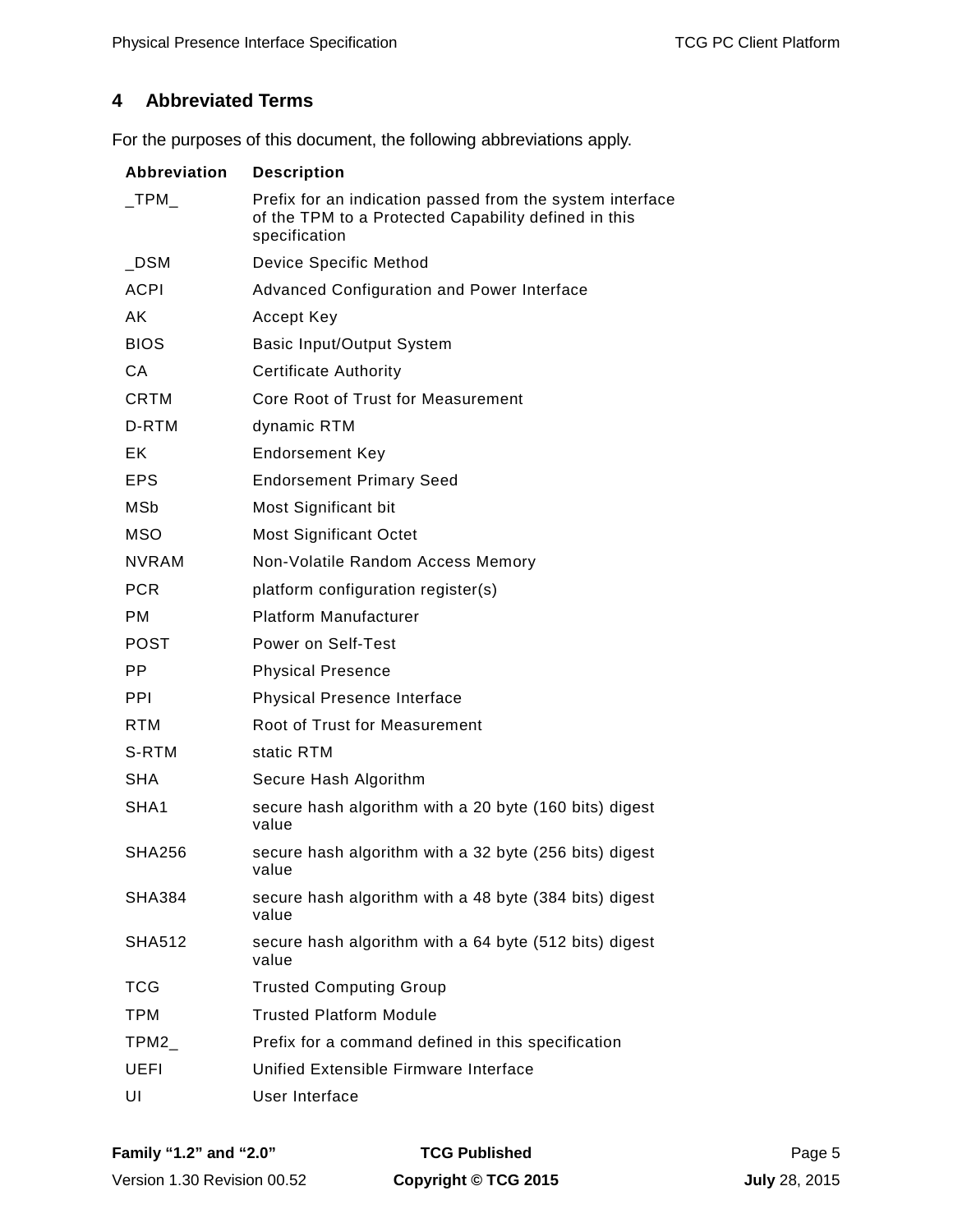# <span id="page-15-0"></span>**5 Compliance**

To be compliant with this specification, a system providing a Physical Presence Interface for TPM 1.2 or TPM 2.0 SHALL implement the mandatory operations for the respective family of TPM devices. A compliant system MAY implement the optional operations for the respective family of TPM devices. A compliant system MUST implement the operations that it provides as described in this specification.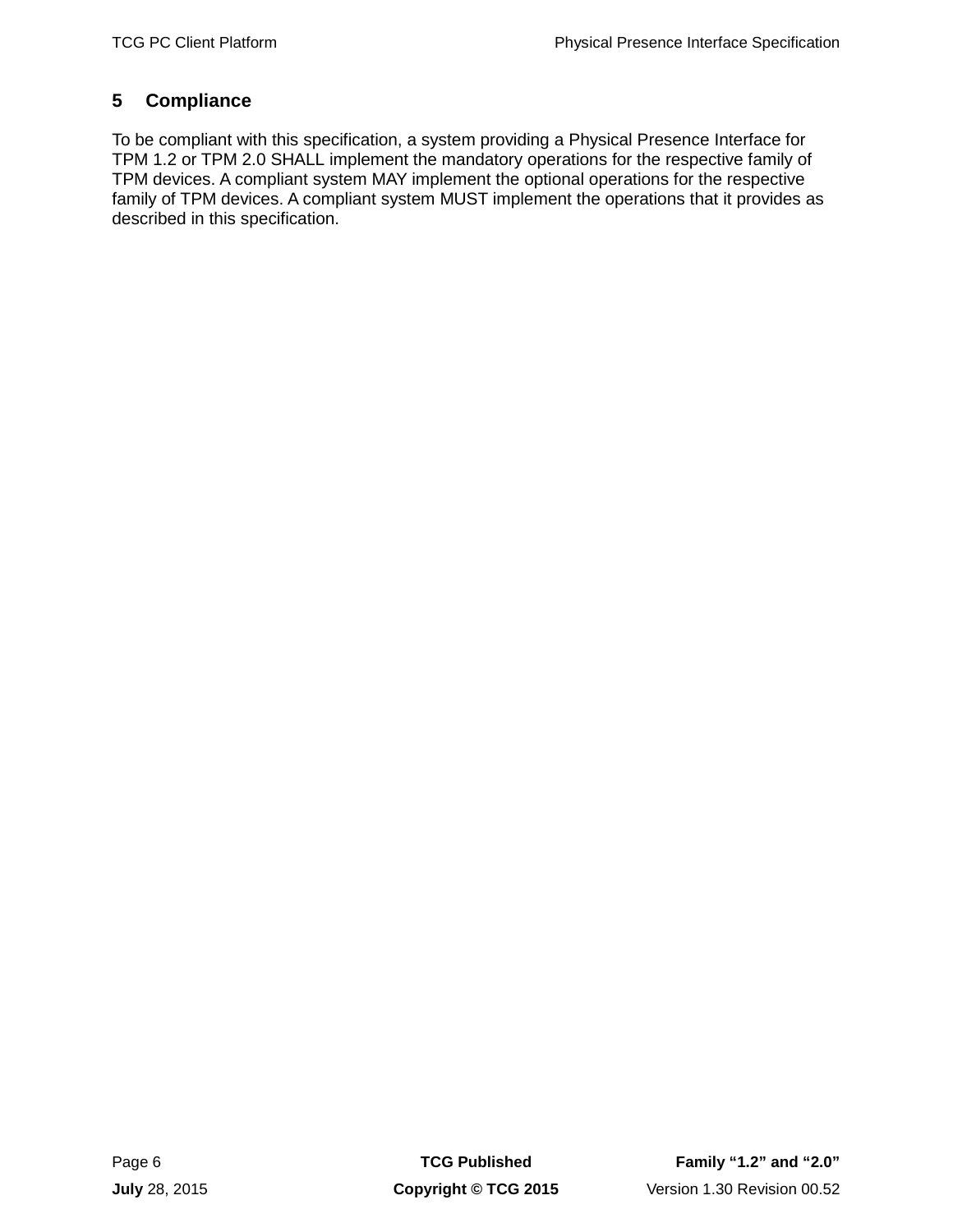# <span id="page-16-0"></span>**6 Conventions**

Text in this specification on white background is normative. Informative text or notes are formatted with grey background.

### <span id="page-16-1"></span>**6.1 Bit and Octet Numbering and Order**

An integer value is considered to be an array of one or more octets. The octet at offset zero within the array is the most significant octet (MSO) of the integer. Bit number 0 of that integer is its least significant bit in the last octet in the array.

### **Example:**

A 32-bit integer is an array of four octets; the MSO is at offset [0], and the most significant bit is bit number 31. Bit zero of this 32-bit integer is the least significant bit in the octet at offset [3] in the array.

### **Note:**

Array indexing is zero-based.

### **Note:**

This definition does not match the "network bit order" used in many IETF documents, such as RFC 4034. In those documents, the most significant bit of a datum has the lowest bit number. It is conventional practice to send that bit first when using a serial network protocol, and the bits are numbered in the order they are sent. This specification numbers bits according to their corresponding power of two within a datum. This numbering corresponds to the normal convention for bit numbering in hardware registers that hold integer values rather than fixed-point numbers.

The first listed member of a structure is at the lowest offset within the structure and the last listed member is at the highest offset within the structure.

For a character string (letters delimited by ""), the first character of the string contains the MSO.

### <span id="page-16-2"></span>**6.2 Numbers**

Numbers are decimal unless a different radix is indicated.

Unless the number appears in a table intended to be machine readable, the radix is a subscript following the digits of the number. Only radix values of 2 and 16 are used in this specification.

Radix 16 (hexadecimal) numbers have a space separator between groups of two hexadecimal digits.

### **Example:**

40 FF 12 3416

Radix 2 (binary) numbers use a space separator between groups of four binary digits.

### **Example:**

0100 1110 00012

For numbers using a binary radix, the number of digits indicates the number of bits in the representation.

### **Examples:**

 $20_{16}$  is a hexadecimal number that contains exactly 8 bits and has a decimal value of 32.

10 00002 is a binary number that contains exactly 6 bits and has a decimal value of 32.

0 20<sub>16</sub> is a hexadecimal number that contains exactly 12 bits and has a decimal value of 32.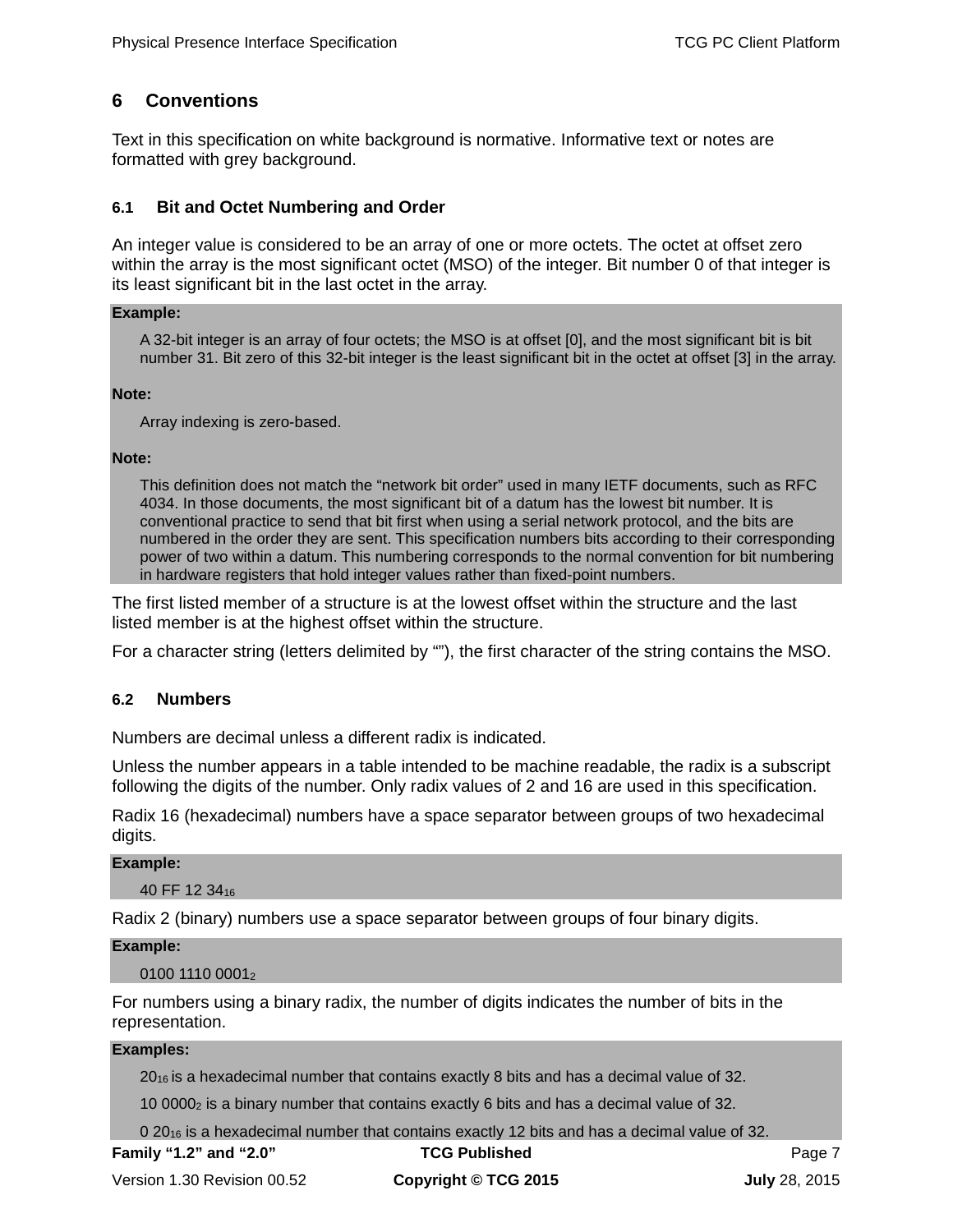A number in a machine-readable table may use the "0x" prefix to denote a base 16 number. In this format, the number of digits is not always indicative of the number of bits in the representation.

### **Example:**

0x20 is a hexadecimal number with a value of 32, and the number of bits is determined by the context.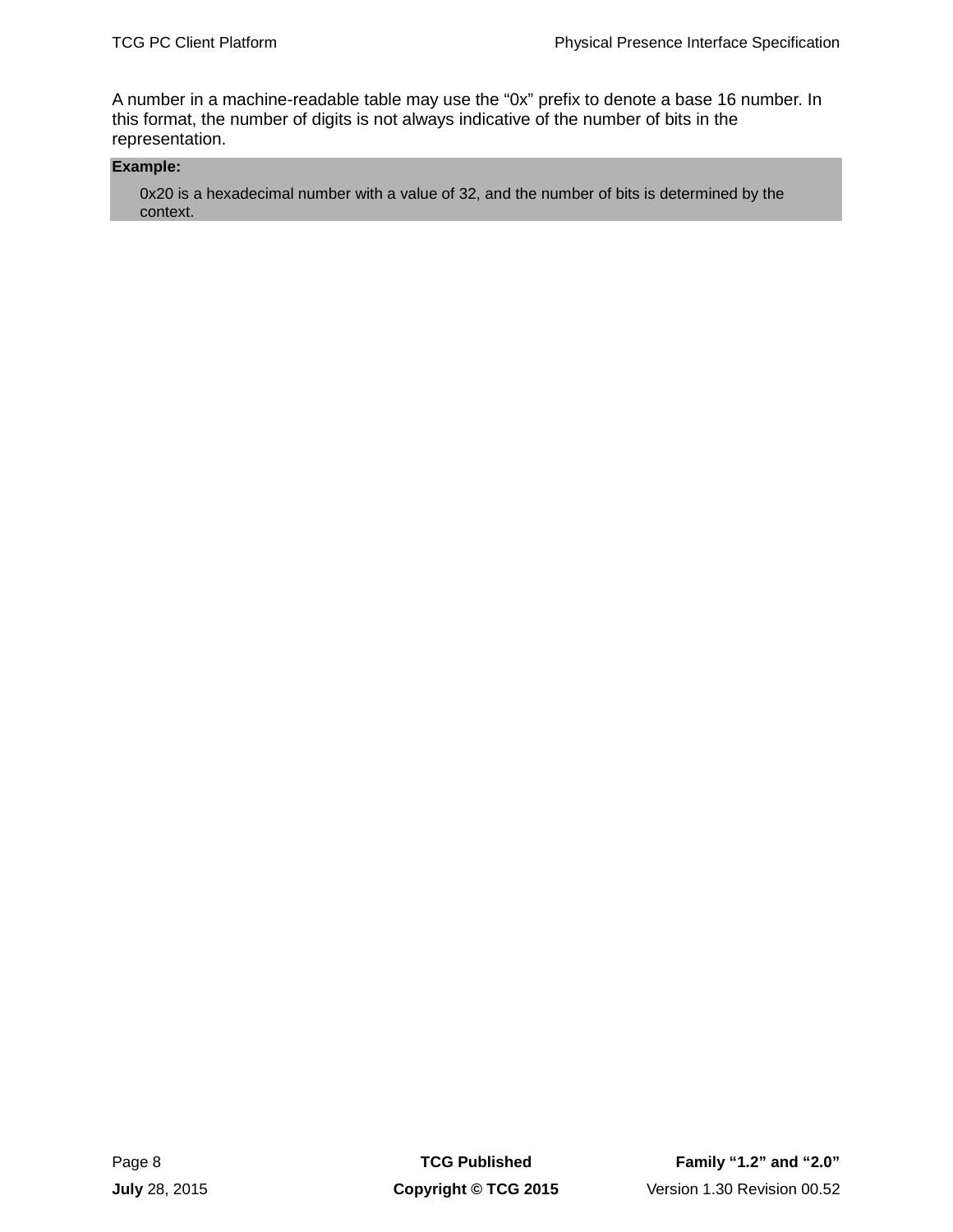# <span id="page-18-0"></span>**7 TPM Management Overview**

### **Physical Presence**

Physical Presence is a form of authorization to perform certain TPM functions. This authorization normally comes from the platform operator. For TPM 1.2 devices the functions requiring physical presence are those that perform provisioning and re-provisioning operations such as allowing ownership and clearing ownership when the current owner authorization value is unknown. For TPM 2.0 devices physical presence is associated with operations that require platform authorization but are initiated by the OS. Usually, platform authorization can only be given by firmware, not by the OS.

There are two methods to provide physical presence authorization in a PC Client environment: the command method and the hardware method. These two methods are defined for TPM 1.2 devices in the TPM 1.2 Main Specification and for TPM 2.0 devices in the PC Client Platform TPM Profile Specification.

### **Hardware method to assert physical presence**

An example of an implementation of the hardware method is a button on the front of the platform wired to a pin on the TPM. Pressing the button causes the pin to change the polarity and would cause the TPM to set its internal physical-presence flag. Using this hardware method, commands requiring the indication of physical presence could be executed at any time (in the pre-OS environment or from the OS environment) as long as the button were pressed and, for TPM 2.0, platform authorization is available. Implementation of the hardware method is outside the scope of this specification.

Physical Presence as discussed in the TPM Library specification for TPM 2.0, Part 1, refers to the hardware method. TPM 2.0 commands that should require a hardware assertion of physical presence have to be on a list of commands – the "PP command list". TPM 2.0 commands can be added or removed from the list using the TPM2\_PP\_Commands command. For instance, if a system wants to assert clearing the TPM with the hardware method, firmware has to ensure that the TPM2\_Clear command is added to the PP command list. Note that the TPM2\_PP\_Commands command requires physical presence itself.

### **Command method to assert physical presence**

Providing a wire along with a button or switch to the outside of the platform is not feasible in some cases due to cost, form factor, usage, or other issues. For this reason, a second method of asserting physical presence called the "command method" is defined.

For the command method, firmware presents a user interface (UI) to explain the operation that has been requested. A physically present user confirms or rejects the operation by pressing a key on the keyboard. The command method then authorizes the TPM command to be sent to the TPM. No further check for physical presence is done in the TPM. The TPM performs the TPM operation if the user confirmed it through the UI.

One of the properties required of the indication of physical presence is, it must be done by the platform operator, typically the user, when physically present at the platform. This requires the command method to be restricted to only be available while the platform state can provide this assurance. On a PC Client, this state usually exists during the boot strapping of the platform prior to the availability of a network stack or untrusted software – specifically during the early stages of a Static Root of Trust for Measurement (S-RTM). These commands are therefore available only after TPM\_Startup (for TPM 1.2) or TPM2\_Startup (for TPM 2.0) and use of these commands must be disabled once the S-RTM determines the user has not provided an indication of physical presence. TPM 2.0 devices only require platform authorization to execute privileged commands. The platform authorization should only be present in a trusted environment, for instance in the firmware during boot. It is desirable to request user confirmation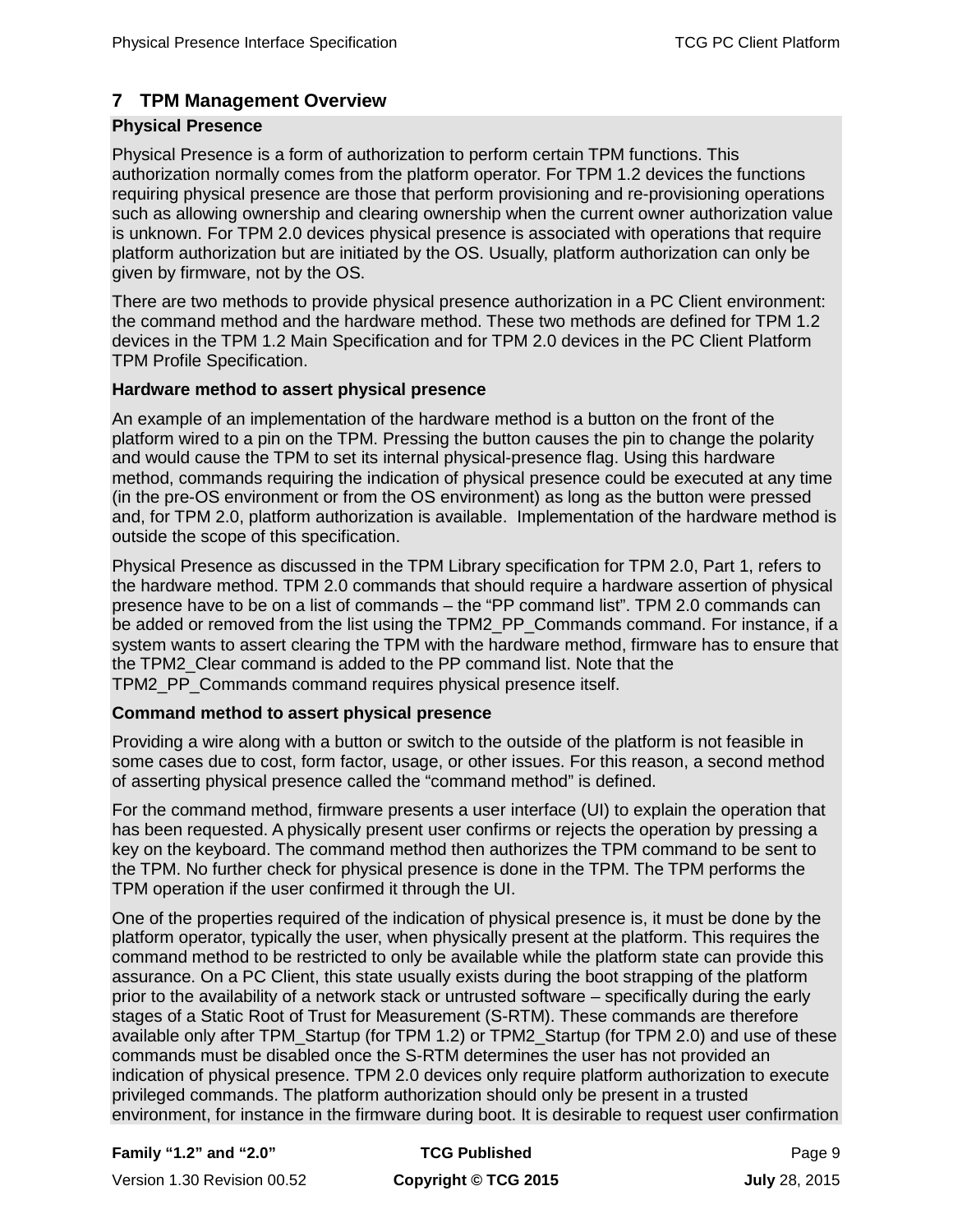for some of the operations requiring platform authorization, especially those that are initiated through PPI operations.

*This specification is targeted at platforms implementing this "command method" of providing an indication of physical presence.* 

Enhancements added in version 1.2 of this specification permit the operator to set Persistent Firmware TPM Management Flags that allow certain actions to occur without an operator being physically present. The intent is to allow a Platform Manufacturer or an IT department to configure a platform once, so the operating system is able to perform TPM management actions without operator involvement in the future.

# **TPM Management Authorization**

The TPM may be used in a variety of scenarios on a PC Client Platform to provide trusted computing. Depending on the scenario, different authorization schemes are appropriate to manage TPM actions like enabling, disabling, clearing the TPM or updating the TPM firmware.

This specification defines the two authorization mechanisms below to control the ability to perform TPM actions:

- Physical Presence Control A platform operator physically present at the platform must press a key to authorize an action. A benefit of this authorization method is that software cannot manage the TPM without operator involvement and unevaluated software may be permitted to run without risk that the TPM state will change without operator approval. A drawback is an operator must be physically present at the computer to manage the TPM, inhibiting remote IT administration of the TPM state. This mechanism may be appropriate for a high security scenario where the platform operator has enough knowledge to participate in TPM management.
- Software Control An OS or other software controlling the system manages the TPM without the need for a physically present operator to approve changes. A benefit is an operator does not need to be physically present to manage the TPM. A drawback is software may change the TPM state without operator involvement, so unevaluated software must be prevented from controlling the system. This mechanism may be appropriate for a managed desktop scenario where OS enforced access controls strictly regulate access to TPM management APIs and TPM management is performed remotely by an IT department.

Different TPM management actions have different consequences. For example, disabling the TPM can be reversed by enabling the TPM. However, clearing the TPM cannot be reversed. For this reason, this specification allows different aspects of TPM management to be configured to independently use one of the authorization mechanisms described above. The different aspects defined in this specification are Provisioning (and re-provisioning), Clearing, and Maintenance of the TPM.

### **Enabling TPM 1.2 Devices**

If a TPM 1.2 device is in a disabled and deactivated state there exist multiple PPI operations to enable and active the TPM device. An end-user can enable the TPM device and then take ownership of the device. For example if the TPM 1.2 device is disabled and deactivated, the end user can invoke PPI operation 22 to enable, activate, and clear the TPM. After the TPM is cleared, the user can take ownership of the device.

### **Enabling TPM 2.0 Devices**

A TPM 2.0 device has no notion of the TPM 1.2 semantic of disabled or deactivated states. A TPM 2.0 device may have some of its hierarchies disabled. To present similar PPI operations for TPM 1.2 and TPM 2.0 devices, some PPI operations to enable and activate a TPM are mapped to TPM operations that enable or disable hierarchies. This mimics a similar sematic.

| Page 10       | <b>TCG Published</b> | <b>Family "1.2" and "2.0"</b> |
|---------------|----------------------|-------------------------------|
| July 28, 2015 | Copyright © TCG 2015 | Version 1.30 Revision 00.52   |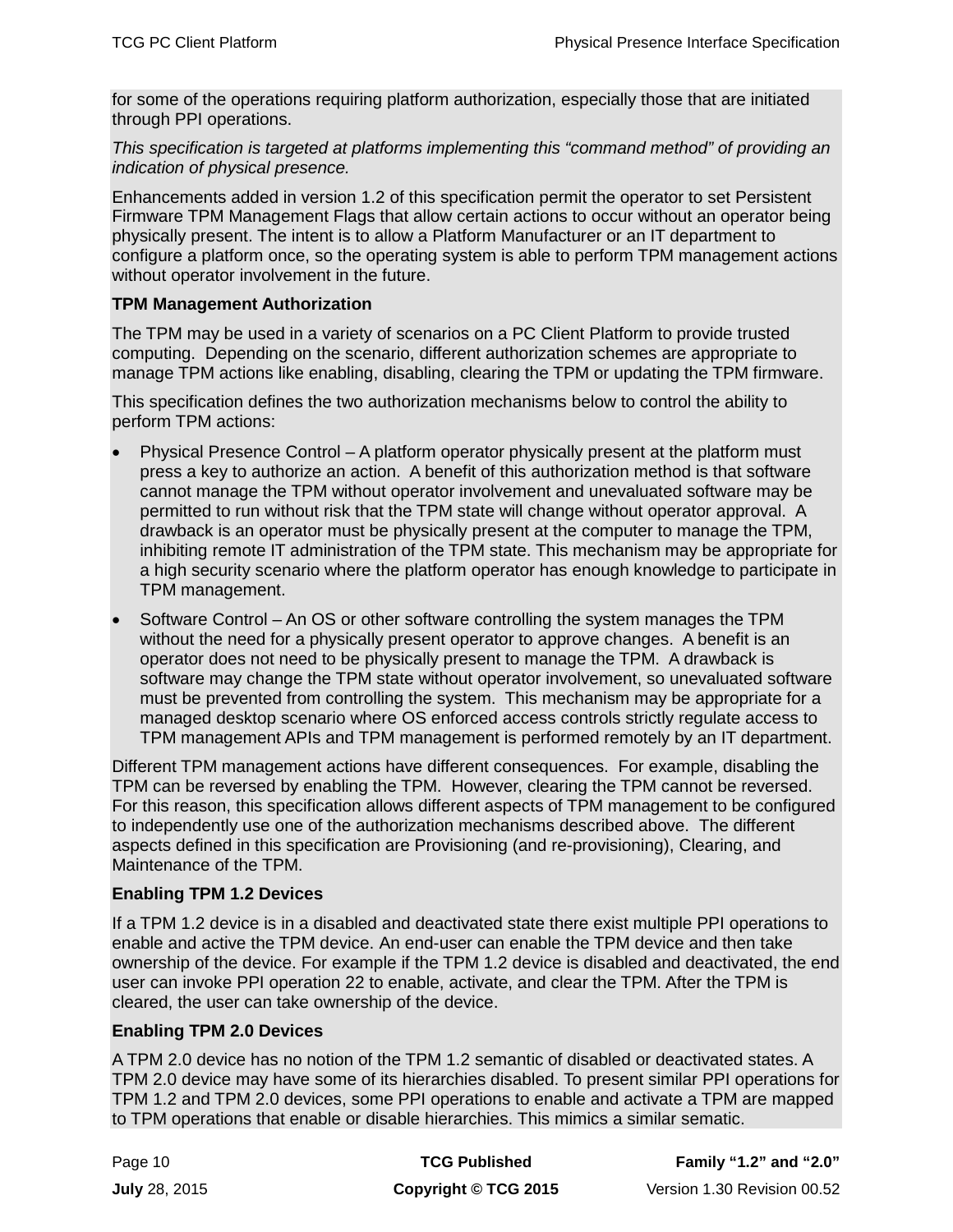To disable TPM 2.0 hierarchies, firmware can CLEAR ehEnable, shEnable, phEnable, and phEnableNV using the TPM2\_HierarchyControl command. This specification provides operations to CLEAR ehEnable and shEnable but not phEnable nor phEnableNV. Because hierarchies are enabled on every boot, firmware has to perform the CLEAR on every boot. It has to keep track of the current enablement state of the TPM 2.0 device across boots.

Other mechanisms to deactivate or disable a TPM 2.0 device are outside of the scope of this specification.

# **Other TPM Management Authorization**

Additional platform-manufacturer-specific authorization mechanisms not defined in this specification may be provided on platforms. Examples are firmware configuration utilities or remote system management tools that enable or disable the TPM with authorization controlled by a firmware password. These implementations are vendor specific.

### **Storage Management**

Enhancements added in version 1.30 of this spec added operations that allow the management of secure storage devices. This specification defines the operation IDs and the associated Persistent Firmware Storage Management Flags. These operations do not change TPM state but manipulate the state of the secure storage device. This specification does not recommend default values for the Persistent Firmware Storage Management Flags. These are defined in the TCG Storage Feature Set: Block SID Authentication Specification.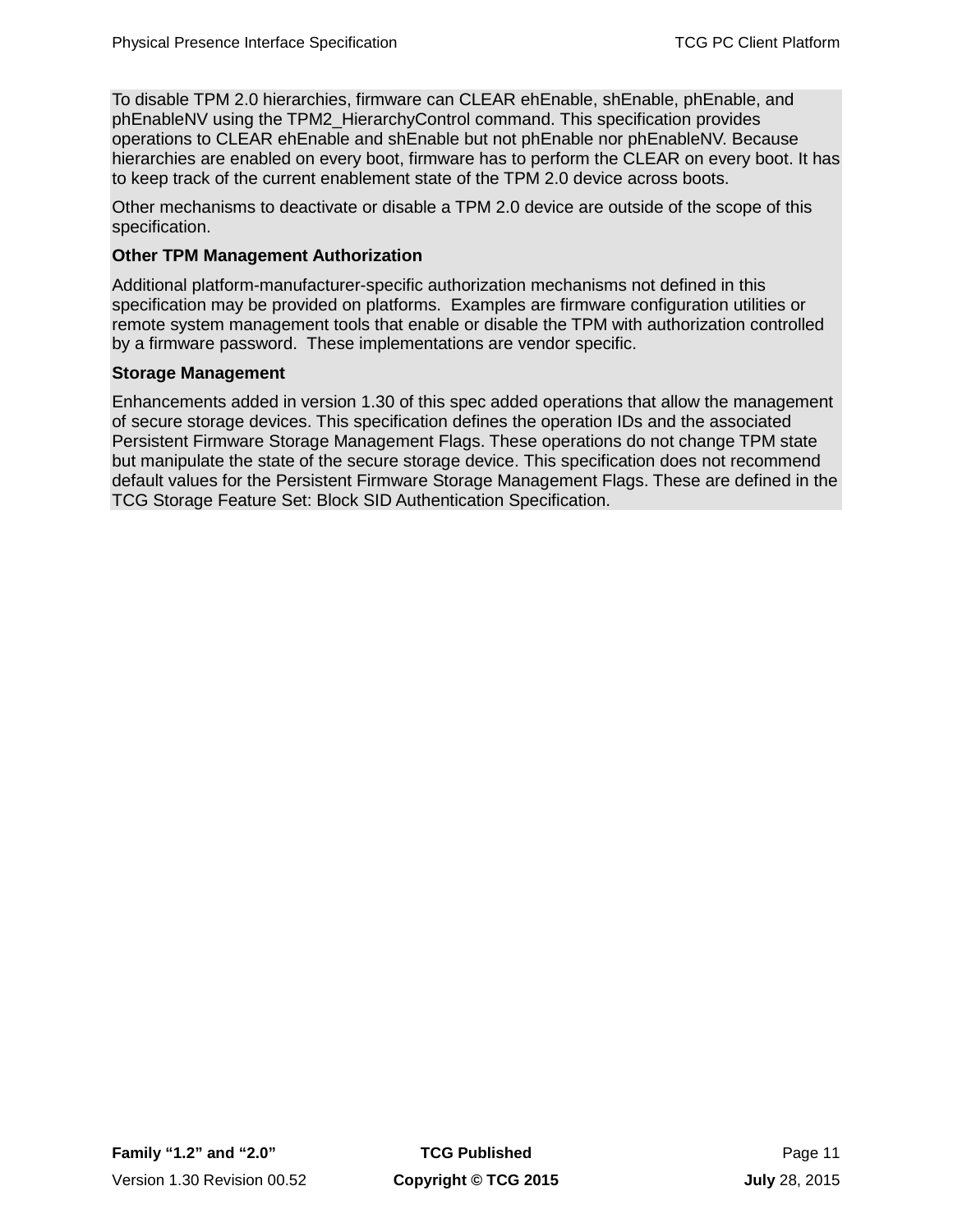# <span id="page-21-0"></span>**8 Physical Presence Interface**

The Physical Presence Interface utilizes the industry-standard Advanced Configuration and Power Interface (ACPI) to provide a communication mechanism between the OS and the firmware, enabling the OS and the firmware to cooperate to provide a simple and straightforward platform user experience for administering the TPM without sacrificing security.

For TPM 1.2 devices, the Physical Presence Interface was designed under the assumption that TPM commands requiring physical presence should only be executable in the pre-OS environment. Given this constraint, the Physical Presence Interface eases administration by minimizing the need to understand and configure a platform's firmware.

The implementation of the Physical Presence Interface specification is recommended for platforms that support the command method of asserting physical presence (as indicated by the physicalPresenceCMDEnable permanent flag of the TPM 1.2).

For TPM 2.0 devices, the Physical Presence Interface is designed for TPM commands requiring the platform authorization and which are initiated from an OS, e.g. commands that change the TPM state. A TPM 2.0 device may also implement a physical presence pin so that physical presence can be required in conjunction with platform authorization.

In order to minimize the platform storage required to implement this Interface, the OS is restricted to requesting the execution of at most one operation at a time. An operation is defined as one or more TPM commands that require physical presence authorization. By enumerating the most likely sequences of TPM commands and mapping them to unique operations, most standard functionality involving physical presence can be carried out within one restart of the OS. For detailed definitions of the TPM commands that are associated with each operation identified in the Interface, see Part 3 of the v1.2 TCG Main specification or Part 3 of the TPM Library Specification, Family "2.0".

Some operations permitted through this Physical Presence Interface do not change the state of the TPM, but instead change Persistent Firmware TPM Management Flags that control whether a physically present user must confirm future physical presence operations.

For more information on ACPI, see the materials available for download at [http://uefi.org/acpi/specs.](http://uefi.org/acpi/specs) Refer to Section 9.14.1 of the ACPI 5.0 spec for information on the DSM control method object. Refer to Section 19.2.5 of the ACPI 5.0 spec for information about data types. For example, the "Integer" data type is a 64-bit little-endian unsigned integer (with only the lower 32 bits having meaning) and the "String" type is a null-terminated ASCII string.

### **Defined Uses:**

The primary use case of the Physical Presence Interface for command method is as follows:

- 1. Within the OS environment, the user requests an operation that requires physical presence or platform authorization. For instance, the user request to clear the TPM.
- 2. The OS informs the user via its user interface that a platform-specific procedure (e.g. reboot or shutdown and user confirmation) must take place to successfully execute the operation. For instance, a dialog box may tell the user to reboot to clear the TPM.
- 3. The OS communicates the requested operation to the firmware through ACPI. The platform's ACPI handler stores the requested operation in a location accessible to the pre-OS environment (such as, CMOS, Flash, TPM NV Index, etc.). The location does not have to be protected, as explained below (Security Implications). For instance, the OS uses the TPM device's \_DSM method to invoke the PPI operation to request clearing the TPM.
- 4. The OS reboots or shuts down the platform; this is a user-visible event and transitions the platform to the CRTM-initiated pre-OS environment.
- 5. The firmware reads the OS's operation request from its stored location.

| Page 12              | <b>TCG Published</b> | Family "1.2" and "2.0"      |
|----------------------|----------------------|-----------------------------|
| <b>July 28, 2015</b> | Copyright © TCG 2015 | Version 1.30 Revision 00.52 |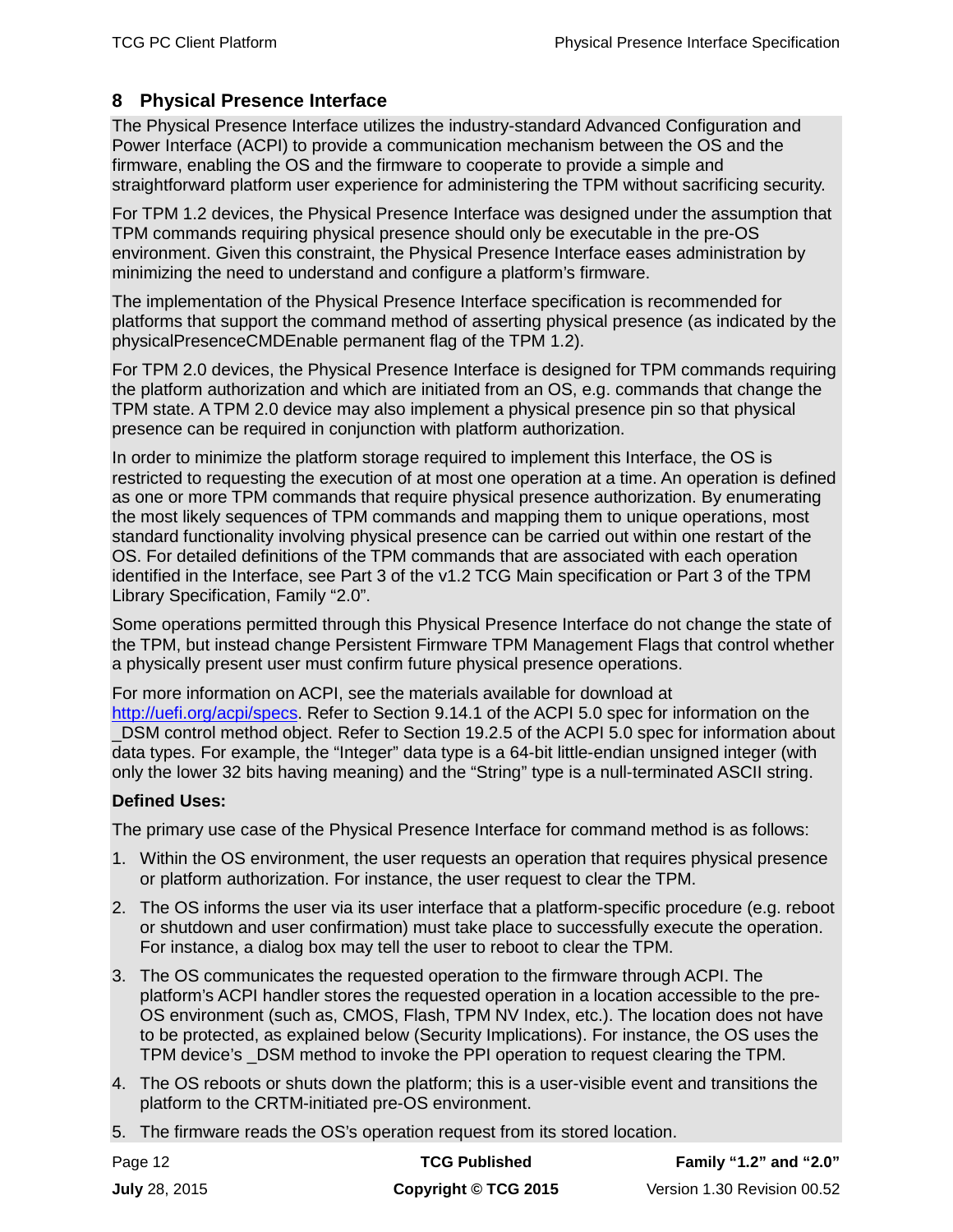6. Depending on the operation and the state of Persistent Firmware TPM Management Flags, the firmware automatically approves the operation or asks a physically present user for confirmation. For instance, text is presented to the user to press a key to confirm clearing the TPM.

**Note:** Firmware may have to measure and then execute a Platform Manufacturer (PM) preboot environment utility to prompt the user for confirmation.

- 7. If the operation is approved, depending on the type of operation, the firmware executes TPM commands that carry out the requested operation or change Persistent Firmware TPM Management Flags. For instance, the firmware executes the TPM\_ForceClear or TPM2\_Clear command.
- 8. The firmware clears the storage location containing the operation request.
- 9. The firmware stores the response of the last requested operation. When the OS loads it can query the response via an ACPI method. The response can be a success code if the operation was confirmed and executed, a failure code if the user failed to issue a confirmation, or a TPM command error.
- 10. The OS loads, determines the response of the requested operation, and takes action as necessary.

[Table 1](#page-42-0) an[d Table 2](#page-44-0) identify the set of operations available to the OS.

### **Security Implications:**

When Persistent Firmware TPM Management Flags or Persistent Firmware Storage Management Flags require a physically present user to approve an operation, it is imperative that the pre-OS environment verifies the physical presence of the user and confirms that the physically present user in fact approves the execution of an operation. This confirmation is achieved via a pre-OS dialog. The dialog should be implemented such that the user can understand at a high level the security implications of the operation and must actively choose to execute the operation (e.g. the default should not be to confirm the operation). [Table 4](#page-54-0) has recommended user confirmation text for each operation. If the request is rejected by the physically-present user, the pre-OS environment must clear the request so that the user is not prompted to confirm again on the next reboot. It is recommended to present the dialog only for a limited amount of time. This allows the machine to continue boot if the user is not present. An implementation may choose to use an infinite timeout.

**Note:** It is possible that malicious software repeatedly invokes the ACPI call to submit operation requests. It is advisable for the PM to prevent that such abuse will cause irreparable damage to the platform (e.g. by burning out flash memory used to store the requests).

The location(s) used by the firmware to store the pending operation (including any necessary platform reset) is not required to be trusted or secure. This is because if the operation is not performed, or performed incorrectly, the requested changes to the TPM state will not take place. This does not introduce a vulnerability to the user.

If a requested operation requires multiple platform resets, firmware stores the assertion of the indication of physical presence in a trusted location between resets.

### **Storage Implications for passing information between the OS and the firmware:**

The minimum platform storage for operation requests is sufficient for the operations defined in this specification. Vendor specific operations may require additional storage space.

The minimum platform storage required to implement the information exchange between the OS and the firmware (and vice-versa) for this Interface for TPM 1.2 is as follows: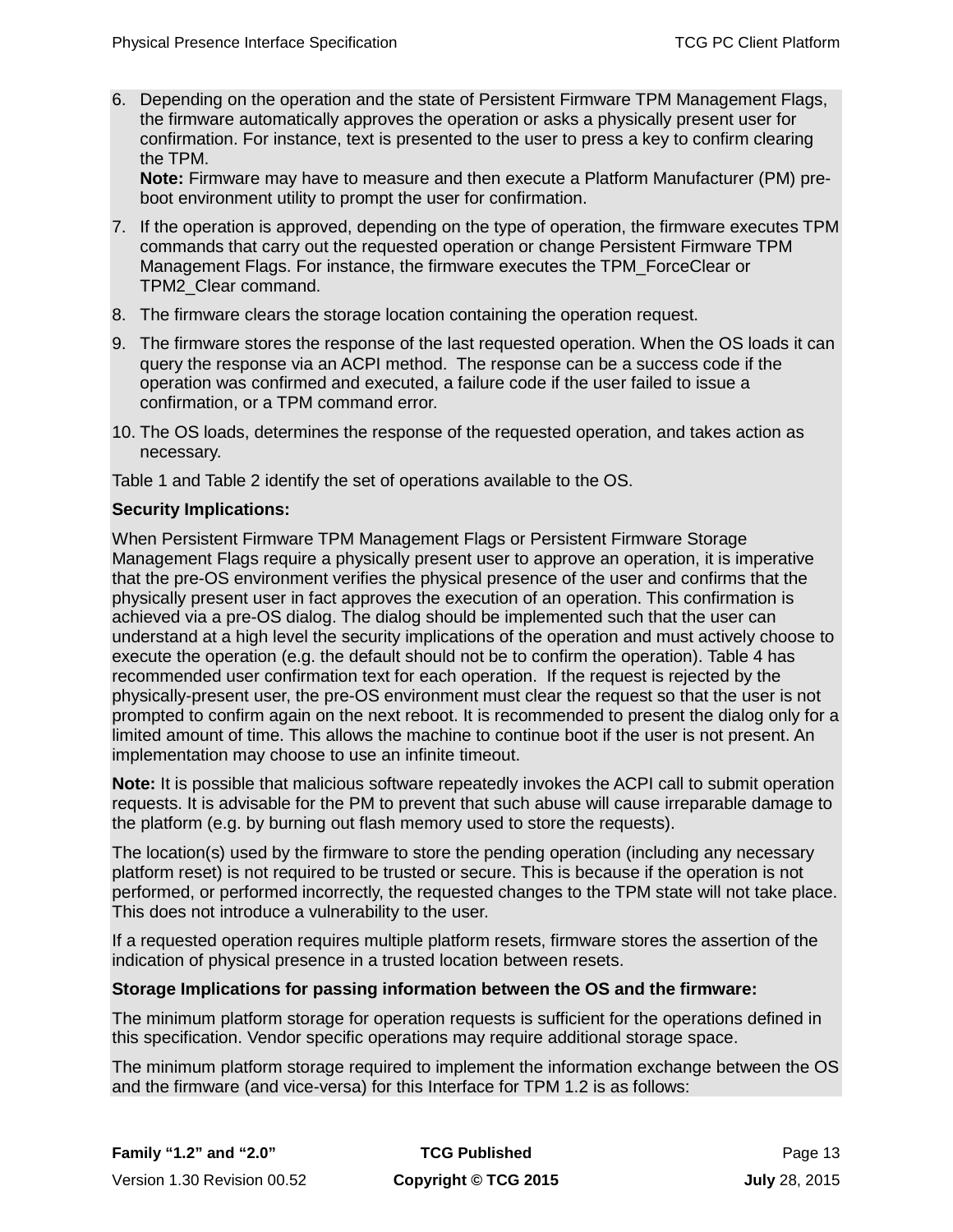5 bits – Stores the pending operation request submitted by the OS

5 bits – Stores the most recent operation request acted upon by the firmware

7 bits – Stores the most recent operation response acted upon by the firmware

The data above assumes that no vendor-specific TPM 1.2 operations or error codes are implemented and there exist less than 128 possible operation responses. As of the time of this writing, there exist 105 possible TPM 1.2 operation responses consisting of 99 TPM fatal errors, 4 TPM non-fatal errors, and 2 additional Physical Presence Interface-specific responses (User Abort and firmware Failure).

A TPM 2.0 device encodes the operation response in 12 bits. The minimum platform storage required to implement the information exchange between the OS and the firmware for this Interface and for TPM 2.0 is as follows:

5 bits – Stores the pending operation request submitted by the OS

- 5 bits Stores the most recent operation request acted upon by the firmware
- 8 bits Stores the optional argument to operation request

12 bits – Stores the most recent operation response acted upon by the firmware

### **Conditional Physically Present User Confirmation:**

Several Persistent Firmware TPM Management Flags control whether a physically present user must confirm each physical presence operation. Refer to Annex A for a description of different scenarios and recommended defaults for the flags.

### **Persistent Firmware TPM Management Flag Storage**

The Persistent Firmware TPM Management Flags control whether physical presence is required for TPM management actions. By design physical presence is required to change the flags to not require physical presence confirmation in the future. Care should be taken by Platform Manufacturers to prevent unintended modification of the flags. This can be achieved by storing the flags in trusted storage. For example, the flags should not be stored in NV RAM locations able to be manipulated by malicious software.

One mechanism to protect the Persistent Firmware TPM Management Flags is to store the flags in the TPM's NV RAM. To prevent entities other than the firmware from modifying the flags, write permission for the index may be configured to require physical presence for which the firmware controls assertion. For TPM 1.2 the "D" bit attribute should be set so the values persist even if the TPM is cleared. This specification has reserved index 0x50010000 for Platform Manufacturers if the TPM NV RAM used. The Platform Manufacturer should carefully provision appropriate default values for the Persistent Firmware TPM Management Flags.

### **Persistent Firmware Storage Management Flag Storage**

Similarly to Persistent Firmware TPM Management Flags the Persistent Firmware Storage Management Flags should be protected by the Platform Manufacturer to prevent unintended modification of the flags.

### **Transitioning to the pre-OS environment from the OS – Restart versus Shutdown**

Platform manufacturers may require the OS to restart, shutdown, or perform some other vendor specific action for the firmware to fulfill a requested operation during the next boot of the platform. However, to permit operations without any physical presence when the Persistent Firmware TPM Management Flags are set to TRUE, using restart instead of shutdown is necessary to permit remote management of a platform in absence of a physically present user to turn the platform back on.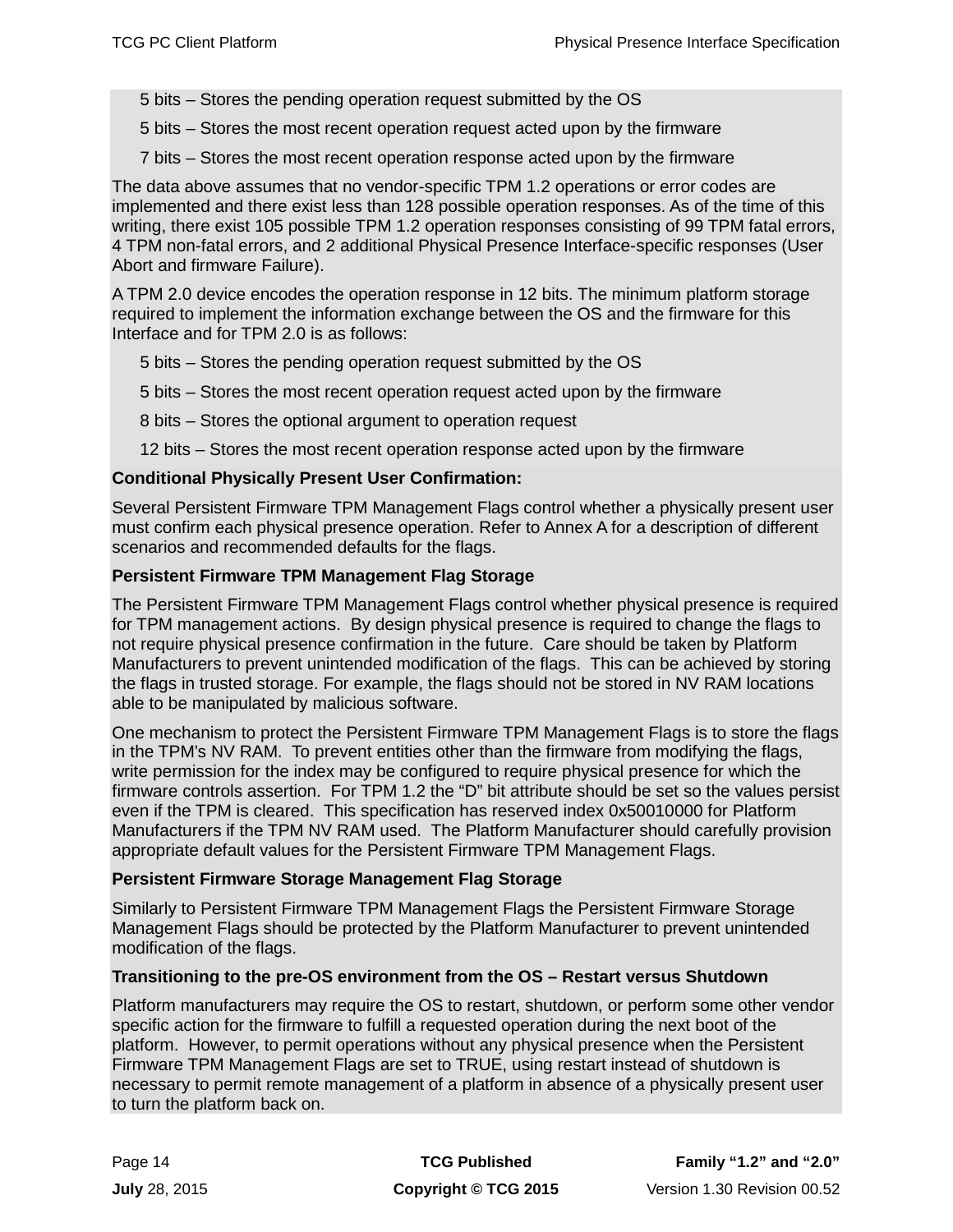# **Additional Notes for TPM 1.2:**

This Interface assumes that the firmware is able to execute the TSC\_PhysicalPresence command to configure physical presence assertion flags as well as the TPM commands that require physical presence authorization (e.g. TPM\_PhysicalEnable).

For some TPM implementations, execution of these commands prior to issuing the TPM\_ContinueSelfTest command causes an error of TPM\_NEEDS\_SELFTEST or TPM\_DOING\_SELFTEST to be returned. In these cases, the firmware should ensure that TPM\_ContinueSelfTest is issued appropriately so that the self-test errors are not propagated to the OS.

After the user confirms the physical presence operation, the firmware may need one or more additional reboot cycles to carry out the user's request, as well as 1 bit of additional platform storage to track the extra boot cycle. The additional reboot is needed when executing the command TPM\_PhysicalSetDeactivated because the TPM requires an additional boot cycle for an activation or deactivation to take effect (see main spec related to

TPM\_PERMANENT\_FLAGS.deactivated and TPM\_STCLEAR\_FLAGS.deactivated for more information). Additional reboots may need to take place in the middle of some multi-command physical presence operations. TPM 1.2 operations that may need additional reboot cycle:

| Operation 3:  | Activate                                         |
|---------------|--------------------------------------------------|
| Operation 4:  | Deactivate                                       |
| Operation 5:  | Clear                                            |
| Operation 6:  | Enable + Activate                                |
| Operation 7:  | Deactivate + Disable                             |
| Operation 10: | Enable + Activate + SetOwnerInstall True         |
| Operation 11: | SetOwnerInstall_False + Deactivate + Disable     |
| Operation 12: | Deferred Physical Presence unowned Field Upgrade |
| Operation 14: | Clear + Enable + Activate                        |
| Operation 21: | Enable + Activate + Clear                        |
| Operation 22: | Enable + Activate + Clear + Enable + Activate    |

When the firmware carries out operations that require an additional reboot cycle, the user should not be prompted again for confirmation. When this occurs, the only indication to the user of the additional reboot cycle is the reappearance of the firmware splash screen. For the OS user, there is still only one restart.

### **Method for performing TPM 1.2 field upgrade without using physical presence:**

A field upgrade of an un-owned TPM may be accomplished without physical presence by taking ownership and performing the field upgrade. Therefore, the default for the NoPPIMaintenance flag is False.

### **Additional Notes for TPM 2.0:**

The TPM 2.0 requires platform authorization for some of the TPM commands mentioned in this specification. This interface assumes that the firmware has access to the platform authorization value when the requested TPM commands are invoked.

**Family "1.2" and "2.0" <b>TCG Published Page 15** Page 15 After the user confirms the physical presence operation, the firmware may need one or more additional reboot cycles to carry out the user's request, as well as 1 bit of additional platform storage to track the extra boot cycle. When the firmware carries out operations that require an additional reboot cycle, the user should not be prompted again for confirmation. When this

Version 1.30 Revision 00.52 **Copyright © TCG 2015 July** 28, 2015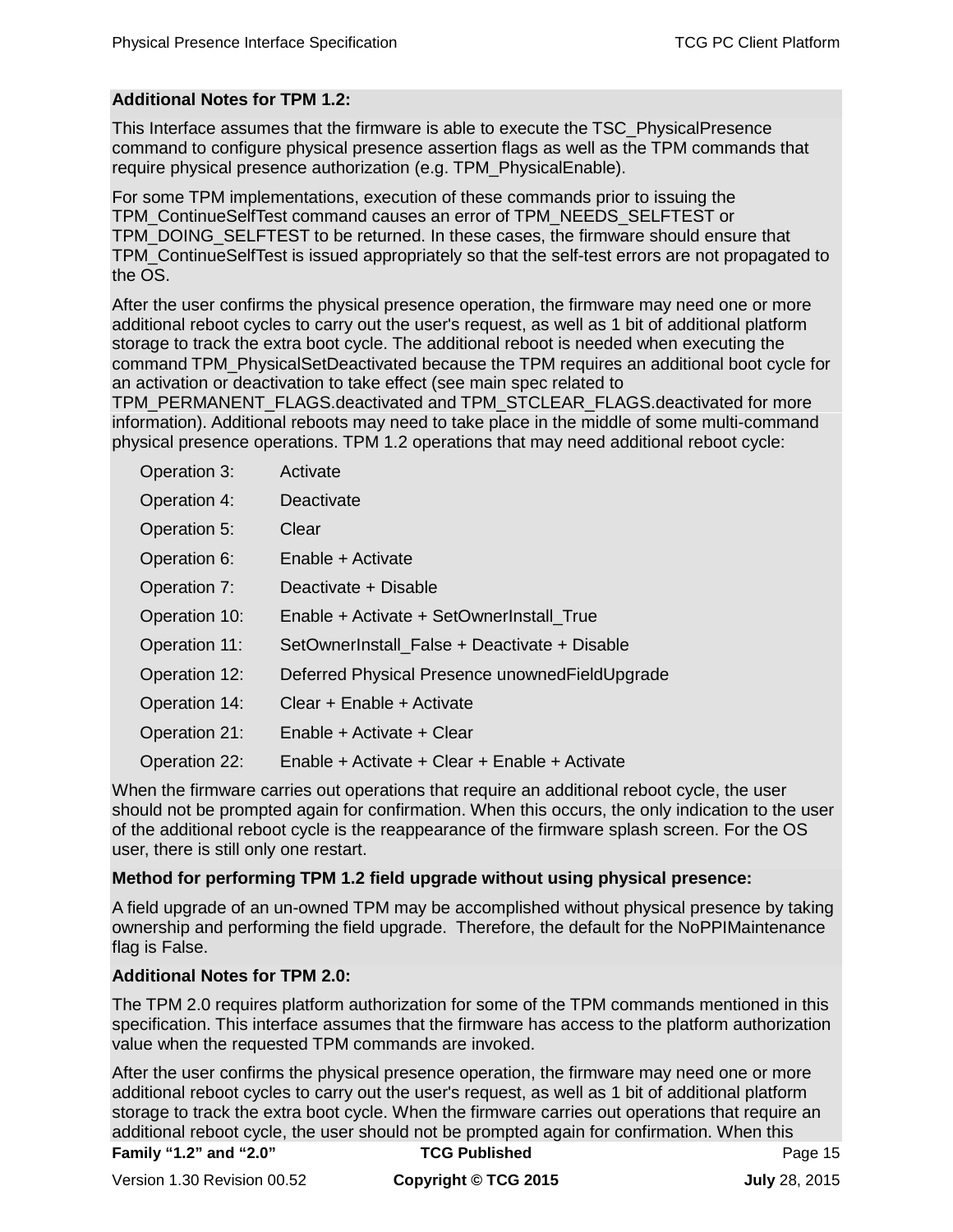occurs, the only indication to the user of the additional reboot cycle is the reappearance of the firmware splash screen. For the OS user, there is still only one restart.

# **Platform Implementation**

This Interface is designed for platforms implementing the command method for indication of physical presence. Platforms are allowed to implement hardware and command methods in which case the user may choose the one most convenient. If a Platform Manufacturer provides a utility, the utility prompting the user to provide the indication of physical presence should be aware of the method(s) implemented on the platform and prompt the user accordingly. This information can be found by querying the capabilities of a TPM 1.2 (e.g. calling TPM\_GetCapability and checking the PhysicalPresenceHwEnable and PhysicalPresenceCMDEnable flags). For a TPM 2.0 device the TPM2\_GetCapability(TPM\_CAP\_PP\_COMMANDS) command returns a list of commands currently requiring hardware method to assert physical presence.

Though this specification mentions the hardware method of asserting physical presence, it does not specify how an OS would interact with the hardware method. For example, TPM 1.2 management actions such as changing from deactivated to activated (which requires a platform reset to occur) with an OS present are not specified. In the absence of additional specifications, implementations using a hardware method may want to emulate the "command method" of asserting physical presence to accommodate the same OS interface for TPM management.

# **ACPI Command Status:**

The command status field within each command indicates whether the command is mandatory, optional or deprecated.

Mandatory: If a platform implements this version of this specification it must implement the indicated command.

Optional: If a platform implements this version of this specification it may implement the indicated command.

Deprecated: This command may be removed from future versions of this specification. Software should not use it. The command is still present in the specification to support older software.

Deprecated and Mandatory: This command may be removed from future versions of this specification. Software should not use it. The command is still present in the specification to support older software. If a platform implements this version of the specification it must implement the indicated command.

# <span id="page-25-0"></span>**8.1 ACPI Functions**

- 1. If the Platform Manufacturer implements an interface between the OS and the pre-OS environment for supporting the execution of TPM operations requiring physical presence, the firmware MUST support the Physical Presence Interface as defined in this specification.
- 2. These ACPI functions reside in the \_DSM control method object. The following UUID function identifier MUST be used exclusively for the Physical Presence Interface:

```
3DDDFAA6-361B-4eb4-A424-8D10089D1653.
```
3. Functions start at index 1, since function 0 is the standard \_DSM query function.

Below is the list of ACPI Physical Presence functions that MUST be implemented: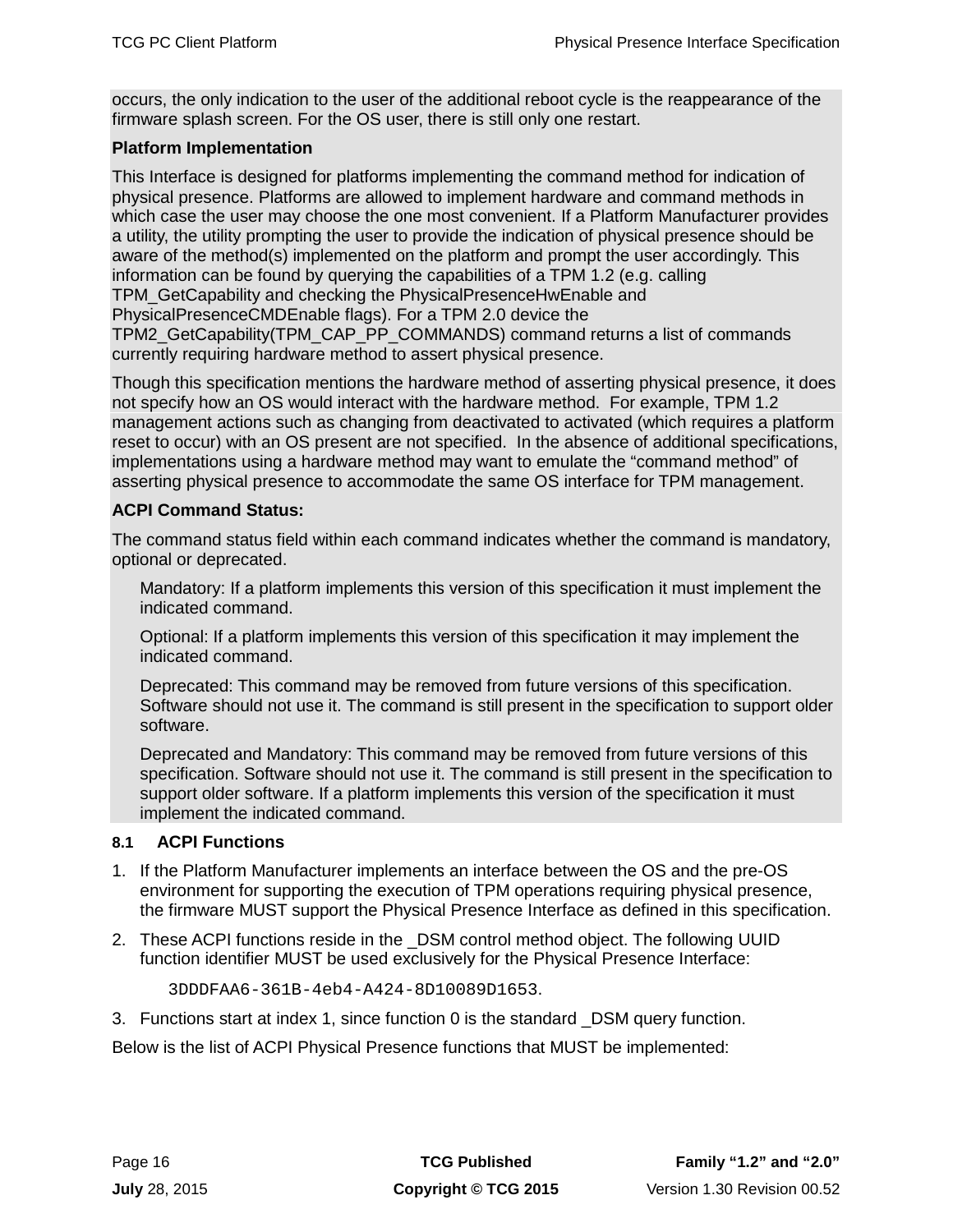#### <span id="page-26-0"></span> $8.1.1$ **Get Physical Presence Interface Version**

# **Command Status:**

**Mandatory** 

# **Input Arguments:**

| $UUID = 3DDDFAA6 - 361B - 4eb4 - A424 - 8D10089D1653$ |
|-------------------------------------------------------|
| Revision $ID = 1$                                     |
| Function Index = $1$                                  |
| Arguments = Empty Package                             |
|                                                       |

### **Returns:**

Type: String

Purpose: Supported Physical Presence Interface revision

# **Functional Behavior:**

This function returns the version of the Physical Presence Interface supported by the platform.

For this version of this specification, the return value MUST be "1.3" as a NULL terminated ASCII string

Note that the Physical Presence Interface revision number does not correspond with the Revision ID parameter (Arg1).

### **Examples:**

A return value of "1.0" indicates that the Interface is compatible with Physical Presence Interface specification v1.0.

A return value of "1.1" indicates that the Interface is compatible with Physical Presence Interface specification v1.1.

A return value of "1.2" indicates that the Interface is compatible with Physical Presence Interface specification v1.2.

A return value of "1.3" indicates that the Interface is compatible with Physical Presence Interface specification v1.3.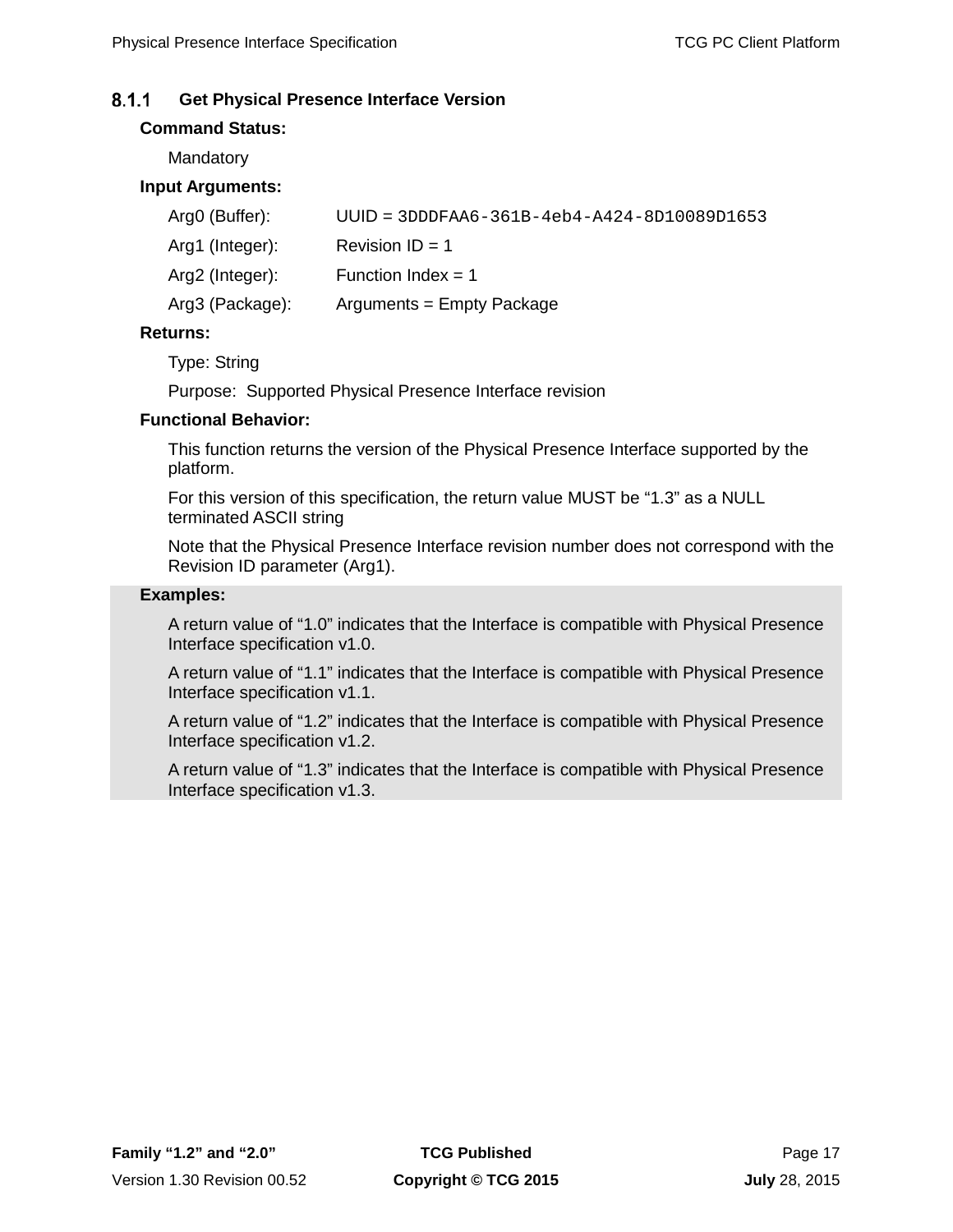#### <span id="page-27-0"></span> $8.1.2$ **Submit TPM Operation Request to Pre-OS Environment**

# **Command Status:**

Deprecated and Mandatory

# **Input Arguments:**

Arg0 (Buffer): UUID = 3DDDFAA6-361B-4eb4-A424-8D10089D1653

Arg1 (Integer): Revision  $ID = 1$ 

Arg2 (Integer): Function Index = 2

Arg3 (Package): Arguments = Package --

Type: Integer

Purpose: Operation Value of the Request

Description: [see [Table 1](#page-42-0) and [Table 2\]](#page-44-0)

# **Returns:**

Type: Integer

Purpose: Function Return Code

Description:

0: Success

- 1: Operation Value of the Request Not Supported
- 2: General Failure

# **Functional Behavior:**

This function allows the OS to submit a request for an operation to be executed in the pre-OS environment (see [Table 1](#page-42-0) and [Table 2](#page-44-0) for a list of defined operations). This request is the only input from the OS to the pre-OS environment.

If 0 is returned, the requested operation can be read and acted upon by the firmware once the transition to the pre-OS environment takes place (e.g. after the platform has restarted). The OS expects that the pre-OS environment verifies physical presence and confirms that the physically-present user in fact requested the execution of the operation.

If 1 is returned, the firmware does not support the operation request. For example, the implementation of the operation may be optional or vendor-specific.

If 2 is returned, the firmware is otherwise unable to read and act upon the request. For example, platform-specific security protections may exist to prevent burnout of the storage location for the operation.

The OS may call this function or "Submit TPM Operation Request to Pre-OS Environment 2" multiple times before transitioning to the pre-OS environment. However, only the last submitted request is valid. The OS may submit an operation request of value 0 to clear any previous requests.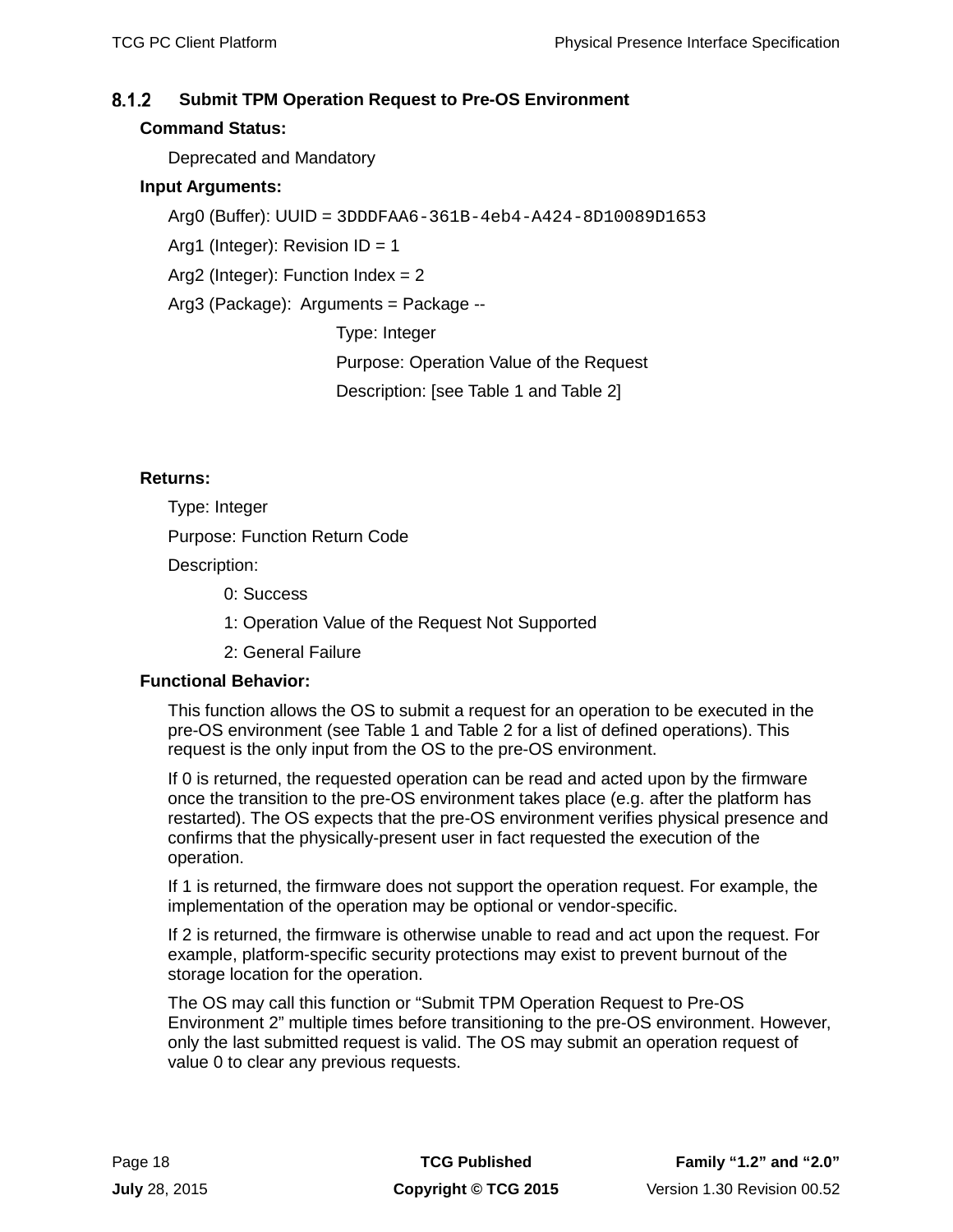Many as-built operating systems and hardware implementations have implemented the Submit TPM Operation Request to Pre-OS Environment function differently than this specification with respect to the Arg3 argument. Due to the large number of deployed systems in the marketplace it is recommended Platform Manufacturers and operating system vendors consider compatibility with the following scenarios:

Some operating systems incorrectly pass a buffer of an Integer instead of a Package containing an Integer for Arg3. The ACPI Machine Language Interpreter on those operating systems treats the Arg3 argument type as a buffer when executing ACPI Machine Language instructions.

Some existing hardware platforms in the marketplace are dependent on this operating system mistake and explicitly convert the buffer of an Integer to an Integer using the ACPI Machine Language operation ToInteger. Using ToInteger would fail if the operating system actually passed a Package containing an Integer.

Other existing hardware platforms use the ACPI Machine Language Index operation. The original intent of these hardware platforms using Index was probably to extract the Integer that should be the first element of the Package. The result on operating systems that pass a buffer of an Integer is to extract the first byte of the Integer. Because ACPI Integers are defined as little-endian unsigned values and the number of defined operations is less than 256, this implementation works as expected.

### **Example**:

A submitted operation value of 6 and a return value of 0 indicates that the platform has successfully received a request to enable and activate the TPM.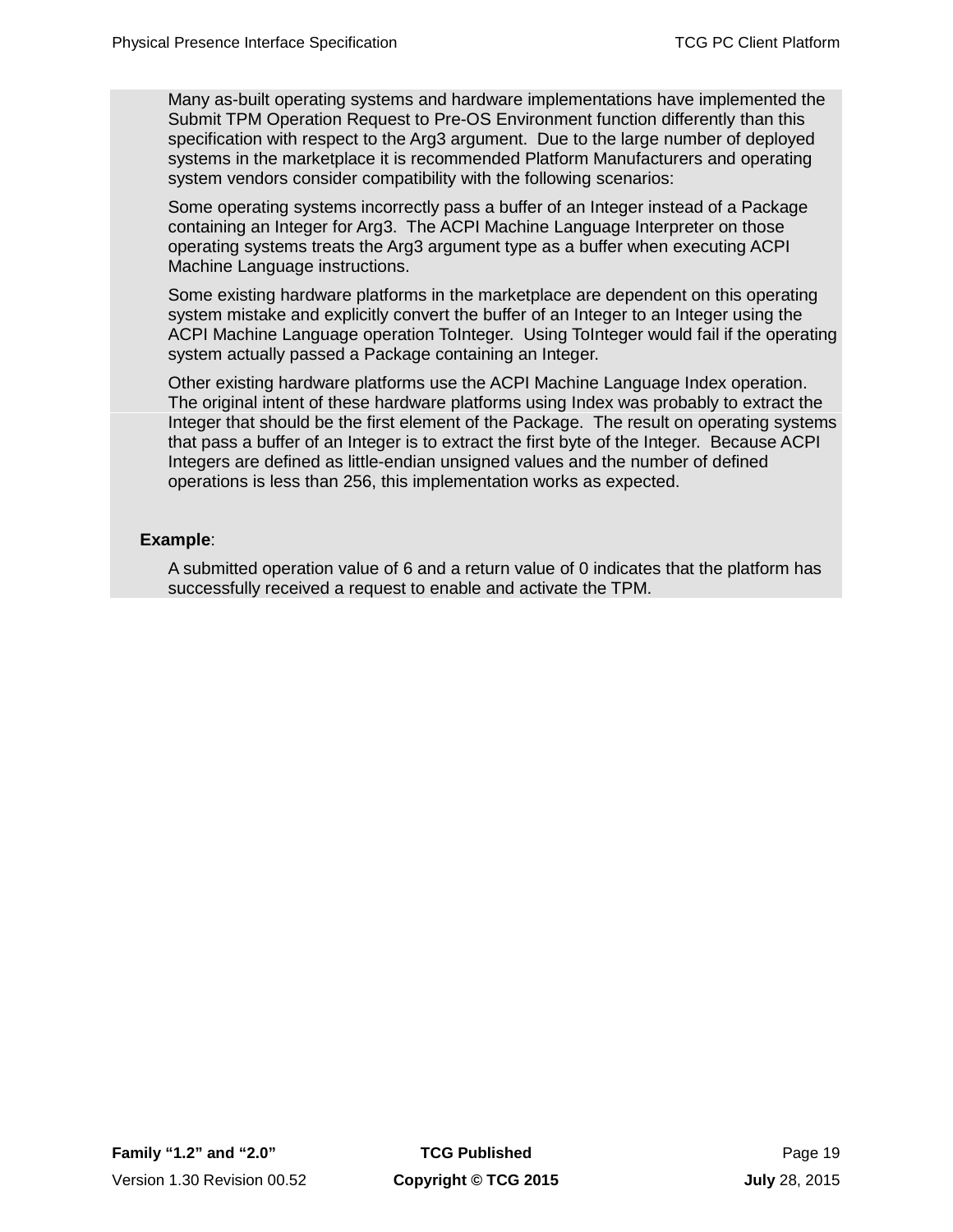#### <span id="page-29-0"></span> $8.1.3$ **Get Pending TPM Operation Requested By the OS**

# **Command Status:**

**Mandatory** 

# **Input Arguments:**

Arg0 (Buffer): UUID = 3DDDFAA6-361B-4eb4-A424-8D10089D1653

Arg1 (Integer): Revision ID = 2

Arg2 (Integer): Function Index = 3

Arg3 (Package): Arguments = Empty Package

# **Returns:**

Type: Package

Integer 1:

Purpose: Function Return code

Description:

0: Success

1: General Failure

# Integer 2:

Purpose: Pending operation requested by the OS

Description:

0: None

>0: Operation Value of the Pending Request [see [Table 1](#page-42-0) and [Table 2\]](#page-44-0)

### Integer 3:

Purpose: Optional argument to pending operation requested by the OS

Description:

0: None

>0: Argument Value of the Pending Request

# **Functional Behavior:**

This function returns the pending operation that was previously requested since the last host platform boot, if any. This function is necessary to allow the OS to accurately determine platform state. One use case is to ensure that a previously submitted operation request is not overwritten.

If 1 is returned as the first integer, the firmware is unable to return meaningful information due to an internal failure. In this case, the second and third integers are undefined.

Assume in the following paragraphs that 0 is returned as the first integer.

If 0 is returned as the second integer, no pending operation exists. No previous request has been submitted.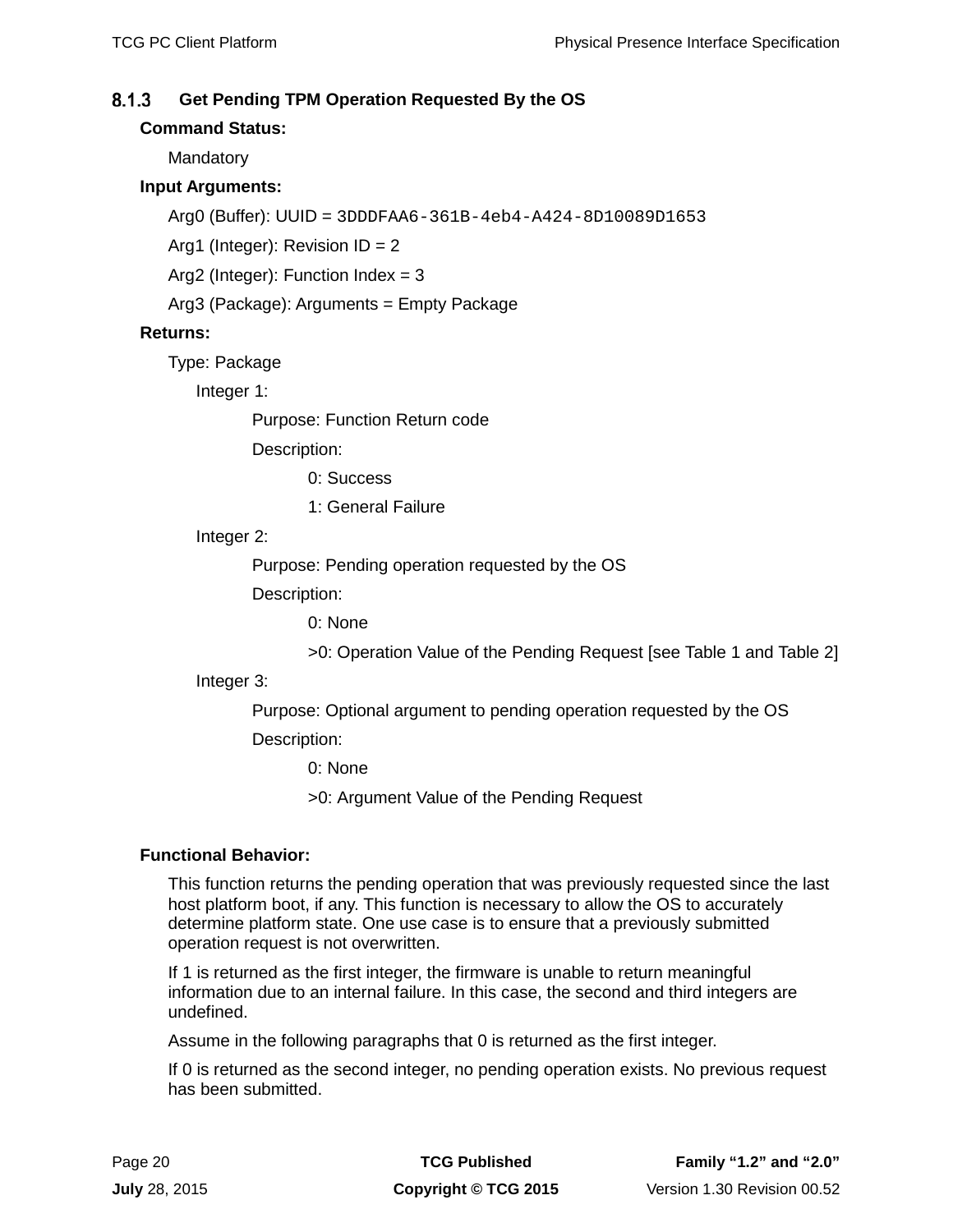If a value greater than 0 is returned as the second integer, a previously requested operation is pending (see [Table 1](#page-42-0) and [Table 2](#page-44-0) below for a list of defined operations). This request will be read and acted upon by the firmware once the transition to the pre-OS environment takes place.

If the function is invoked with a Revision ID of 1, no integer parameter beyond parameter two are expected in the response.

### **Examples:**

A return value of {0, 0, 0} indicates that no operation is pending.

A return value of {1, 0, 0} indicates that the function failed to retrieve the pending operation. The meaning of the second Integer is undefined.

A return value of {0, 23, 1} indicates that operation 23 with argument 1 is pending.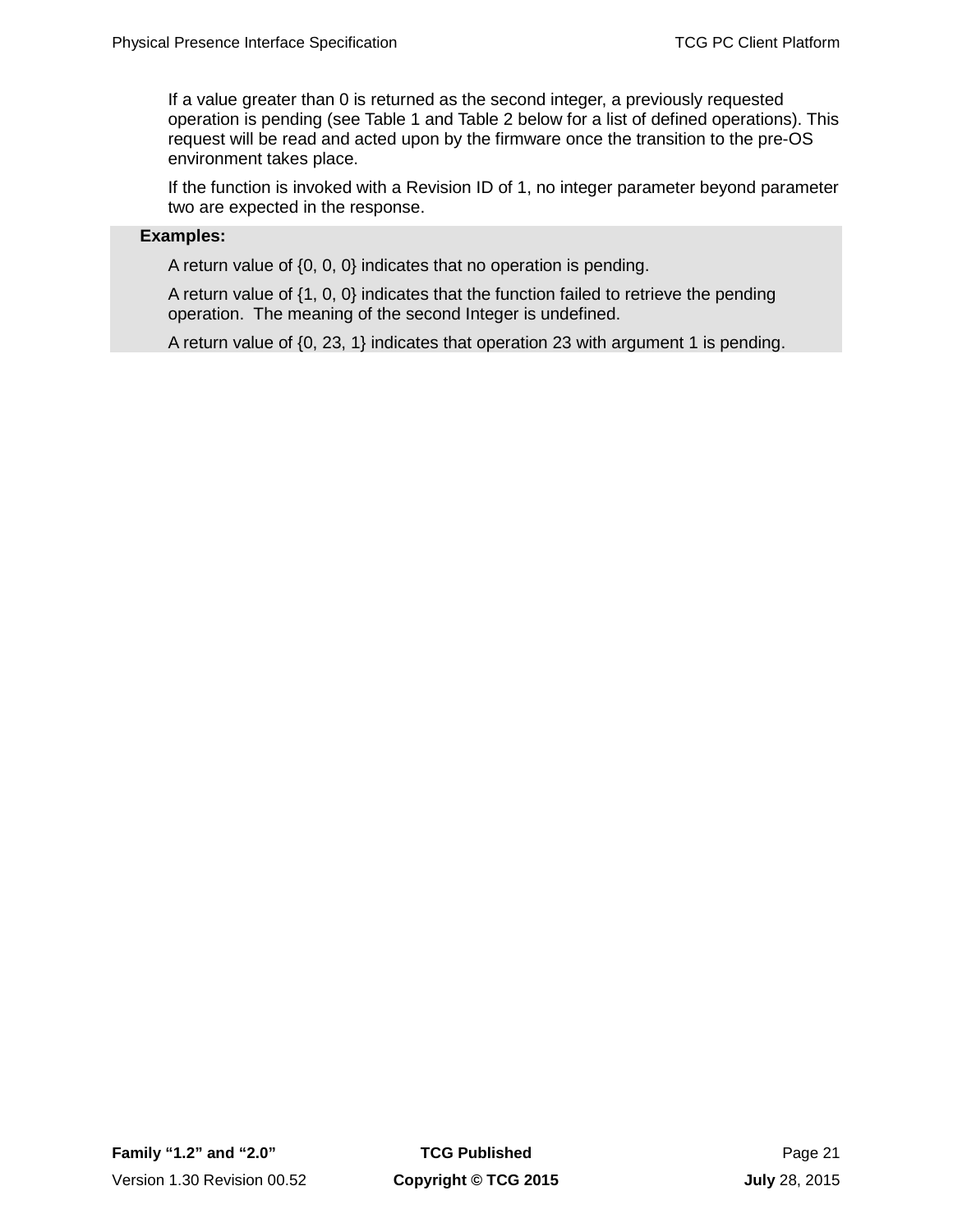#### <span id="page-31-0"></span> $8.1.4$ **Get Platform-Specific Action to Transition to Pre-OS Environment**

# **Command Status:**

**Mandatory** 

# **Input Arguments:**

Arg0 (Buffer): UUID = 3DDDFAA6-361B-4eb4-A424-8D10089D1653

Arg1 (Integer): Revision  $ID = 1$ 

Arg2 (Integer): Function Index =  $4$ 

Arg3 (Package): Arguments = Empty Package

### **Returns:**

Type: Integer

Purpose: Action that the OS should take to transition to the pre-OS environment for execution of a requested operation.

Description:

- 0: None
- 1: Shutdown
- 2: Reboot
- 3: OS Vendor-specific

### **Functional Behavior:**

This function allows the OS to determine the platform-specific action that should take place in order to transition to the firmware for execution of a requested operation. This function provides Platform Manufacturers the flexibility to vary how their platforms meet TCG's physical presence requirements, while minimizing the impact of these platform changes on OS applications.

If 0 is returned, no action is required. This return value MUST NOT be used for platforms implementing the command method of asserting physical presence.

If 1 is returned, the OS MUST shut down the machine to execute a pending operation requested by the OS. A physically-present user restarts the machine.

If 2 is returned, the OS MUST cause a warm reboot of the machine to execute a pending operation requested by the OS. This SHALL be used for platforms implementing the command method of physical presence.

If 3 is returned, an OS-specific action can take place. For example, instructions can be displayed for the physically-present user to consult platform documentation. The OS may specify additional requirements outside of this specification to determine the exact behavior for this return value.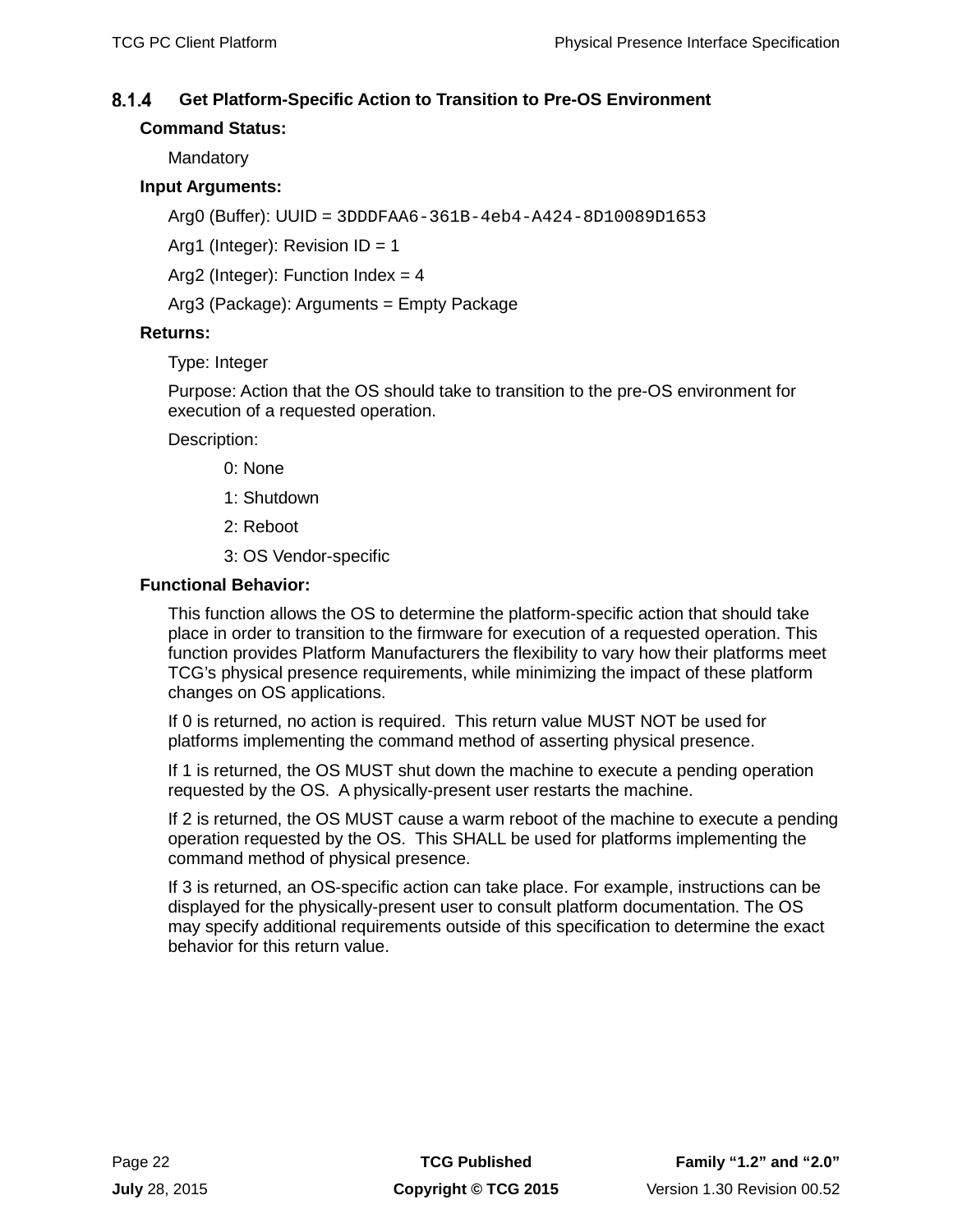#### <span id="page-32-0"></span> $8.1.5$ **Return TPM Operation Response to OS Environment**

### **Command Status:**

**Mandatory** 

# **Input Arguments:**

Arg0 (Buffer): UUID = 3DDDFAA6-361B-4eb4-A424-8D10089D1653

Arg1 (Integer): Revision  $ID = 1$ 

Arg2 (Integer): Function Index =  $5$ 

Arg3 (Package): Arguments = Empty Package

### **Returns:**

Type: Package

Integer 1:

Purpose: Function Return Code

Description:

0: Success

1: General Failure

### Integer 2:

Purpose: Most recent operation request

Description:

0: None

>0: Operation value of the most recent request

[See [Table 1](#page-42-0) and [Table 2\]](#page-44-0)

# Integer 3:

Purpose: Response to the most recent operation request

Description:

0: Success

0x00000001..0x00000FFF: Corresponding TPM error code

0xFFFFFFF0: User Abort or timeout of dialog

0xFFFFFFF1: firmware Failure

### **Functional Behavior:**

This function allows the firmware to communicate the response to the most recent operation request it acted upon. The function returns both the operation number and the outcome of the firmware attempt to perform the operation.

The OS is advised to query the TPM directly to determine whether a request was indeed fulfilled and to use this function's return values only for troubleshooting failures and auditing purposes. The reason is that for some platforms, the return values may not be reliable. For example, if multiple OS's exist on the platform, the request-response values cannot be correlated to any particular OS. Furthermore, there is no guarantee that the correct response is available to the OS that originated the request; another OS may submit a new request, overwriting the response to the previous request.

Version 1.30 Revision 00.52 **Copyright © TCG 2015 July** 28, 2015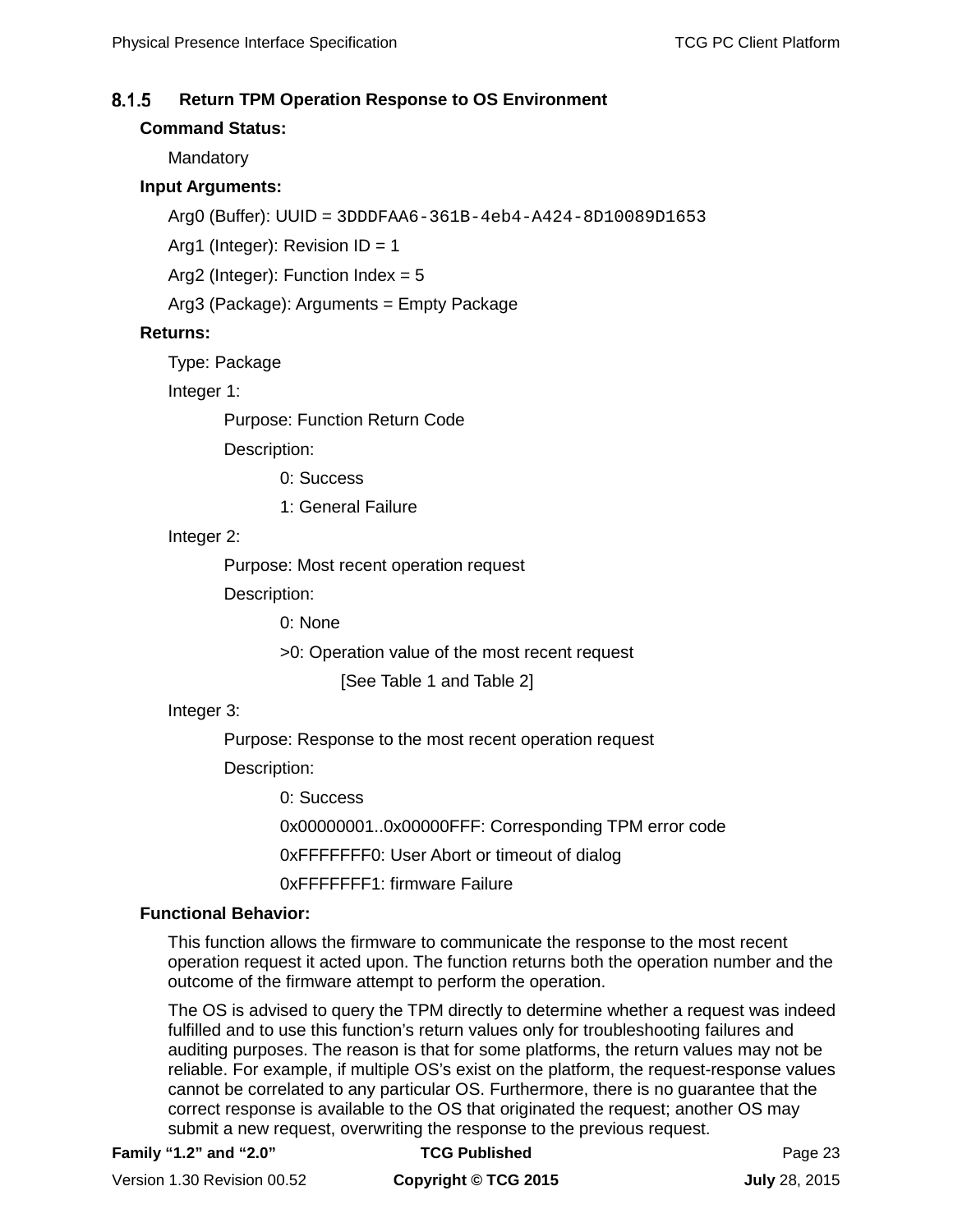Firmware should provide the same response for the whole boot cycle. For instance, if first the OS loader and later the OS queries the result of the last operation, both should receive the same response.

If 1 is returned as the first integer, the firmware is unable to return meaningful information due to an internal failure during this function call. In this case, the second and third integers are undefined.

Assume in the following paragraphs that 0 is returned as the first integer.

If 0 is returned as the second integer, no previously-requested operations exist and hence no response exists. In this case, the third integer is undefined.

If a value greater than 0 is returned as the second integer, that value is the most recent operation request seen by the firmware (see [Table 1](#page-42-0) and [Table 2](#page-44-0) below for a list of defined operations).

Assume in the following paragraphs that 0 is returned as the first integer and a value greater than 0 is returned as the second integer. The definitions below refer to the response (i.e. the third integer) to the operation request (i.e. the second integer).

If 0 is returned as the response, then the requested operation was confirmed and successfully executed in the pre-OS environment.

A response value from 0x00000001 to 0x00000FFF inclusive corresponds to the TPM error codes defined in Chapter 16 of the "TPM 1.2 Main Specification – Part 2 TPM Structures" document or Chapter 6.6 of the "TPM 2.0 Library Specification – Part 2 TPM Structures."

If 0xFFFFFFF0 is returned as the response, the user failed to confirm the operation request. This might be due to the user rejecting the operation or the dialog timed out.

If 0xFFFFFFF1 is returned as the response, then a firmware failure prevented the successful execution of the requested operation (e.g. invalid operation request, firmware communication error with the TPM).

### **Examples:**

A return value of {1, 0, 0} indicates that a firmware internal failure prevented the function from retrieving meaningful information. (This corresponds to a firmware error during this function call.)

A return value of {0, 0, 0} indicates that no previously requested operation exists and hence no response exists.

A return value of {0, 6, 0} indicates that the last operation request to enable and activate the TPM succeeded.

A return value of {0, 6, 0xFFFFFFF0} indicates that the last operation request to enable and activate the TPM was rejected by the physically present user in the pre-OS environment.

A return value of {0, 6, 0xFFFFFFF1} indicates that the last operation request to enable and activate the TPM failed to execute successfully due to an internal firmware error. (This corresponds to a previous firmware error performing the operation during the boot process.)

If the physical assertion through a pin is used, the refusal of physical presence assertion will manifest in a TPM error code.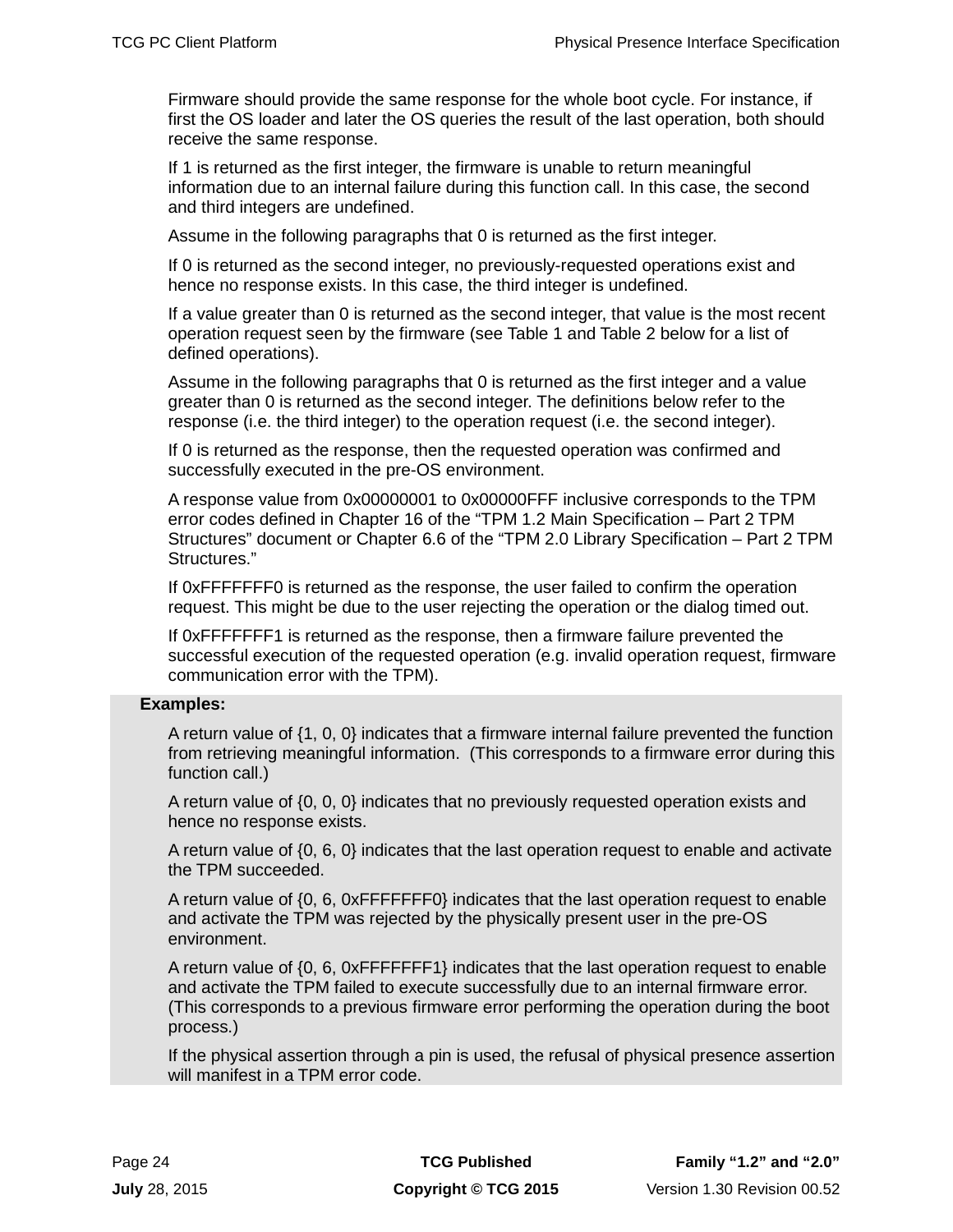#### <span id="page-34-0"></span> $8.1.6$ **Submit preferred user language**

# **Command Status:**

Deprecated and Mandatory

# **Input Arguments:**

Arg0 (Buffer): UUID = 3DDDFAA6-361B-4eb4-A424-8D10089D1653

Arg1 (Integer): Revision ID = 1

Arg2 (Integer): Function Index = 6

Arg3 (Package): Arguments = Package --

Type: String

Purpose: Preferred language code

Description:

Language code that begins with the 2-character ISO-639-1 format

See [http://www.loc.gov/standards/iso639-2/php/English\\_list.php](http://www.loc.gov/standards/iso639-2/php/English_list.php)

# **Returns:**

Type: Integer

Purpose: Function Return Code

Description:

3: Not implemented

# **Functional Behavior:**

It is mandatory this function be implemented as part of the ACPI interface, but this function is deprecated and MUST NOT perform any action. The function MUST return 3. (Refer to prior versions of this specification for more information about past usage of this function.)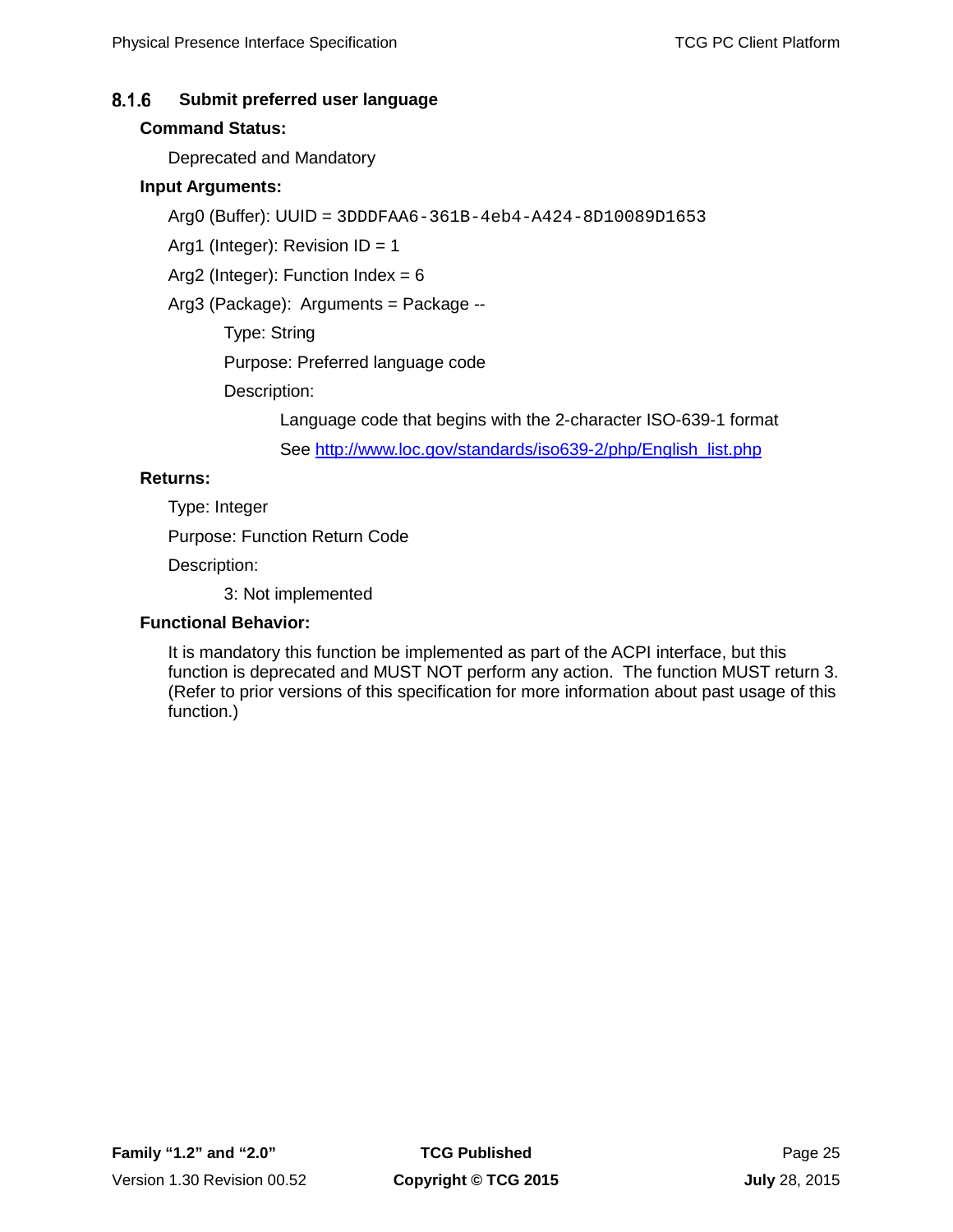#### <span id="page-35-0"></span> $8.1.7$ **Submit TPM Operation Request to Pre-OS Environment 2**

# **Command Status:**

**Mandatory** 

# **Input Arguments:**

```
Arg0 (Buffer): UUID = 3DDDFAA6-361B-4eb4-A424-8D10089D1653
```
Arg1 (Integer): Revision ID = 2

Arg2 (Integer): Function Index =  $7$ 

Arg3 (Package): Arguments = Package --

Integer 1:

Purpose: Operation Value of the Request

Description: [see [Table 1](#page-42-0) and [Table 2\]](#page-44-0)

Integer 2:

Purpose: Argument for Operation (optional)

Description:

For TPM 2.0 devices and operation 23: A bitmap of hashing algorithms of the PCR banks to enable in the TPM. See hashing algorithm bitmap definition in TCG Algorithm Registry for Family 2.0 revision 1.21.

# **Returns:**

Type: Integer

Purpose: Function Return Code

Description:

0: Success

- 1: Not Implemented
- 2: General Failure
- 3: Operation blocked by current firmware settings

# **Functional Behavior:**

This function allows the OS to submit a request for an operation to be executed in the pre-OS environment (see [Table 1](#page-42-0) and [Table 2](#page-44-0) for a list of defined operations). This request is the only input from the OS to the pre-OS environment.

If 0 is returned, the requested operation can be read and acted upon by the firmware once the transition to the pre-OS environment takes place (e.g. after the platform has restarted). The OS expects that the pre-OS environment verifies physical presence and confirms that the physically present user in fact requested the execution of the operation.

If 1 is returned, the firmware does not support the OS requesting the operation because it is not implemented and is never able to be requested by the OS regardless of firmware settings. For example, the implementation of the operation may be optional, reserved, "No operation", or vendor-specific (e.g. implemented as an action that may only be performed using a Platform Manufacturer utility).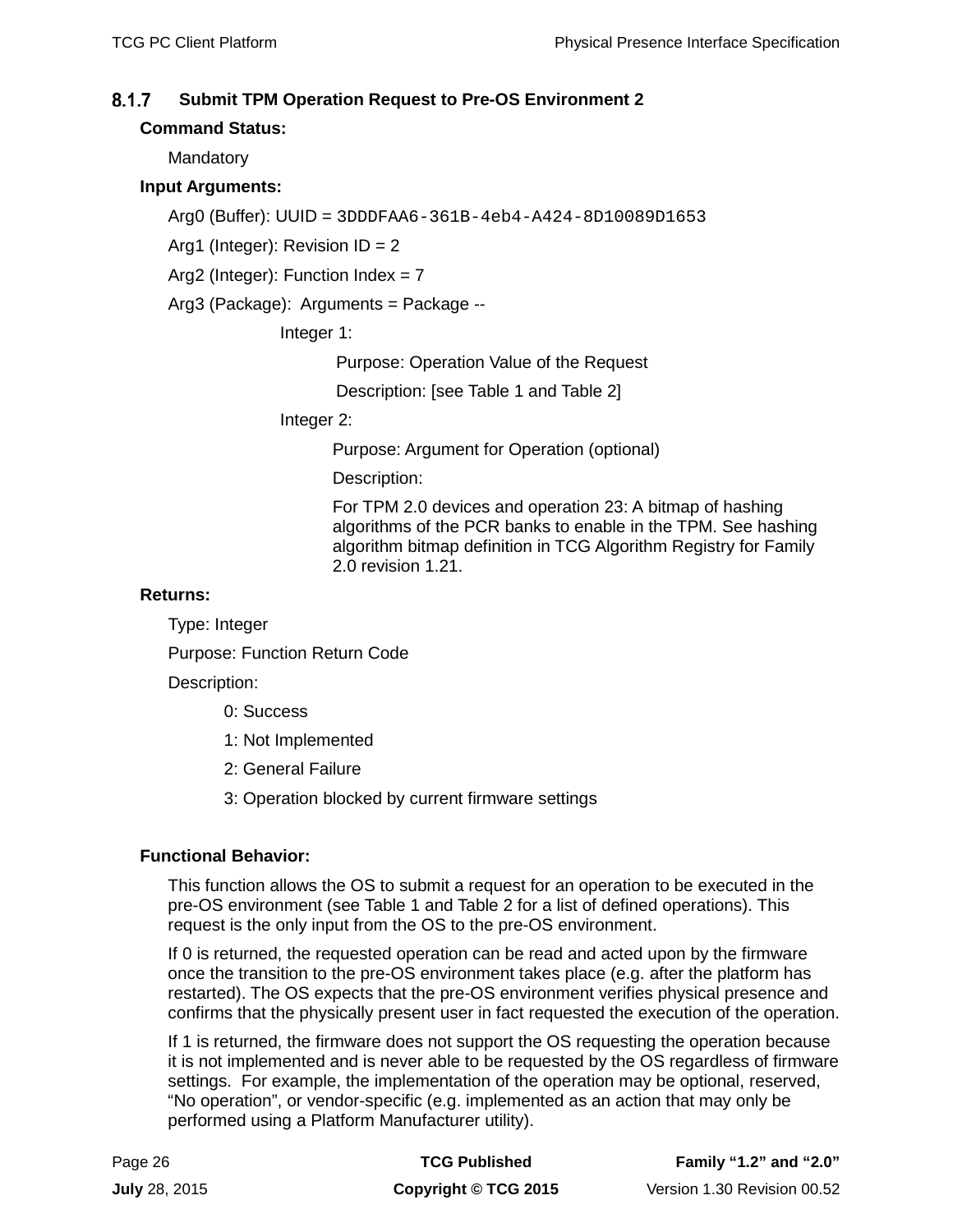If 2 is returned, the firmware is otherwise unable to read and act upon the request. For example, platform specific security protections may exist to prevent burnout of the storage location for the operation.

If 3 is returned, the current firmware settings prohibit this action, but the platform may permit the operation if the platform owner configures the firmware settings differently.

The OS may call this function or "Submit TPM Operation Request to Pre-OS Environment" multiple times before transitioning to the pre-OS environment. However, only the last submitted request is valid. The OS may submit an operation request of value 0 to clear any previous requests.

If the OS calls this function with operation requests that do not match the version of the present TPM, the operation number MUST be remembered, the result MUST return success (return value 0), but no commands are sent to the TPM.

### **Examples:**

A submitted operation value of 6 (Enable + Activate) and a return value of 0 indicate the platform has successfully received a request to enable and activate the TPM.

A submitted operation value of 18 (SetNoPPIClear\_True) and a return value of 1 indicate the Platform Manufacturer did not implement the Persistent Firmware TPM Management Flag named NoPPIClear and did not implement the corresponding operation to set the value.

A submitted operation value of 5 (Clear) and a return value 3 indicates a current firmware setting currently blocks the OS from requesting to clear the TPM. However, a firmware administrator may configure the firmware settings to permit the OS to request to clear the TPM in the future.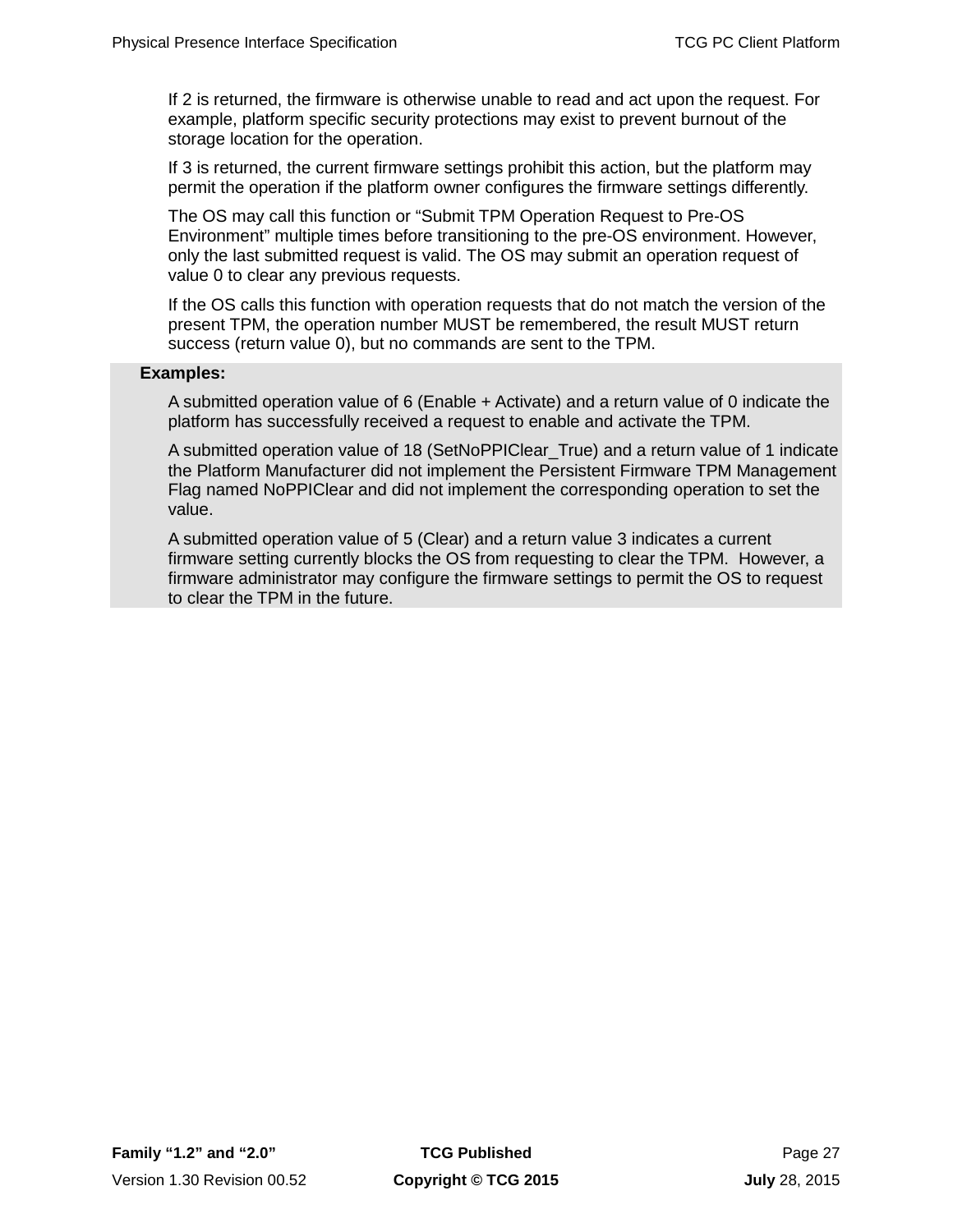#### <span id="page-37-0"></span> $8.1.8$ **Get User Confirmation Status for Operation**

# **Command Status:**

**Mandatory** 

# **Input Arguments:**

Arg0 (Buffer): UUID = 3DDDFAA6-361B-4eb4-A424-8D10089D1653

Arg1 (Integer): Revision  $ID = 1$ 

Arg2 (Integer): Function Index =  $8$ 

Arg3 (Package): Arguments = Package --

Type: Integer

Purpose: Operation Value that may need user confirmation Description: [see [Table 1](#page-42-0) and [Table 2\]](#page-44-0)

# **Returns:**

Type: Integer

Purpose: Function Return Code

Description:

- 0: Not implemented
- 1: Firmware only
- 2: Blocked for OS by firmware configuration
- 3: Allowed and physically present user required
- 4: Allowed and physically present user not required

# **Functional Behavior:**

This function allows the OS to determine whether it is allowed to request an operation to be executed in the pre-OS environment (see [Table 1](#page-42-0) and [Table 2](#page-44-0) for a list of defined operations) by the firmware. If the OS is not allowed by the firmware to perform the operation, the function returns whether the firmware administrator may reconfigure the firmware to allow the OS to request the operation.

If the firmware permits the OS to request an operation, this function allows the OS to determine whether a request would require confirmation from a physically present user or would be performed automatically because of the current settings for the Persistent Firmware TPM Management flags.

This function does not cause the operation to be requested.

**Note:** It is preferable for an OS to use this function to determine if an operation is supported instead of using "Submit TPM Operation Request to Pre-OS Environment 2" because this function does not write to NVRAM.

If 0 is returned, the firmware does not support this operation because it is not implemented. An example is if the Platform Manufacturer did not support the NoPPIClear flag and the OS queried for the operation SetNoPPIClear\_True.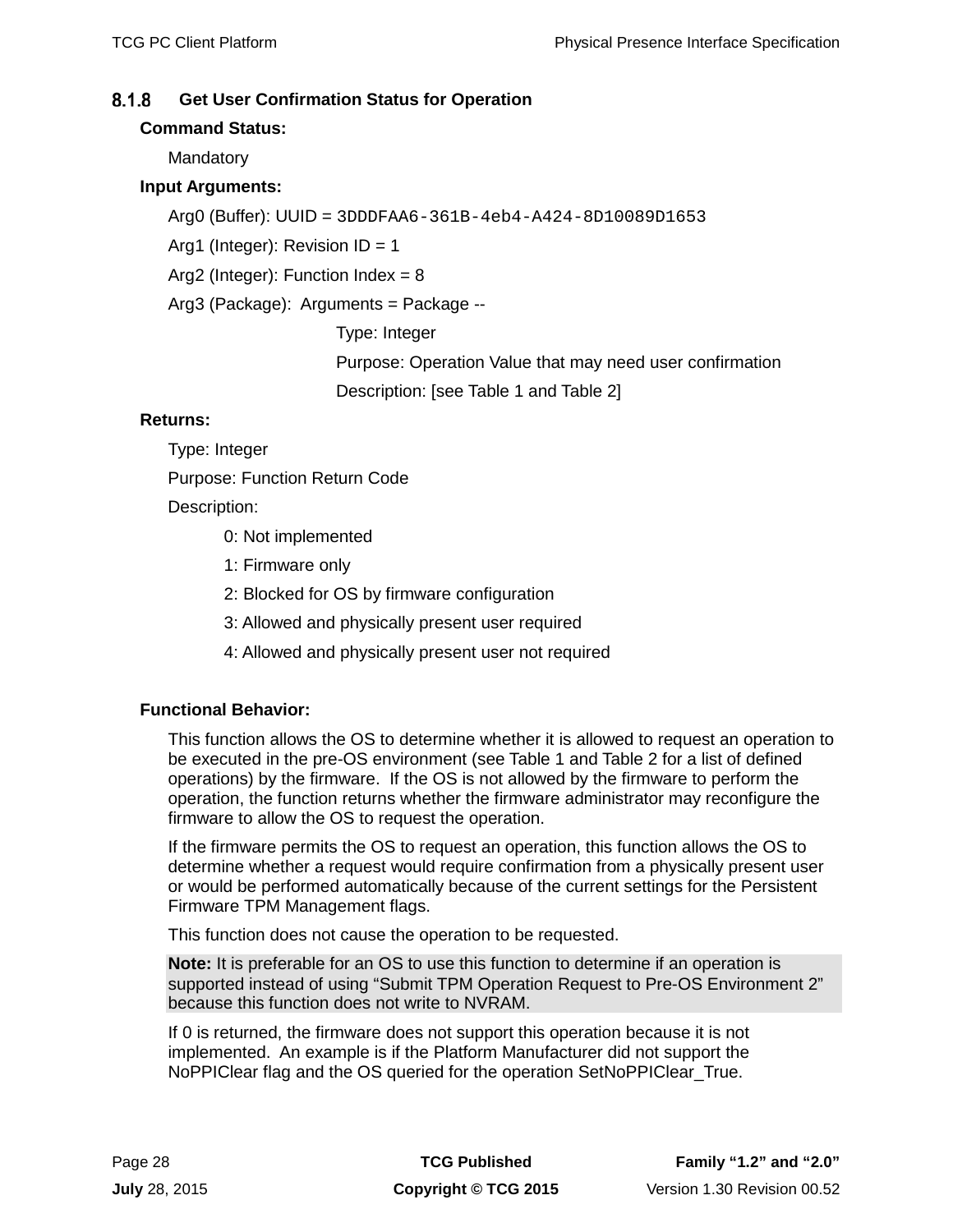**Note:** For an implementation of version 1.2 or later of this interface, a return value of 0 means the operation value passed in Arg3 is not implemented. If an earlier version of this specification is implemented, a return value of 0 means this method is not implemented.

If 1 is returned, the firmware unconditionally does not permit the OS to request this action, but a firmware administrator may perform the equivalent action through a vendor specific mechanism like a firmware configuration utility.

If 2 is returned, the current firmware settings do not permit the OS to request this operation, but a firmware administrator may change the setting through a vendor specific mechanism like a firmware configuration utility to allow the OS to request the operation.

If 3 is returned, the firmware currently permits the OS to request this action and the operation would require physically present user approval

If 4 is returned, the firmware currently permits the OS to request this action and the current firmware settings permit execution of the operation without a physically present user approving the operation

To implement this function, the firmware may need to copy the persistent settings for the Persistent Firmware TPM Management Flags or Persistent Firmware Storage Management Flags when accessible during boot as the settings influence the return values for this function. The logic of this function will also need to implement the logic in the "When Physical Presence Confirmation is Required" column of [Table 1](#page-42-0) and [Table 2.](#page-44-0)

### **Examples:**

A submitted operation value of 18 (NoPPIClear\_True) and a return value of 0 indicate the Platform Manufacturer did not implement the Persistent firmware TPM Management Flag named NoPPIClear and did not implement the corresponding operation to set the value.

A submitted operation value of 12 and a return value of 0 indicate the platform does not support Deferred Physical Presence for unowned field upgrade.

A submitted operation value of 5 and a return value of 2 indicate the firmware is currently configured to not allow an OS to request to clear the TPM using physical presence, but a firmware administrator may modify the firmware configuration using a vendor specific firmware configuration utility to permit the OS to request the operation.

A submitted operation value of 5 and a return value of 3 indicate the firmware is currently configured to allow an OS to request to clear the TPM, but the NoPPIClear flag is not implemented or has a value of FALSE so a physically present user would need to approve the operation.

A submitted operation value of 14 and a return value of 4 indicate the firmware is currently configured to allow an OS to request to clear, enable and activate the TPM, the NoPPIClear flag is set to TRUE, and the NoPPIProvision flag is set to TRUE so a physically present user is not needed to approve the operation.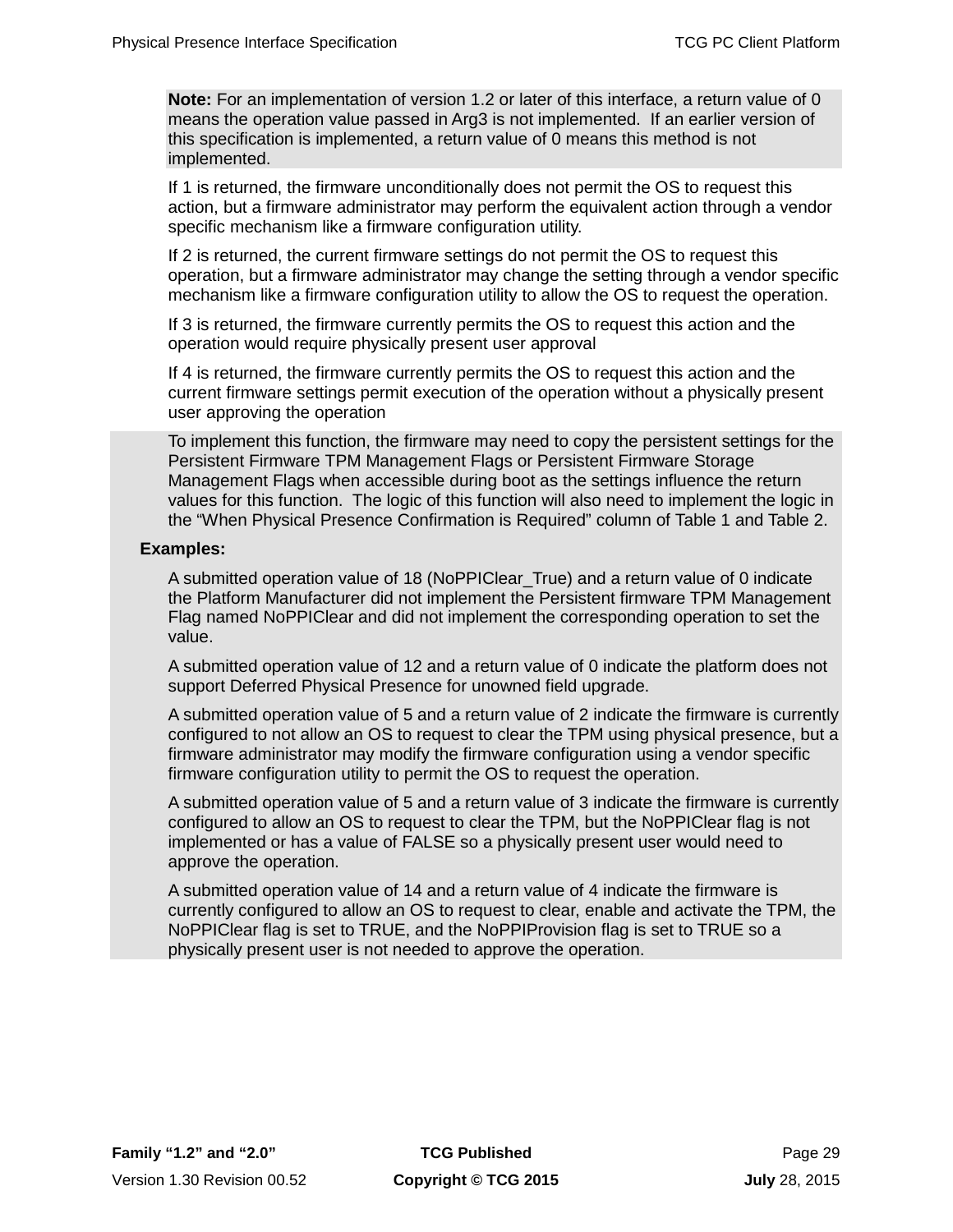# <span id="page-39-0"></span>**8.2 Parameter Passing**

With the exception of operation 13 defined in [Table 1,](#page-42-0) all parameters between the OS and the firmware are passed using the standard ACPI defined parameter passing method. The values passed for operations, except 13, are small and are easily accommodated by the 4 arguments. However, operation 13 requires the passing of an additional value of a relatively large size: 20 bytes. As it is not possible to add another parameter, the method for passing this value from the OS to the firmware is not defined in this version of the specification. A later version of this specification may address, define and standardize the method for passing this value. Until then, any suitable method that is in agreement between the OS and firmware is permitted.

1. The method for passing the operator authentication value from the OS to the firmware is to be determined by convention between the OS and the firmware. Standardization and definition of the method will be addressed in a later revision of this specification.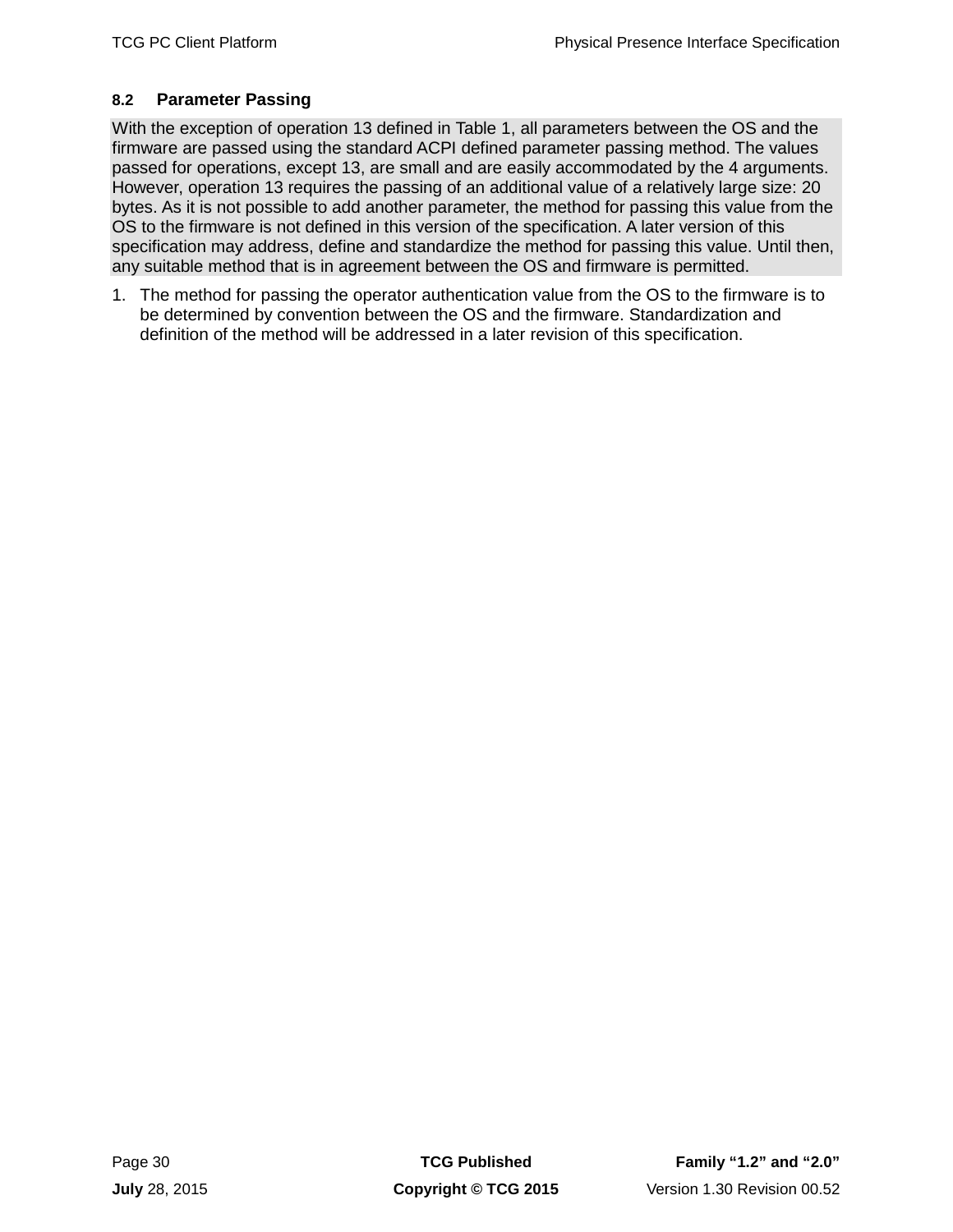# <span id="page-40-0"></span>**9 Operation Definitions**

[Table 1](#page-42-0) an[d Table 2](#page-44-0) contain a list of the defined PPI operations for TPM 1.2 and TPM 2.0 respectively. There are optional and mandatory PPI operations and the following normative describes relations between different optional PPI operations.

[Table 3](#page-46-0) holds the definition of what ordered actions are performed by the firmware to complete each of the operations defined in this specification. The firmware may send commands to the TPM, performs platform resets and/or changes Persistent Firmware TPM Management Flags or Persistent Firmware Storage Management Flags. The operations defined in [Table 3](#page-46-0) could have been added to [Table 1](#page-42-0) and [Table 2](#page-44-0) respectively, but have been separated to maintain readability.

If a platform implements the hardware method of asserting physical presence, the utility which prompts the user to indicate physical presence should display the same confirmation dialogs (see [Table 5\)](#page-61-0) and perform the same actions for each operation (see [Table 3\)](#page-46-0) for consistency with this specification. On server systems physical presence may be asserted using the hardware method only.

## **Notes for operations 23:**

For systems with TPM 2.0 that implement operations 23 it may not be necessary to invoke the TPM operation TPM2\_PCR\_Allocate when switching PCR banks. When using the crypto agile format for TCG log, the BIOS may keep only one boot log independent of the selected PCR bank or banks.

### **Warning:**

Changes to the currently active PCR banks will effect TPM objects bound to PCRs. It is recommended to allow removal of PCR banks from the list of active PCR banks only when the PCR banks are not used by users or applications outside the direct control of the OS. If that is not possible, the OS should appropriately inform the user about consequences of changing the PCR bank before requesting the operation.

- 1. In order to persist the OS requested operation to the next boot cycle, the firmware MUST allocate a location for storing the operation's corresponding value.
- 2. The operation value of 0 is reserved to indicate that no Physical Presence Interface operation has been requested.
- 3. Firmware MUST implement all operations marked as mandatory in the respective operations summary table.
- 4. Operations with values at or above 128 (0x80) are designated for vendor-specific usage.
- 5. For each operation implemented by the firmware, the firmware MUST perform the TPM commands listed in the third column of [Table](#page-46-0) 3 in the order listed.

### **Note:**

A reboot is required for some changes to take effect. This is noted with the keyword: <PLATFORM RESET>.

- 6. On systems with TPM 1.2, for operations 5 and 14 the platform manufacturer MAY perform the TPM commands Enable and Activate before performing the TPM\_ForceClear operation.
- 7. On systems with TPM 2.0, for operation 5 the platform manufacturer MAY perform the TPM Enable actions before performing the TPM2\_Clear operation.
- 8. The firmware is responsible for tracking and performing operations that require a PLATFORM RESET.

```
Family "1.2" and "2.0" TCG Published Page 31
```
Version 1.30 Revision 00.52 **Copyright © TCG 2015 July** 28, 2015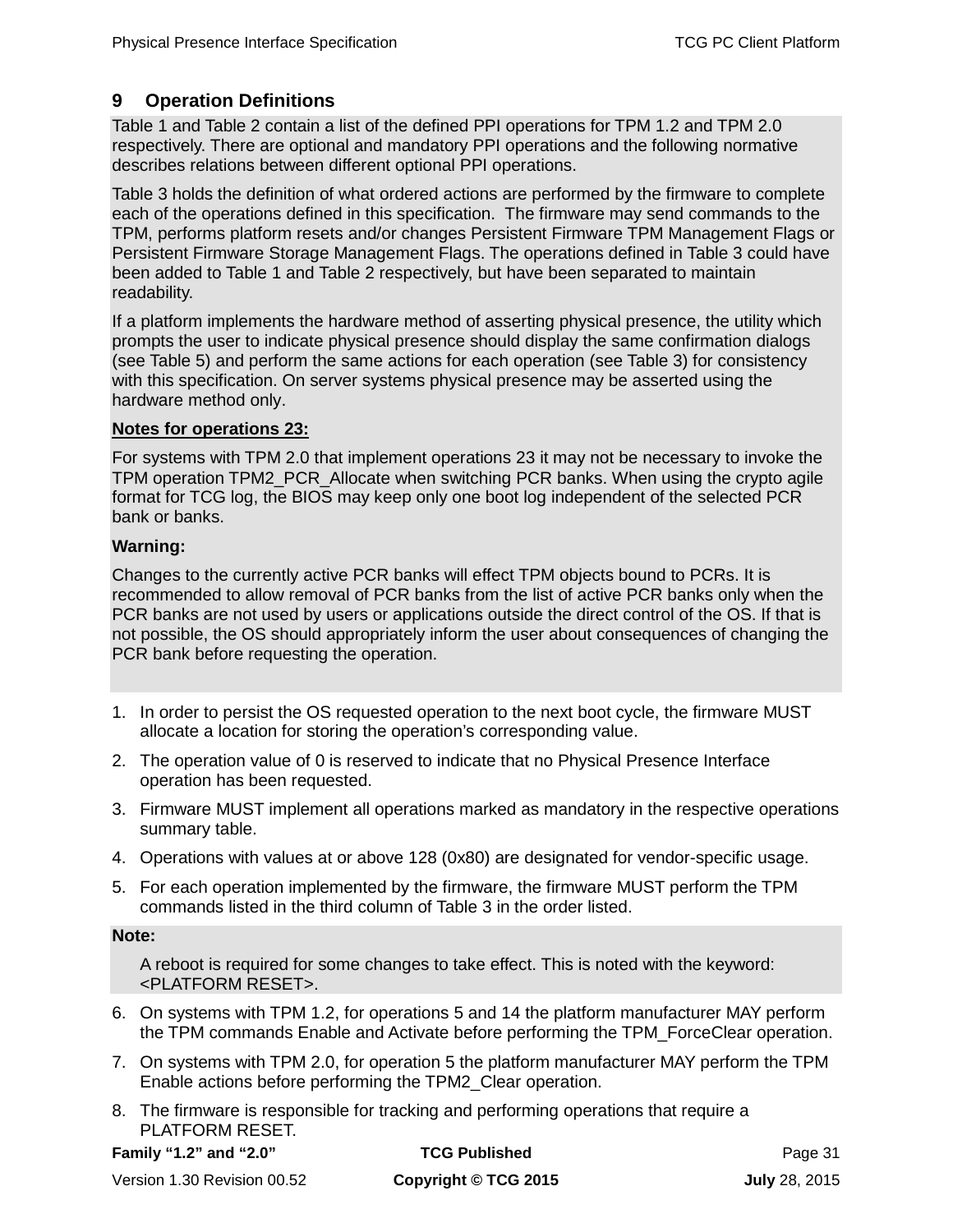- 9. The location for tracking the pending PPI operation, including the tracking of necessary PLATFORM RESET operations, does not need to be a secure or trusted location.
- 10. If during an operation that requires a PLATFORM RESET, the firmware stores the assertion of an indication of physical presence across the PLATFORM RESET, that location MUST be trusted.
- 11. On systems with a TPM 1.2, if the firmware implements operations 15 and 16, the firmware MUST provide persistent storage for the NoPPIProvision flag.
- 12. On systems with a TPM 1.2, if the firmware implements operations 17 and 18, the firmware MUST provide persistent storage for the NoPPIClear flag.
- 13. On systems with a TPM 1.2, if the firmware implements operations 19 and 20, firmware MUST provide persistent storage for the NoPPIMaintenance flag.
- 14. On systems with a TPM 2.0, if the firmware implements operations 17 and 18, the firmware MUST provide persistent storage for the PPRequiredForClear flag.
- 15. On systems with TPM 2.0, firmware MUST NOT implement operation 27, 28, 29, and 30 if operation 1, 2, and 34 are not implemented.
- 16. On systems with TPM 2.0, if firmware implements operations 27, 28, 29, and 30, it MUST provide persistent storage for the PPRequiredForTurnOn and PPRequiredForTurnOff flags.
- 17. On systems with TPM 2.0, firmware MUST NOT implement operations 25 and 26 if operation 23 is not implemented.
- 18. On systems with TPM 2.0, if the firmware implements operations 25 and 26, it MUST provide persistent storage for the PPRequiredForChangePCRs flag.
- 19. On systems with TPM 2.0, firmware MUST only implement operation 23 if the TPM supports multiple PCR banks, i.e. implements operation TPM2\_PCR\_Allocate().
- 20. On systems with TPM 2.0, firmware MUST NOT implement operations 31 and 32 if operation 24 is not implemented.
- 21. On systems with TPM 2.0, if firmware implements operations 31 and 32, it MUST provide persistent storage for the PPRequiredForChangeEPS flag.
- 22. On systems with TPM 2.0, firmware MUST only implement operation 24 if the TPM implements operation TPM2\_ChangeEPS().
- 23. On systems with TPM 2.0, firmware MAY implement operation 33 if the TPM supports multiple PCR banks, i.e. implements operation TPM2\_PCR\_Allocate().
- 24. If an operation in [Table 1](#page-42-0) or [Table 2](#page-44-0) is marked as optional with O1 or similar, all operations within that group have to be implemented. For instance, operations 1, 2, and 34 from [Table 2](#page-44-0) have to be implemented together.
- 25. On systems with TPM 2.0, if firmware implements operations 96 and 97, it MUST provide persistent storage for the PPRequiredForEnable\_BlockSIDFunc and PPRequiredForDisable\_BlockSIDFunc flags.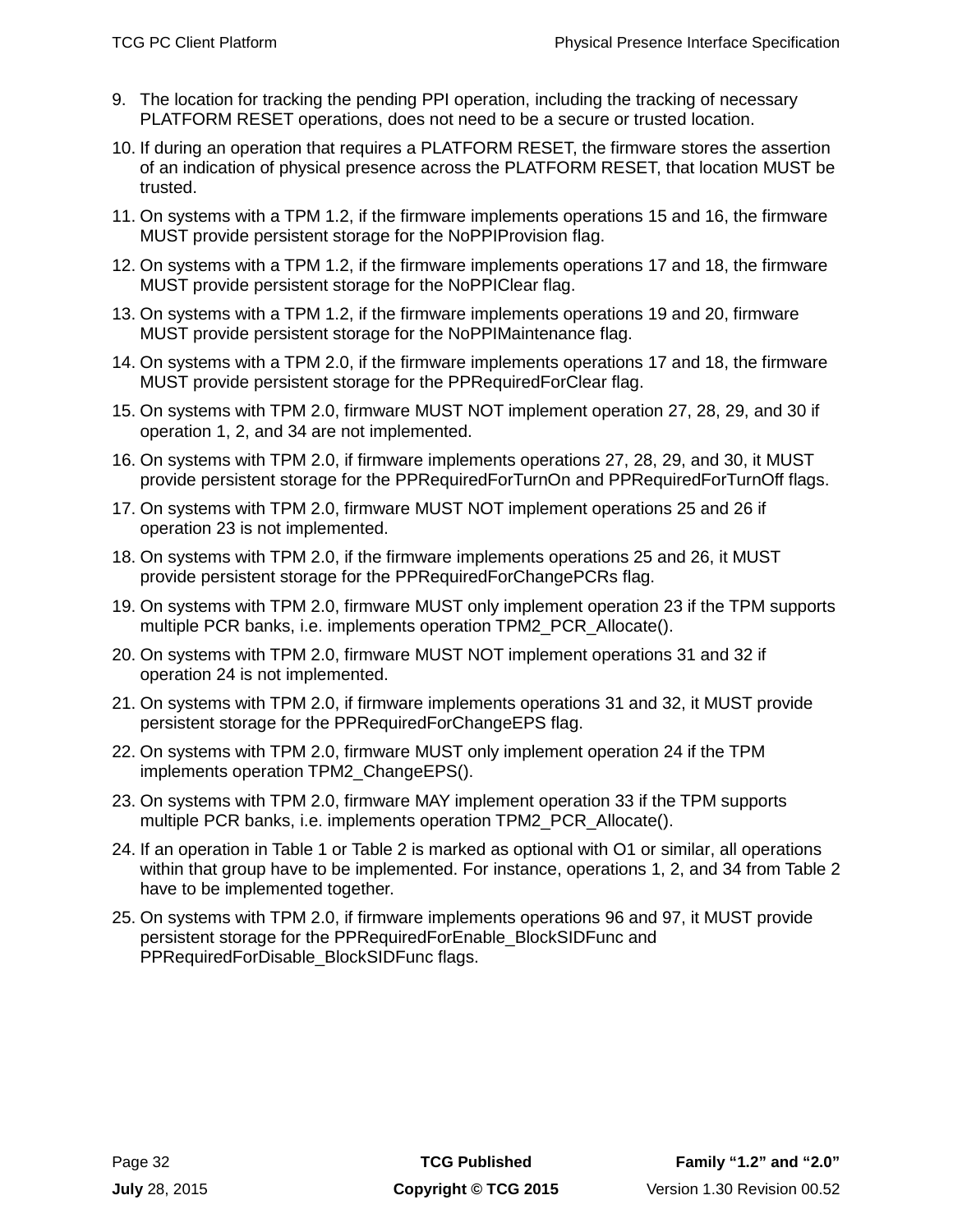<span id="page-42-0"></span>

|                        |                                                       | What the operation<br>may change |                                                                                         |                            |                                                                                      |                                      |
|------------------------|-------------------------------------------------------|----------------------------------|-----------------------------------------------------------------------------------------|----------------------------|--------------------------------------------------------------------------------------|--------------------------------------|
| <b>Operation Value</b> | <b>Operation</b><br><b>Name</b>                       | <b>TPM</b><br><b>State</b>       | <b>Persistent</b><br><b>Firmware</b><br><b>TPM</b><br><b>Management</b><br><b>Flags</b> | ŏ<br>Mandatory<br>Optional | <b>When Physical</b><br><b>Presence</b><br><b>Confirmation is</b><br><b>Required</b> | May need<br>additional<br>boot cycle |
| $\mathbf 0$            | No Operation                                          |                                  |                                                                                         | M                          |                                                                                      |                                      |
| 1                      | Enable                                                | X                                |                                                                                         | м                          | NoPPIProvision is<br><b>FALSE</b>                                                    |                                      |
| 2                      | <b>Disable</b>                                        | X                                |                                                                                         | M                          | NoPPIProvision is<br><b>FALSE</b>                                                    |                                      |
| 3                      | Activate                                              | X                                |                                                                                         | м                          | NoPPIProvision is<br><b>FALSE</b>                                                    | X                                    |
| 4                      | Deactivate                                            | X                                |                                                                                         | M                          | NoPPIProvision is<br><b>FALSE</b>                                                    | X                                    |
| 5                      | Clear                                                 | X                                |                                                                                         | M                          | NoPPIClear is<br><b>FALSE</b>                                                        | X                                    |
| 6                      | Enable + Activate                                     | X                                |                                                                                         | м                          | NoPPIProvision is<br><b>FALSE</b>                                                    | X                                    |
| $\overline{7}$         | Deactivate + Disable                                  | X                                |                                                                                         | м                          | NoPPIProvision is<br><b>FALSE</b>                                                    | X                                    |
| 8                      | SetOwnerInstall_True                                  | X                                |                                                                                         | м                          | NoPPIProvision is<br><b>FALSE</b>                                                    |                                      |
| 9                      | SetOwnerInstall_False                                 | X                                |                                                                                         | м                          | NoPPIProvision is<br><b>FALSE</b>                                                    |                                      |
| 10                     | Enable + Activate +<br>SetOwnerInstall_True           | X                                |                                                                                         | M                          | NoPPIProvision is<br><b>FALSE</b>                                                    | X                                    |
| 11                     | SetOwnerInstall_False +<br>Deactivate + Disable       | X                                |                                                                                         | М                          | NoPPIProvision is<br><b>FALSE</b>                                                    | X                                    |
| 12                     | Deferred Physical<br>Presence-<br>unownedFieldUpgrade | X                                |                                                                                         | O                          | NoPPIMaintenance<br>is FALSE                                                         | X                                    |
| 13                     | SetOperatorAuth                                       | X                                |                                                                                         | O                          | NoPPIProvision is<br><b>FALSE</b>                                                    |                                      |
| 14                     | Clear + Enable + Activate                             | X.                               |                                                                                         | M                          | NoPPIClear is<br><b>FALSE</b><br><b>OR</b><br>NoPPIProvision is<br><b>FALSE</b>      | X                                    |
| 15                     | SetNoPPIProvision_False                               |                                  | X                                                                                       | м                          |                                                                                      |                                      |
| 16                     | SetNoPPIProvision True                                |                                  | X                                                                                       | м                          | Always                                                                               |                                      |
| 17                     | SetNoPPIClear_False                                   |                                  | X                                                                                       | O <sub>1</sub>             |                                                                                      |                                      |
| 18                     | SetNoPPIClear_True                                    |                                  | X                                                                                       | O <sub>1</sub>             | Always                                                                               |                                      |
| 19                     | SetNoPPIMaintenance_Fals<br>е                         |                                  | X                                                                                       | O <sub>2</sub>             |                                                                                      |                                      |
| 20                     | SetNoPPIMaintenance_True                              |                                  | X                                                                                       | O <sub>2</sub>             | Always                                                                               |                                      |
| 21                     | Enable + Activate + Clear                             | X                                |                                                                                         | М                          | NoPPIClear is<br><b>FALSE</b>                                                        | X                                    |

**Table 1: Physical Presence Interface Operation Summary for TPM 1.2**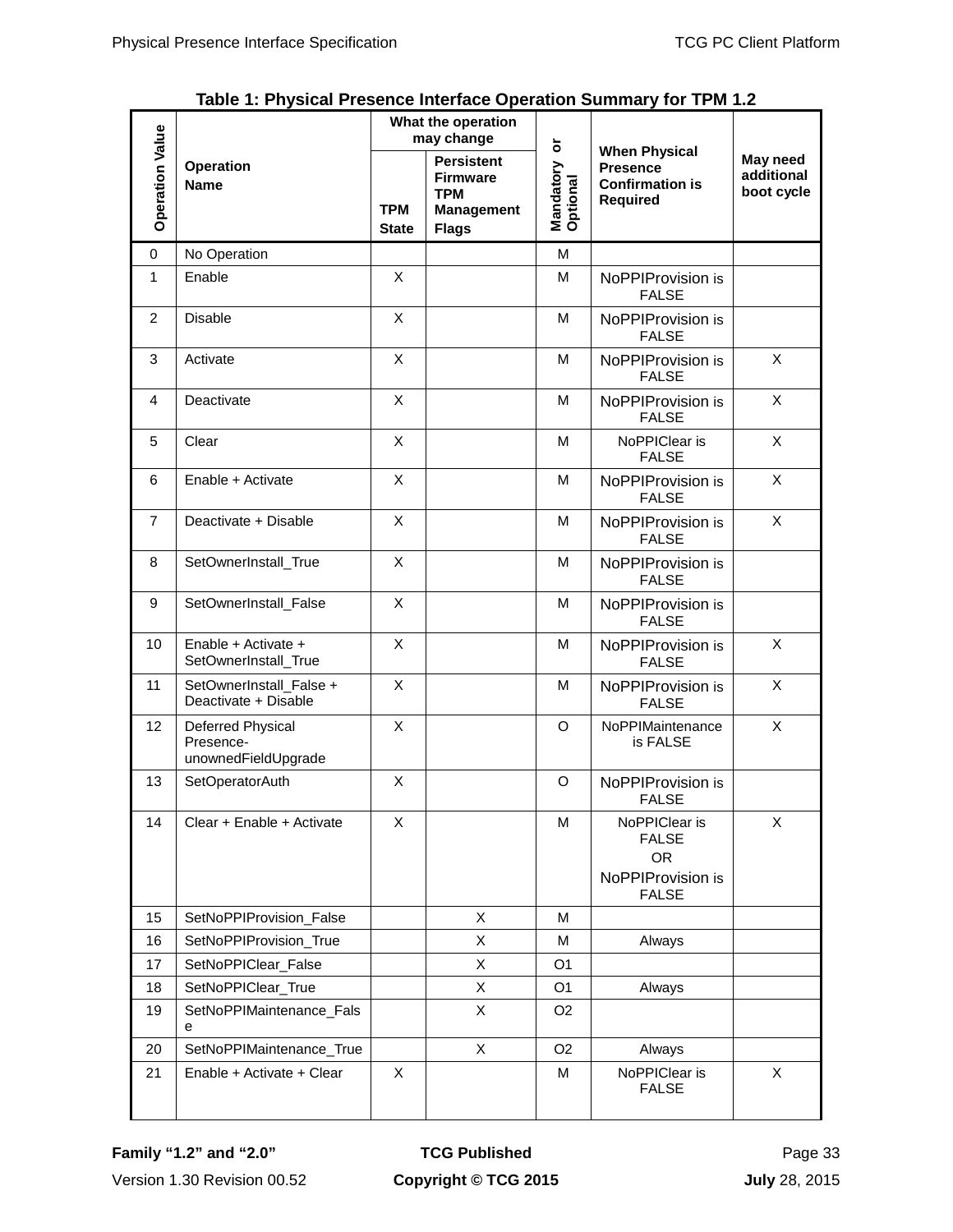|               |                        |                                                  | What the operation<br>may change |                                                                                         | $\overleftarrow{\mathbf{o}}$ |                                                                          |                                      |
|---------------|------------------------|--------------------------------------------------|----------------------------------|-----------------------------------------------------------------------------------------|------------------------------|--------------------------------------------------------------------------|--------------------------------------|
|               | <b>Operation Value</b> | Operation<br><b>Name</b>                         | <b>TPM</b><br><b>State</b>       | <b>Persistent</b><br><b>Firmware</b><br><b>TPM</b><br><b>Management</b><br><b>Flags</b> | Mandatory<br>Optional        | <b>When Physical</b><br>Presence<br><b>Confirmation is</b><br>Required   | May need<br>additional<br>boot cycle |
|               | 22                     | Enable + Activate + Clear +<br>Enable + Activate | X                                |                                                                                         | M                            | NoPPIClear is<br><b>FALSE</b><br>OR<br>NoPPIProvision is<br><b>FALSE</b> | $\mathsf X$                          |
|               | $23 -$<br>127          | Reserved                                         |                                  |                                                                                         |                              |                                                                          |                                      |
|               | $>=1$<br>28            | Vendor Specific                                  | $\mathsf{X}$                     | $\mathsf X$                                                                             | $\mathsf O$                  |                                                                          | $\mathsf{X}$                         |
|               |                        |                                                  |                                  |                                                                                         |                              |                                                                          |                                      |
|               | Page 34                |                                                  |                                  | <b>TCG Published</b>                                                                    |                              |                                                                          | Family "1.2" and "2.0"               |
| July 28, 2015 |                        |                                                  | Copyright © TCG 2015             |                                                                                         | Version 1.30 Revision 00.52  |                                                                          |                                      |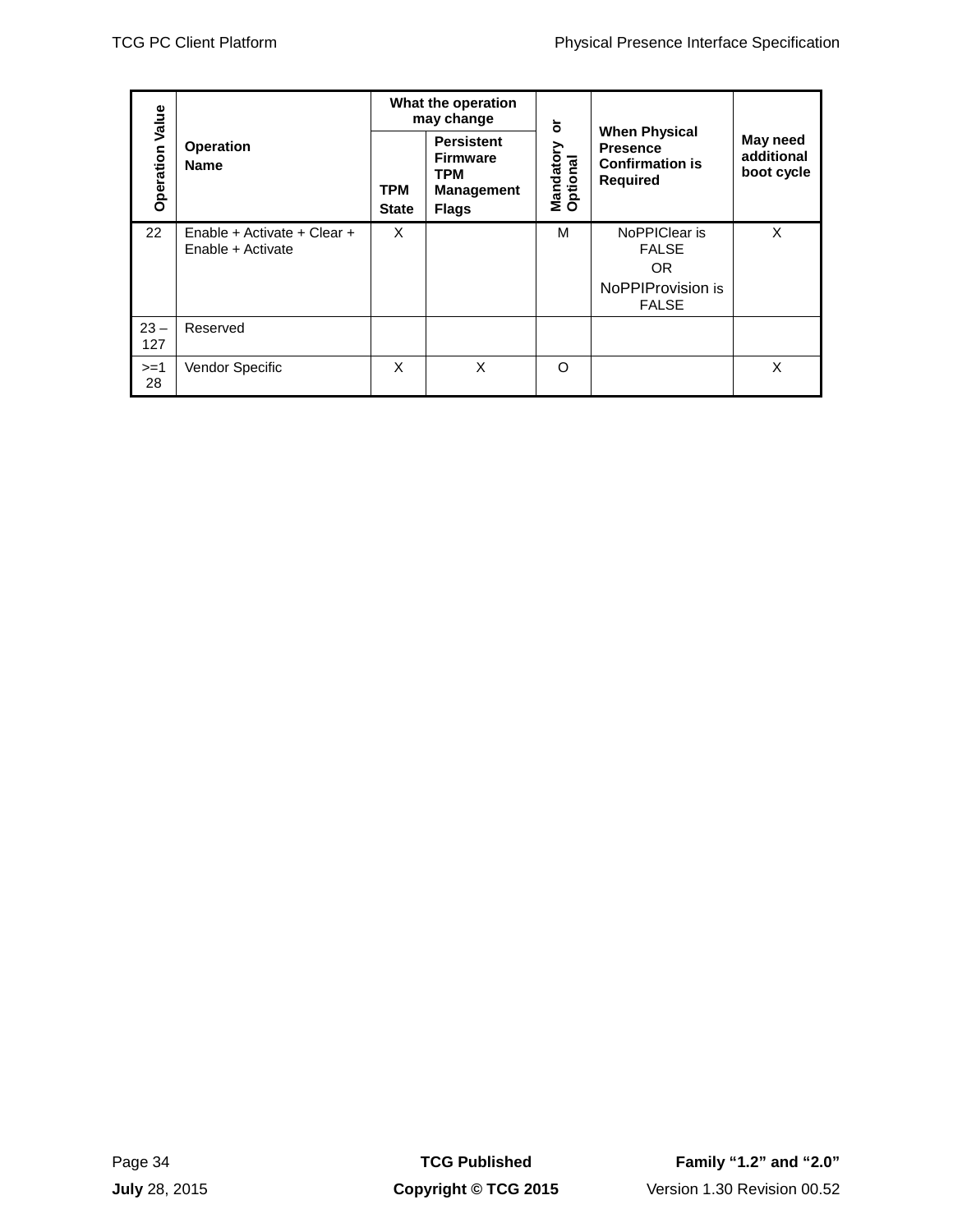٦

<span id="page-44-0"></span> $\Gamma$ 

|                        |                                      | What the operation<br>may change |                                                                                         | ŏ                     |                                                                                            | May                                     |
|------------------------|--------------------------------------|----------------------------------|-----------------------------------------------------------------------------------------|-----------------------|--------------------------------------------------------------------------------------------|-----------------------------------------|
| <b>Operation Value</b> | <b>Operation</b><br><b>Name</b>      | <b>TPM</b><br><b>State</b>       | <b>Persistent</b><br><b>Firmware</b><br><b>TPM</b><br><b>Management</b><br><b>Flags</b> | Mandatory<br>Optional | <b>When Physical</b><br><b>Presence Confirmation</b><br>is Required                        | need<br>additi<br>onal<br>boot<br>cycle |
| 0                      | No Operation                         |                                  |                                                                                         | M                     |                                                                                            |                                         |
| 1                      | Enable                               | X                                |                                                                                         | O <sub>1</sub>        | PPRequiredForTurnOn is<br><b>TRUE</b>                                                      |                                         |
| 2                      | <b>Disable</b>                       | X                                |                                                                                         | O <sub>1</sub>        | PPRequiredForTurnOff is<br><b>TRUE</b>                                                     |                                         |
| 3, 4                   | Reserved                             |                                  |                                                                                         |                       |                                                                                            |                                         |
| 5                      | Clear                                | $\mathsf X$                      |                                                                                         | M                     | PPRequiredForClear is<br><b>TRUE</b>                                                       | X                                       |
| $6-$<br>13             | Reserved                             |                                  |                                                                                         |                       |                                                                                            |                                         |
| 14                     | Enable + Clear                       | X                                |                                                                                         | M                     | PPRequiredForClear is<br><b>TRUE</b><br><b>OR</b><br>PPRequiredForTurnOn is<br><b>TRUE</b> | X                                       |
| 15,<br>16              | Reserved                             |                                  |                                                                                         |                       |                                                                                            |                                         |
| 17                     | SetPPRequiredForClear_True           |                                  | X                                                                                       | O <sub>2</sub>        |                                                                                            |                                         |
| 18                     | SetPPRequiredForClear_Fals<br>е      |                                  | X                                                                                       | O <sub>2</sub>        | Always                                                                                     |                                         |
| 19,<br>20              | Reserved                             |                                  |                                                                                         |                       |                                                                                            |                                         |
| 21                     | Enable + Clear                       | X                                |                                                                                         | M                     | PPRequiredForClear is<br><b>TRUE</b><br><b>OR</b><br>PPRequiredForTurnOn is<br><b>TRUE</b> | X                                       |
| 22                     | Enable + Clear                       | Χ                                |                                                                                         | M                     | PPRequiredForClear is<br><b>TRUE</b><br><b>OR</b><br>PPRequiredForTurnOn is<br><b>TRUE</b> | X                                       |
| 23                     | <b>SetPCRBanks</b>                   | X                                |                                                                                         | O                     | PPRequiredForChangeP<br>CRs is TRUE                                                        | X                                       |
| 24                     | ChangeEPS                            | X                                |                                                                                         | $\circ$               | PPRequiredForChangeE<br>PS is TRUE                                                         |                                         |
| 25                     | SetPPRequiredForChangePC<br>Rs_False |                                  | X                                                                                       | O <sub>3</sub>        |                                                                                            |                                         |
| 26                     | SetPPRequiredForChangePC<br>Rs_True  |                                  | X                                                                                       | O <sub>3</sub>        | Always                                                                                     |                                         |
| 27                     | SetPPRequiredForTurnOn_Fa<br>lse     |                                  | X                                                                                       | O <sub>4</sub>        |                                                                                            |                                         |
| 28                     | SetPPRequiredForTurnOn_Tr<br>ue      |                                  | X                                                                                       | O <sub>4</sub>        | Always                                                                                     |                                         |
|                        | Family "1.2" and "2.0"               |                                  | <b>TCG Published</b>                                                                    |                       |                                                                                            | Page 35                                 |

**Table 2: Physical Presence Interface Operation Summary for TPM 2.0**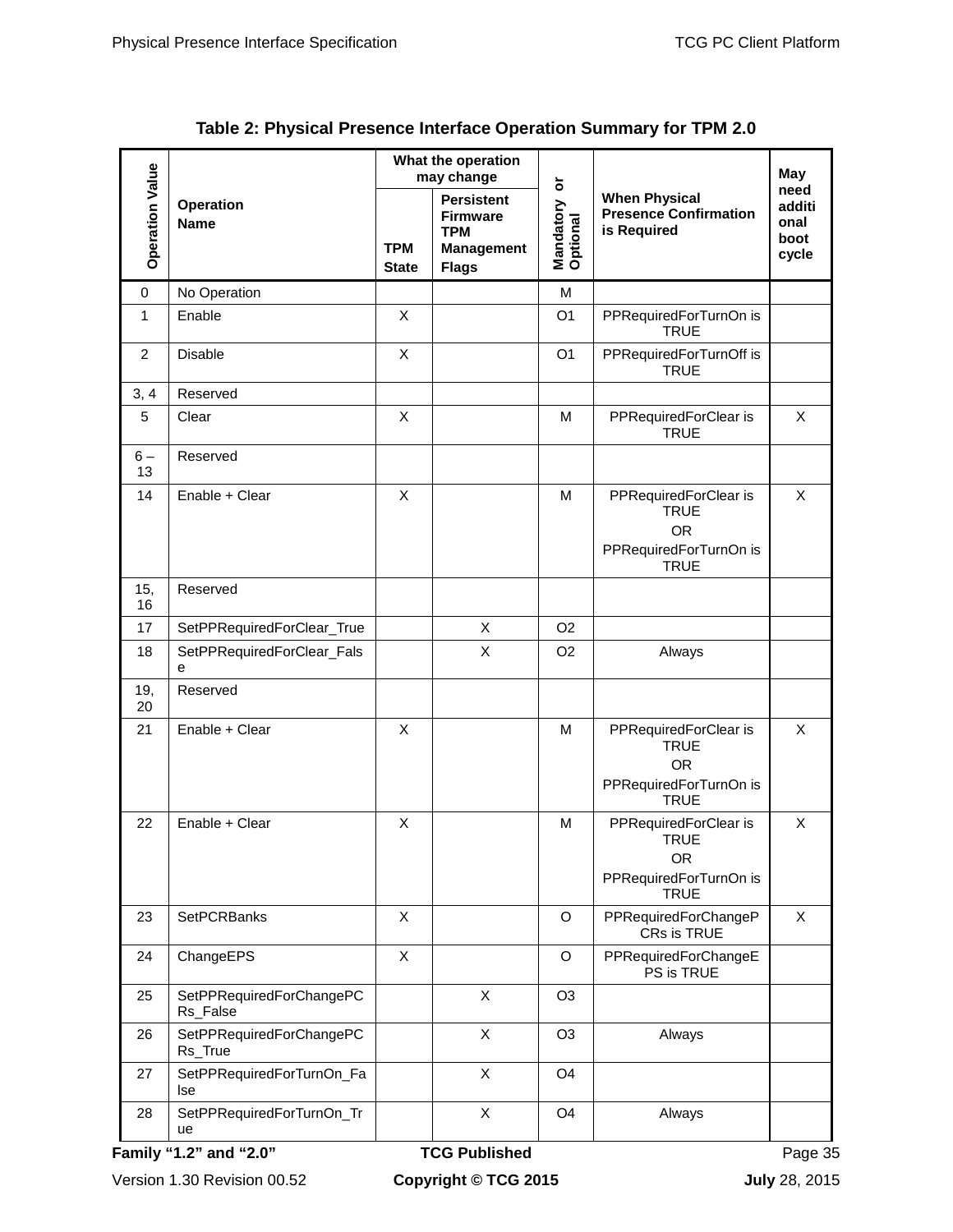|                          |                                                | What the operation<br>may change |                                                                                         | $\overline{\mathsf{o}}$ |                                                                                              | May                                     |
|--------------------------|------------------------------------------------|----------------------------------|-----------------------------------------------------------------------------------------|-------------------------|----------------------------------------------------------------------------------------------|-----------------------------------------|
| <b>Operation Value</b>   | <b>Operation</b><br><b>Name</b>                | <b>TPM</b><br><b>State</b>       | <b>Persistent</b><br><b>Firmware</b><br><b>TPM</b><br><b>Management</b><br><b>Flags</b> | Mandatory<br>Optional   | <b>When Physical</b><br><b>Presence Confirmation</b><br>is Required                          | need<br>additi<br>onal<br>boot<br>cycle |
| 29                       | SetPPRequiredForTurnOff_Fa<br>lse              |                                  | X                                                                                       | O <sub>5</sub>          |                                                                                              |                                         |
| 30                       | SetPPRequiredForTurnOff_Tr<br>ue               |                                  | X                                                                                       | O <sub>5</sub>          | Always                                                                                       |                                         |
| 31                       | SetPPRequiredForChangeEP<br>S_False            |                                  | X                                                                                       | O <sub>6</sub>          |                                                                                              |                                         |
| 32                       | SetPPRequiredForChangeEP<br>S_True             |                                  | X                                                                                       | O <sub>6</sub>          | Always                                                                                       |                                         |
| 33                       | LogAllDigests                                  |                                  |                                                                                         | O                       |                                                                                              | X                                       |
| 34                       | DisableEndorsementEnableSt<br>orageHierarchy   |                                  | X                                                                                       | O <sub>1</sub>          | PPRequiredForTurnOn is<br><b>TRUE</b><br><b>OR</b><br>PPRequiredForTurnOff is<br><b>TRUE</b> |                                         |
| $35 -$<br>95             | Reserved (for TPM<br>management)               |                                  |                                                                                         |                         |                                                                                              |                                         |
| 96                       | Enable_BlockSIDFunc                            |                                  |                                                                                         | O7                      | PPRequiredForEnable_B<br>lockSIDFunc is TRUE                                                 | $\boldsymbol{\mathsf{X}}$               |
| 97                       | Disable_BlockSIDFunc                           |                                  |                                                                                         | O7                      | PPRequiredForDisable_<br><b>BlockSIDFunc is TRUE</b>                                         | $\sf X$                                 |
| 98                       | SetPPRequiredForEnable_Blo<br>ckSIDFunc_True   |                                  |                                                                                         | O <sub>8</sub>          | Always                                                                                       |                                         |
| 99                       | SetPPRequiredForEnable_Blo<br>ckSIDFunc_False  |                                  |                                                                                         | O <sub>8</sub>          |                                                                                              |                                         |
| 100                      | SetPPRequiredForDisable_Bl<br>ockSIDFunc_True  |                                  |                                                                                         | O <sub>9</sub>          | Always                                                                                       |                                         |
| 101                      | SetPPRequiredForDisable_BI<br>ockSIDFunc_False |                                  |                                                                                         | O <sub>9</sub>          |                                                                                              |                                         |
| 102                      | Reserved (for Storage<br>management)           |                                  |                                                                                         |                         |                                                                                              |                                         |
| 127                      |                                                |                                  |                                                                                         |                         |                                                                                              |                                         |
| $>=$<br>128              | Vendor Specific                                | X                                | X                                                                                       | $\circ$                 |                                                                                              | X                                       |
|                          |                                                |                                  |                                                                                         |                         |                                                                                              |                                         |
| Page 36<br>July 28, 2015 |                                                |                                  | <b>TCG Published</b><br>Copyright © TCG 2015                                            |                         | Family "1.2" and "2.0"<br>Version 1.30 Revision 00.52                                        |                                         |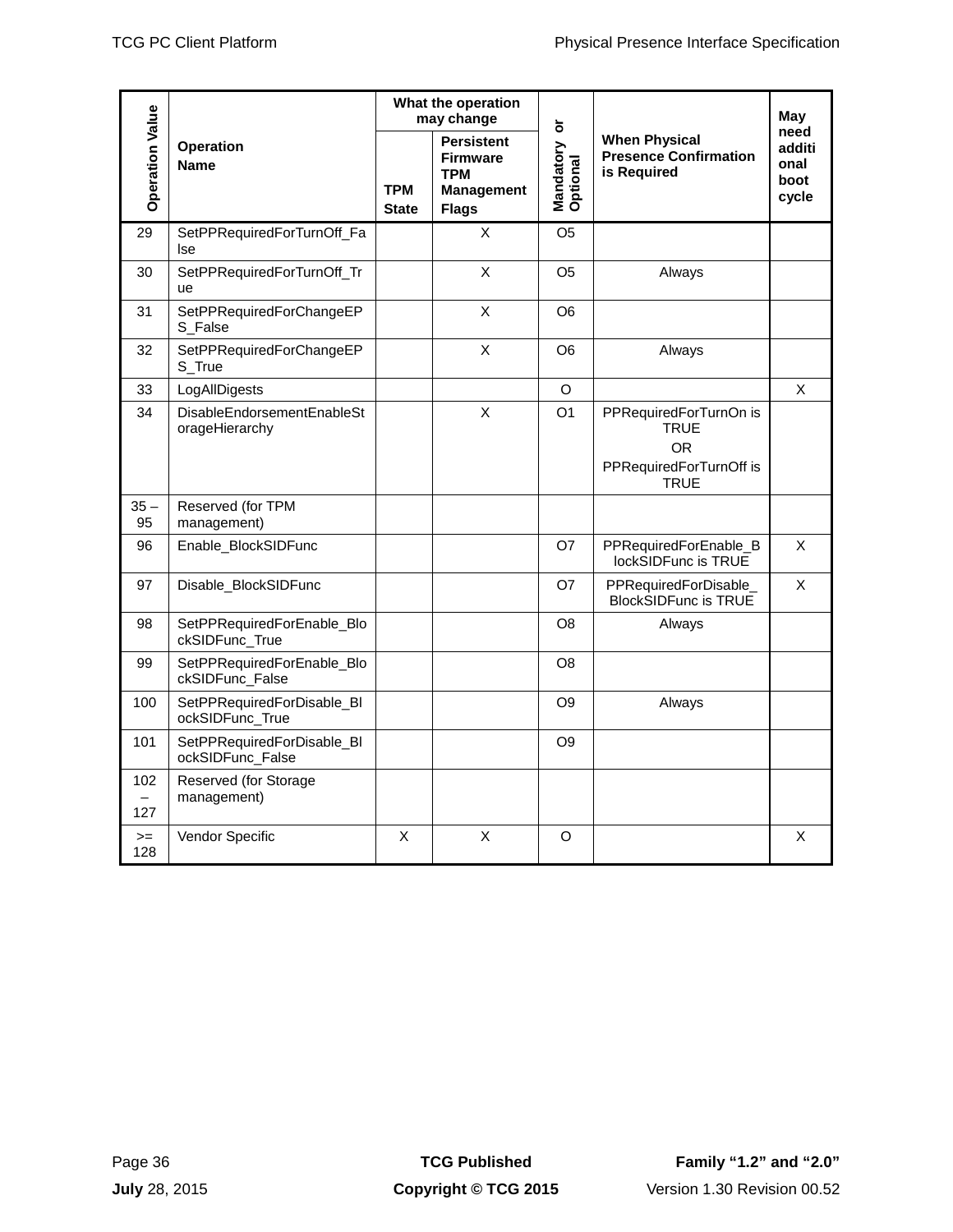<span id="page-46-0"></span>

| <b>Operation</b><br>Value | <b>Operation</b><br><b>Name</b>              | TPM commands sent by firmware and other<br>firmware actions to perform the operation                                                                               |
|---------------------------|----------------------------------------------|--------------------------------------------------------------------------------------------------------------------------------------------------------------------|
| 0                         | No Operation                                 | No operation                                                                                                                                                       |
| 1                         | Enable                                       | For TPM 1.2:<br>TPM_PhysicalEnable                                                                                                                                 |
|                           |                                              | For TPM 2.0:<br>Firmware stores information that storage and<br>endorsement hierarchy are enabled on each<br>boot.<br>TPM2_HierarchyControl() after TPM2_Startup() |
| 2                         | <b>Disable</b>                               | For TPM 1.2:<br>TPM_PhysicalDisable<br>For TPM 2.0:                                                                                                                |
|                           |                                              | Firmware stores information that disables storage<br>and endorsement hierarchy on each boot.<br>TPM2_HierarchyControl() after TPM2_Startup()                       |
| 3                         | Activate                                     | TPM_PhysicalSetDeactivated = FALSE<br><platform reset=""></platform>                                                                                               |
| 4                         | Deactivate                                   | TPM_PhysicalSetDeactivated = TRUE<br><platform reset=""></platform>                                                                                                |
| 5                         | Clear                                        | For TPM 1.2:<br>TPM_ForceClear<br><platform reset=""><br/>For TPM 2.0:<br/>TPM2_ClearControl(NO)<br/>TPM2_Clear</platform>                                         |
| 6                         | Enable + Activate                            | TPM_PhysicalEnable<br>TPM_PhysicalSetDeactivated = FALSE<br><platform reset=""></platform>                                                                         |
| 7                         | Deactivate + Disable                         | TPM_PhysicalSetDeactivated = TRUE<br>TPM_PhysicalDisable<br><platform reset=""></platform>                                                                         |
| 8                         | SetOwnerInstall_True                         | TPM_SetOwnerInstall = TRUE                                                                                                                                         |
| 9                         | SetOwnerInstall_False                        | TPM SetOwnerInstall = FALSE                                                                                                                                        |
| 10                        | Enable + Activate + SetOwnerInstall_True     | TPM_PhysicalEnable<br>TPM_PhysicalSetDeactivated = FALSE<br><platform reset=""><br/>TPM_SetOwnerInstall = TRUE</platform>                                          |
| 11                        | SetOwnerInstall_False + Deactivate + Disable | TPM_SetOwnerInstall = FALSE<br>TPM_PhysicalSetDeactivated = TRUE<br>TPM_PhysicalDisable<br><platform reset=""></platform>                                          |
|                           |                                              | Note: The firmware MAY perform the PLATFORM<br>RESET immediately after the<br>TPM_PhysicalSetDeactivated = TRUE but that<br>requires tracking the next command.    |

|  | Table 3: Definition of Operation Actions |
|--|------------------------------------------|
|--|------------------------------------------|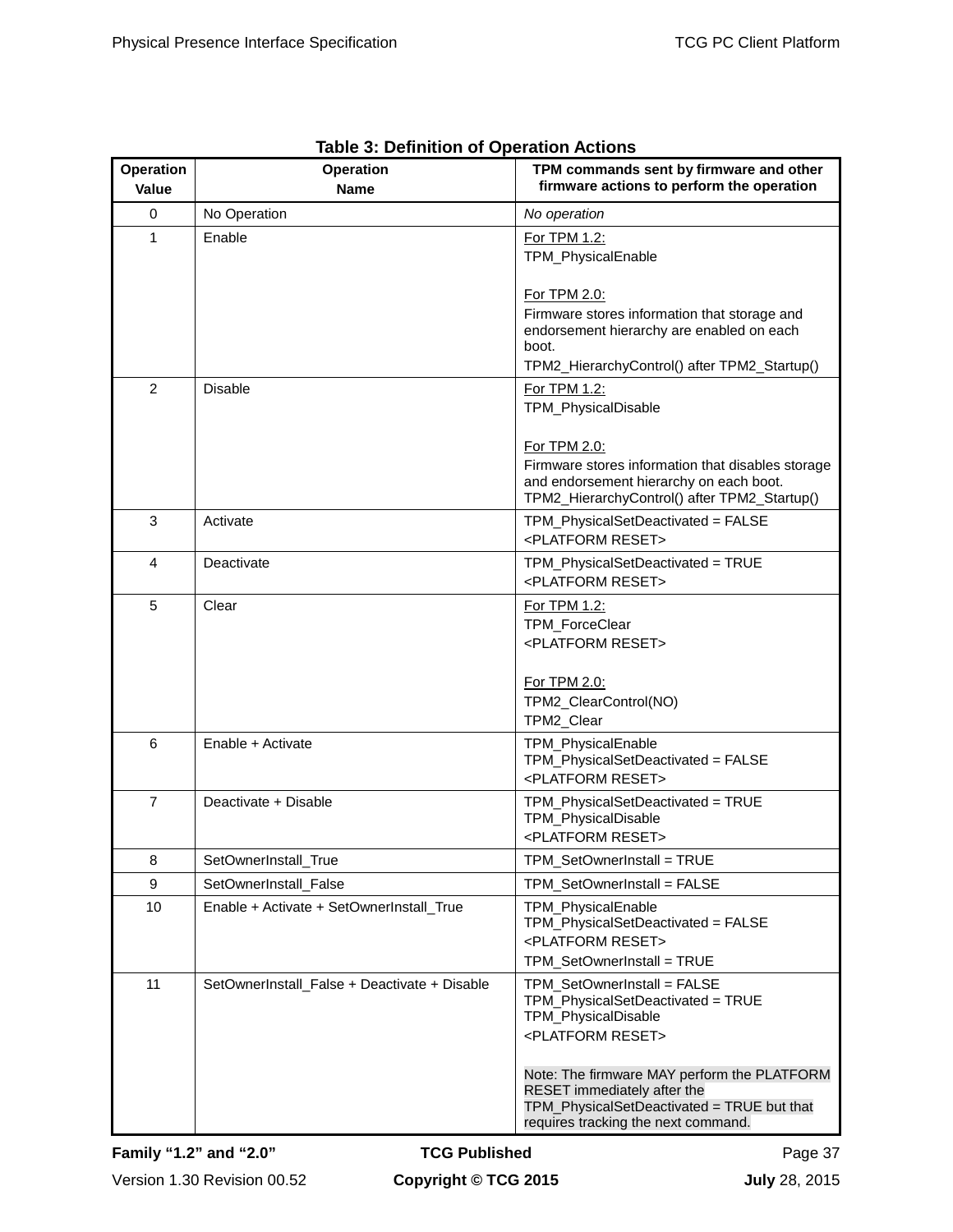| Operation<br><b>Value</b> | <b>Operation</b><br><b>Name</b>                                                          | TPM commands sent by firmware and other<br>firmware actions to perform the operation                                                                                                                                                                                                                                                            |
|---------------------------|------------------------------------------------------------------------------------------|-------------------------------------------------------------------------------------------------------------------------------------------------------------------------------------------------------------------------------------------------------------------------------------------------------------------------------------------------|
| 12                        | Deferred Physical Presence-<br>unownedFieldUpgrade                                       | TPM_SetCapability -> setValue (Cap=<br>TPM_SET_STCLEAR_FLAGS; SubCap=<br>TPM_SD_DEFERREDPHYSICALPRESENCE;<br>value= unownedFieldUpgrade                                                                                                                                                                                                         |
|                           |                                                                                          | Implementer's note: The firmware calls the above<br>SetCapability while the operator is asserting<br>Physical Presence. Rather than a command to<br>perform a specific function, this function sets an<br>attribute within the TPM indicting that the<br>Operator has asserted Physical Presence to<br>authorize the TPM_FieldUpgrade function. |
| 13                        | SetOperatorAuth                                                                          | TPM_SetOperatorAuth, with operatorAuth<br>prompted by the firmware                                                                                                                                                                                                                                                                              |
| 14                        | Clear + Enable + Activate                                                                | For TPM 1.2:<br>TPM_ForceClear<br>TPM_PhysicalEnable<br>TPM_PhysicalSetDeactivated = FALSE<br><platform reset=""><br/>For TPM 2.0:<br/>TPM2_ClearControl(NO)</platform>                                                                                                                                                                         |
|                           |                                                                                          | TPM2_Clear                                                                                                                                                                                                                                                                                                                                      |
| 15                        | SetNoPPIProvision_False<br>(Require physical presence confirmation for<br>provisioning.) | This operation does not change TPM state.<br><b>Clears the Persistent Firmware TPM</b><br>Management Flag NoPPIProvision to FALSE.                                                                                                                                                                                                              |
| 16                        | SetNoPPIProvision_True<br>(Do not require physical presence confirmation                 | This operation does not change TPM state.                                                                                                                                                                                                                                                                                                       |
|                           | for provisioning.)                                                                       | Sets the Persistent Firmware TPM Management<br>Flag NoPPIProvision to TRUE.                                                                                                                                                                                                                                                                     |
| 17                        | SetPPRequiredForClear_True<br>SetNoPPIClear_False                                        | This operation does not change TPM state.                                                                                                                                                                                                                                                                                                       |
|                           | (Require physical presence for clear.)                                                   | Sets the Persistent Firmware TPM Management<br>Flag PPRequiredForClear to TRUE or Clears<br>NoPPIClear to FALSE.                                                                                                                                                                                                                                |
| 18                        | SetPPRequiredForClear_False<br>SetNoPPIClear_True                                        | This operation does not change TPM state.                                                                                                                                                                                                                                                                                                       |
|                           | (Do not require physical presence confirmation<br>for clear.)                            | Clears the Persistent Firmware TPM<br>Management Flag PPRequiredForClear to<br>FALSE or Sets NoPPIClear to TRUE.                                                                                                                                                                                                                                |
| 19                        | SetNoPPIMaintenance_False                                                                | This operation does not change TPM state.                                                                                                                                                                                                                                                                                                       |
|                           | (Require physical presence confirmation for<br>maintenance.)                             | <b>Clears the Persistent Firmware TPM</b><br>Management Flag NoPPIMaintenance to FALSE.                                                                                                                                                                                                                                                         |
| 20                        | SetNoPPIMaintenance_True                                                                 | This operation does not change TPM state.                                                                                                                                                                                                                                                                                                       |
|                           | (Do not require physical presence confirmation<br>for maintenance.)                      | Sets the Persistent Firmware TPM Management<br>Flag NoPPIMaintenance to TRUE.                                                                                                                                                                                                                                                                   |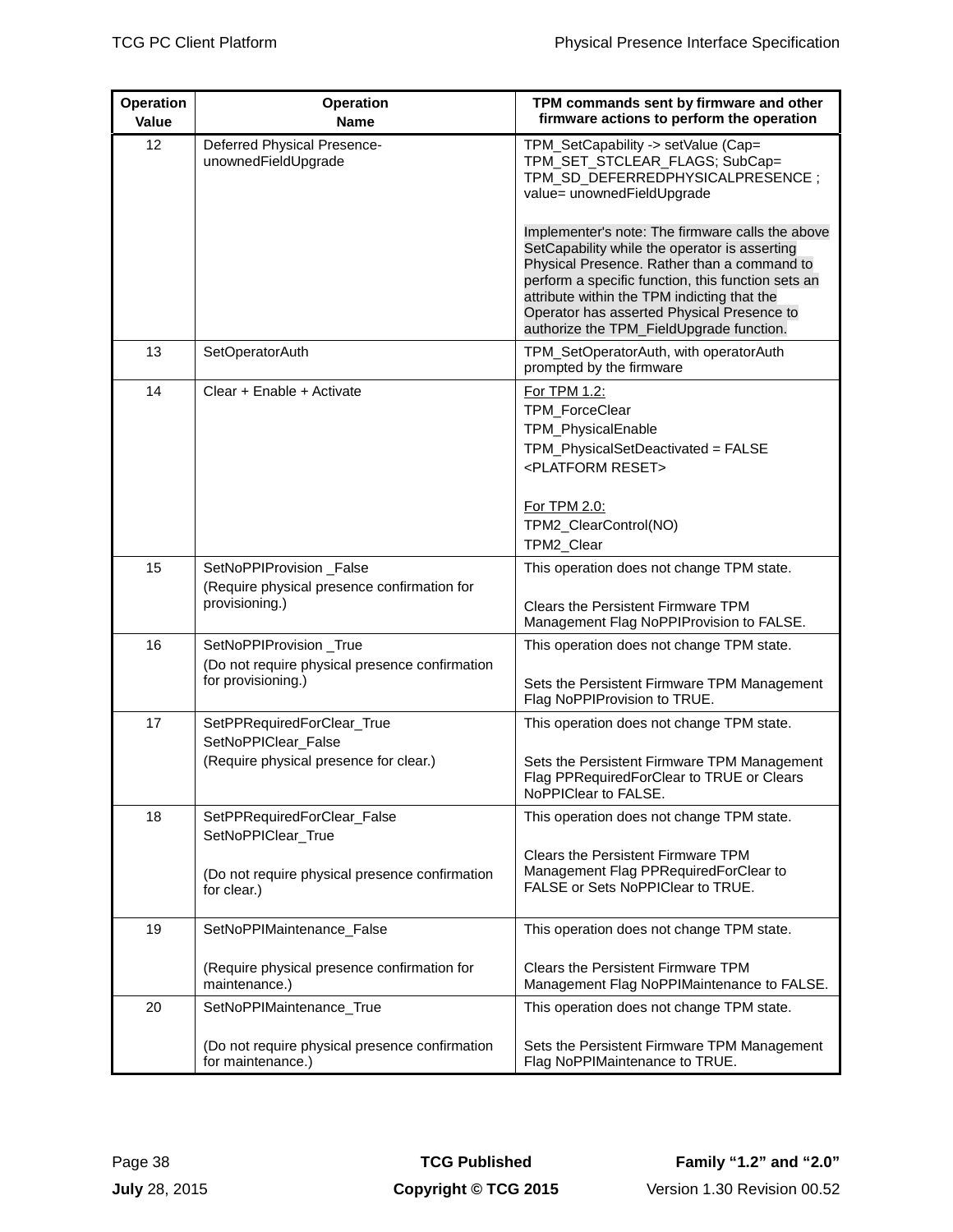| <b>Operation</b><br>Value | <b>Operation</b><br><b>Name</b>               | TPM commands sent by firmware and other<br>firmware actions to perform the operation                                                                                                                                                                                                                                                                                                                                                                                                                                                                                         |
|---------------------------|-----------------------------------------------|------------------------------------------------------------------------------------------------------------------------------------------------------------------------------------------------------------------------------------------------------------------------------------------------------------------------------------------------------------------------------------------------------------------------------------------------------------------------------------------------------------------------------------------------------------------------------|
| 21                        | Enable + Activate + Clear                     | For TPM 1.2:<br>If the TPM is disabled then perform<br>TPM_PhysicalEnable OR unconditionally perform<br><b>TPM_PhysicalEnable</b>                                                                                                                                                                                                                                                                                                                                                                                                                                            |
|                           |                                               | If the TPM is deactivated, then perform<br>TPM_PhysicalSetDeactivated = FALSE &<br><platform reset=""> OR unconditionally<br/>perform TPM_PhysicalSetDeactivated = FALSE<br/>&amp; <platform reset=""></platform></platform>                                                                                                                                                                                                                                                                                                                                                 |
|                           |                                               | TPM_ForceClear<br><platform reset=""></platform>                                                                                                                                                                                                                                                                                                                                                                                                                                                                                                                             |
|                           |                                               | For TPM 2.0:<br>TPM2_ClearControl(NO)<br>TPM2_Clear                                                                                                                                                                                                                                                                                                                                                                                                                                                                                                                          |
| 22                        | Enable + Activate + Clear + Enable + Activate | For TPM 1.2:<br>If the TPM is disabled then perform<br>TPM_PhysicalEnable OR unconditionally perform<br>TPM_PhysicalEnable                                                                                                                                                                                                                                                                                                                                                                                                                                                   |
|                           |                                               | If the TPM is deactivated, then perform<br>TPM_PhysicalSetDeactivated = FALSE &<br><platform reset=""> OR unconditionally<br/>perform TPM_PhysicalSetDeactivated = FALSE<br/>&amp; <platform reset=""></platform></platform>                                                                                                                                                                                                                                                                                                                                                 |
|                           |                                               | TPM_ForceClear<br>TPM_PhysicalEnable<br>TPM_PhysicalSetDeactivated = FALSE<br><platform reset=""></platform>                                                                                                                                                                                                                                                                                                                                                                                                                                                                 |
|                           |                                               | For TPM 2.0:<br>TPM2_ClearControl(NO)<br>TPM2 Clear                                                                                                                                                                                                                                                                                                                                                                                                                                                                                                                          |
| 23                        | <b>SetPCRBanks</b>                            | The bitmap of hashing algorithms for the<br>operation is extracted as extra parameter from<br>the passed package.<br>Firmware should check that all requested (set)<br>hashing algorithms are supported with respective<br>PCR banks. If not, an error is returned and no<br>action is taken. If all hashing algorithms are<br>supported, the list of active PCR banks is<br>updated to match the requested algorithms. If a<br>change of the PCR banks is required, firmware<br>then executes:<br>TPM2_PCR_Allocate(active algorithm IDs)<br><platform reset=""></platform> |
|                           |                                               | Firmware MUST create TCG logs for all active<br>hashing algorithms after <platform reset="">.<br/>Firmware has to ensure that at least one PCR<br/>banks is active.</platform>                                                                                                                                                                                                                                                                                                                                                                                               |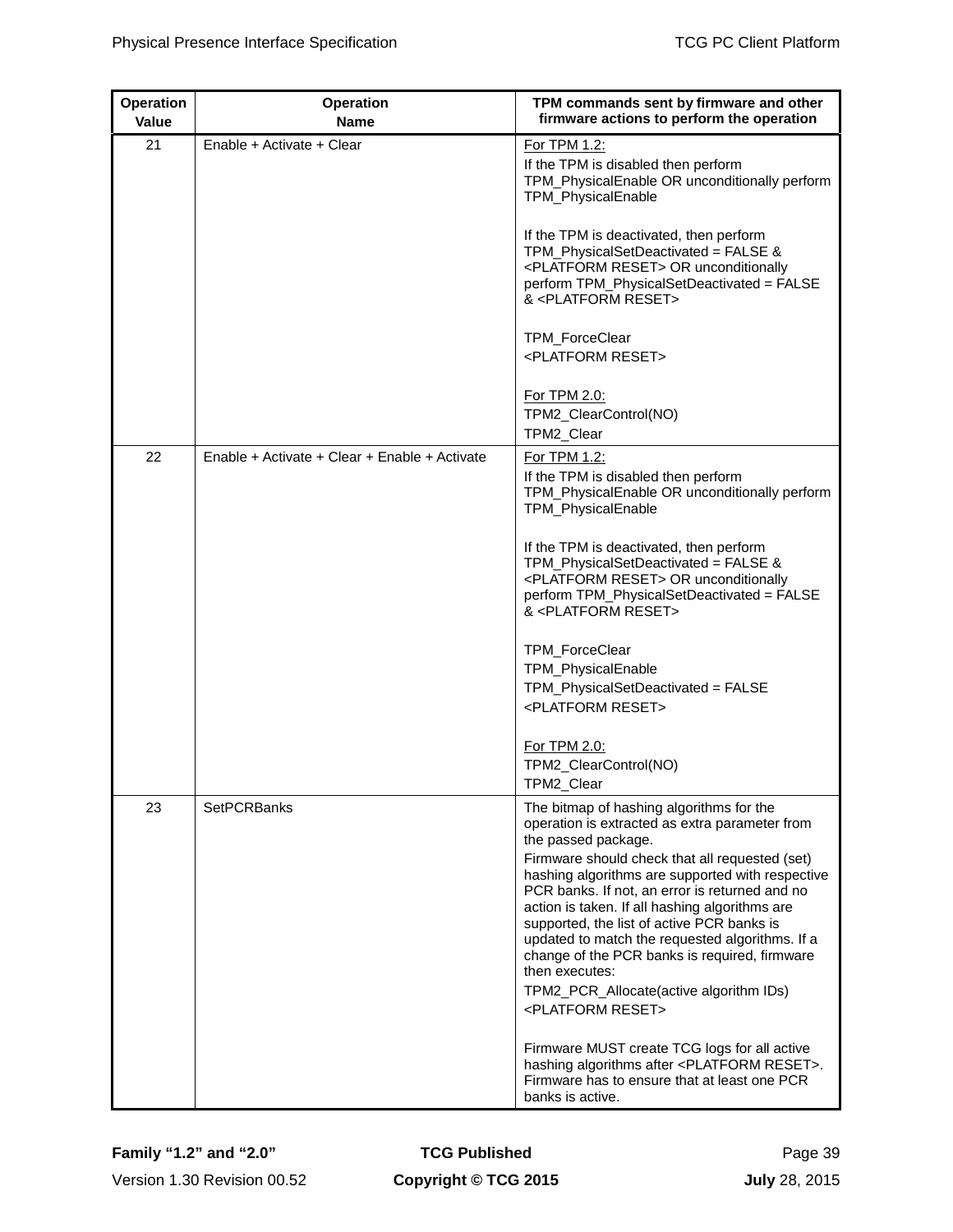| Operation<br><b>Value</b> | <b>Operation</b><br><b>Name</b>          | TPM commands sent by firmware and other<br>firmware actions to perform the operation                                                                              |
|---------------------------|------------------------------------------|-------------------------------------------------------------------------------------------------------------------------------------------------------------------|
| 24                        | ChangeEPS                                | TPM2_ChangeEPS<br><platform reset=""></platform>                                                                                                                  |
| 25                        | SetPPRequiredForChangePCRs_False         | This operation does not change TPM state.                                                                                                                         |
|                           |                                          | Clears the Persistent Firmware TPM<br>Management Flag PPRequiredForChangePCRs<br>to FALSE.                                                                        |
| 26                        | SetPPRequiredForChangePCRs_True          | This operation does not change TPM state.                                                                                                                         |
|                           |                                          | Sets the Persistent Firmware TPM Management<br>Flag PPRequiredForChangePCRs to TRUE.                                                                              |
| 27                        | SetPPRequiredForTurnOn_False             | This operation does not change TPM state.                                                                                                                         |
|                           |                                          | <b>Clears the Persistent Firmware TPM</b><br>Management Flag PPRequiredForTurnOn to<br>FALSE.                                                                     |
| 28                        | SetPPRequiredForTurnOn_True              | This operation does not change TPM state.                                                                                                                         |
|                           |                                          | Sets the Persistent Firmware TPM Management<br>Flag PPRequiredForTurnOn to TRUE.                                                                                  |
| 29                        | SetPPRequiredForTurnOff_False            | This operation does not change TPM state.                                                                                                                         |
|                           |                                          | <b>Clears the Persistent Firmware TPM</b><br>Management Flag PPRequiredForTurnOff to<br>FALSE.                                                                    |
| 30                        | SetPPRequiredForTurnOff_True             | This operation does not change TPM state.                                                                                                                         |
|                           |                                          | Sets the Persistent Firmware TPM Management<br>Flag PPRequiredForTurnOff to TRUE.                                                                                 |
| 31                        | SetPPRequiredForChangeEPS_False          | This operation does not change TPM state.                                                                                                                         |
|                           |                                          | <b>Clears the Persistent Firmware TPM</b><br>Management Flag PPRequiredForChangeEPS to<br>FALSE.                                                                  |
| 32                        | SetPPRequiredForChangeEPS_True           | This operation does not change TPM state.                                                                                                                         |
|                           |                                          | Sets the Persistent Firmware TPM Management<br>Flag PPRequiredForChangeEPS to TRUE.                                                                               |
| 33                        | LogAllDigests                            | This operation does not change TPM state.                                                                                                                         |
|                           |                                          | On next reboot (and only on next reboot), add<br>digests for all supported hashing algorithms to<br>log file.                                                     |
| 34                        | DisableEndorsementEnableStorageHierarchy | Firmware stores information that enables storage<br>hierarchy and disables endorsement hierarchy on<br>each boot. TPM2_HierarchyControl() after<br>TPM2_Startup() |
| $35 - 95$                 | Reserved (for TPM management)            | Reserved, do not implement or use                                                                                                                                 |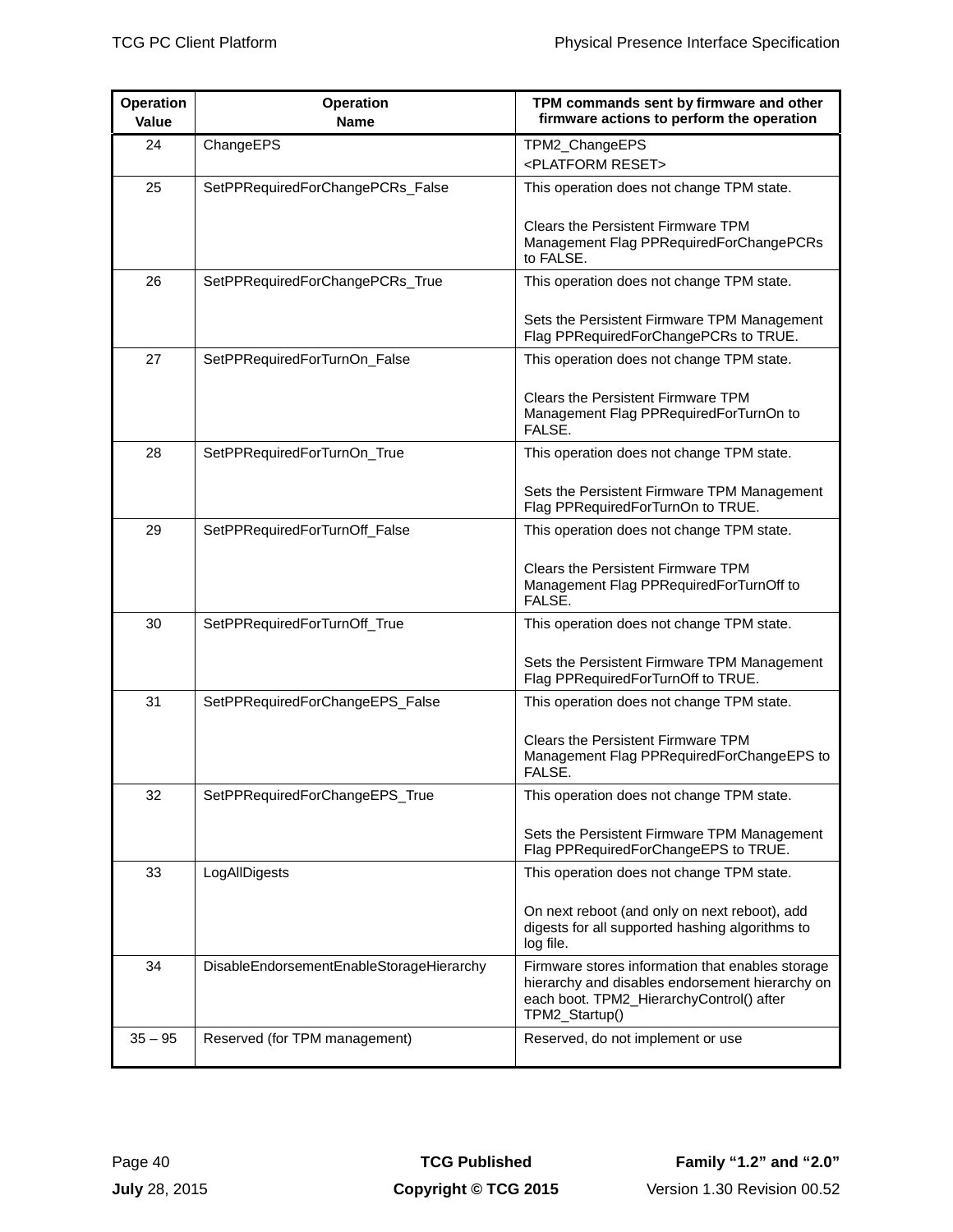| <b>Operation</b> | <b>Operation</b>                           | TPM commands sent by firmware and other                                                                                                                           |
|------------------|--------------------------------------------|-------------------------------------------------------------------------------------------------------------------------------------------------------------------|
| Value            | <b>Name</b>                                | firmware actions to perform the operation                                                                                                                         |
| 96               | Enable_BlockSIDFunc                        | This operation does not change TPM state.                                                                                                                         |
|                  |                                            | Firmware send command as defined in TCG<br>Storage Feature Set: Block SID Authentication<br>Specification to block SID authentication in a<br>TCG Storage device. |
| 97               | Disable_BlockSIDFunc                       | This operation does not change TPM state.                                                                                                                         |
|                  |                                            | Firmware send command as defined in TCG<br>Storage Feature Set: Block SID Authentication<br>Specification to allow SID authentication in a<br>TCG Storage device. |
| 98               | SetPPRequiredForEnable_BlockSIDFunc_True   | This operation does not change TPM state.                                                                                                                         |
|                  |                                            | Sets the Persistent Firmware Storage<br>Management Flag<br>PPRequiredForEnable_BlockSIDFunc to TRUE.                                                              |
| 99               | SetPPRequiredForEnable_BlockSIDFunc_False  | This operation does not change TPM state.                                                                                                                         |
|                  |                                            | Clears the Persistent Firmware Storage<br>Management Flag<br>PPRequiredForEnable_BlockSIDFunc to FALSE.                                                           |
| 100              | SetPPRequiredForDisable_BlockSIDFunc_True  | This operation does not change TPM state.                                                                                                                         |
|                  |                                            | Sets the Persistent Firmware Storage<br>Management Flag<br>PPRequiredForDisable_BlockSIDFunc to TRUE.                                                             |
| 101              | SetPPRequiredForDisable_BlockSIDFunc_False | This operation does not change TPM state.                                                                                                                         |
|                  |                                            | Clears the Persistent Firmware Storage<br>Management Flag<br>PPRequiredForDisable_BlockSIDFunc to FALSE.                                                          |
| $102 - 127$      | Reserved (for Storage management)          | Reserved, do not implement or use                                                                                                                                 |
| $>= 128$         | Vendor Specific                            | TPM commands mapping to vendor specific<br>operation                                                                                                              |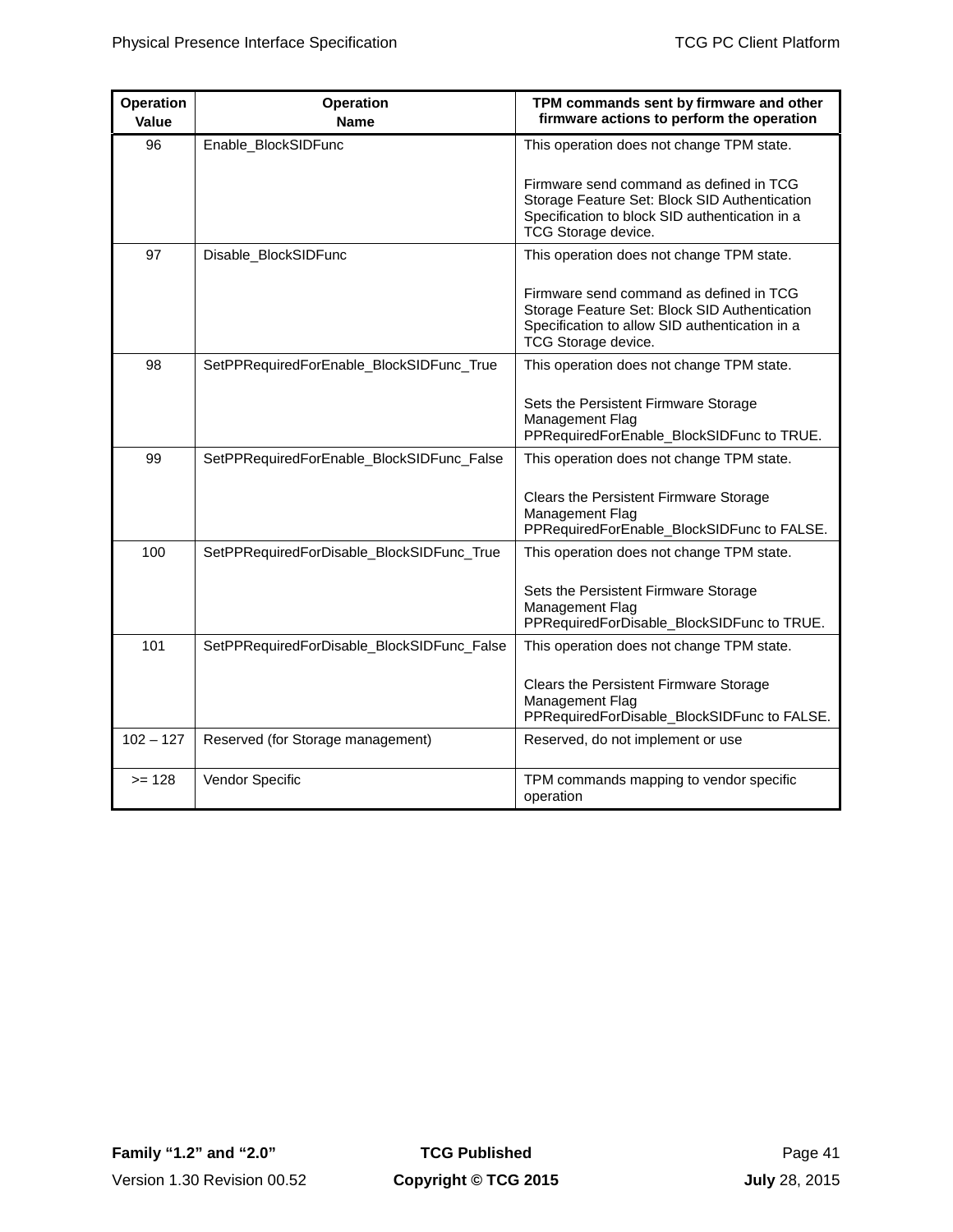# <span id="page-51-0"></span>**10 Confirmation Dialogs and Keys**

# **Confirmation Dialogs**

This section is intended to provide design guidance for the firmware dialogs used to confirm that the physically present user in fact requested execution of the operation. Each operation request is mapped to the dialog presented to the user to accept or reject the operation.

In consideration of the limited space in the firmware to store text, the confirmations presented in this section attempt to maximize the potential for text reuse while minimizing impact on security and user understanding.

For consistency in user experience, it is recommended that Platform Manufacturers implement confirmation dialogs in a similar manner.

Platform Manufacturers should also take into consideration localization requirements for the dialog text. The firmware should provide a means of ensuring that the dialog text displayed to the user can be understood by that user (e.g. allow the user to change the language of the confirmation request, default to the user's preferred language, etc.).

While the text and confirmation keys in [Table 4](#page-54-0) have been carefully considered to meet a broad range of language and cultural environments, these may not convey the meaning of the action to all persons depending on their language, culture, education, and expertise with computing platforms. For this reason, the text provided is preferred but is not mandatory for all situations.

### **Confirmation Keys**

For security purposes, note that the key used to confirm the Clear and the Deferred Physical Presence unownedFieldUpgrade operations differs from the confirmation key used for other operations.

The confirmation keys are selected for most keyboards and expected user experiences. While the keys selected do not conflict with a majority of firmware implementation, some conflicts may occur. The firmware provider may have used the confirmation keys in [Table 4](#page-54-0) for other purposes already familiar to the platform user. In this case, changing the meaning of the key would be confusing to the user. For this reason, the firmware is allowed to use other keys when such conflicts occur.

# **Timeouts**

A firmware implementation may choose to present the user confirmation dialog only for a limited amount of time. If no user confirmation is presented during that time, the default response for the requested operation is assumed. Usually, the default response would be to deny the operation.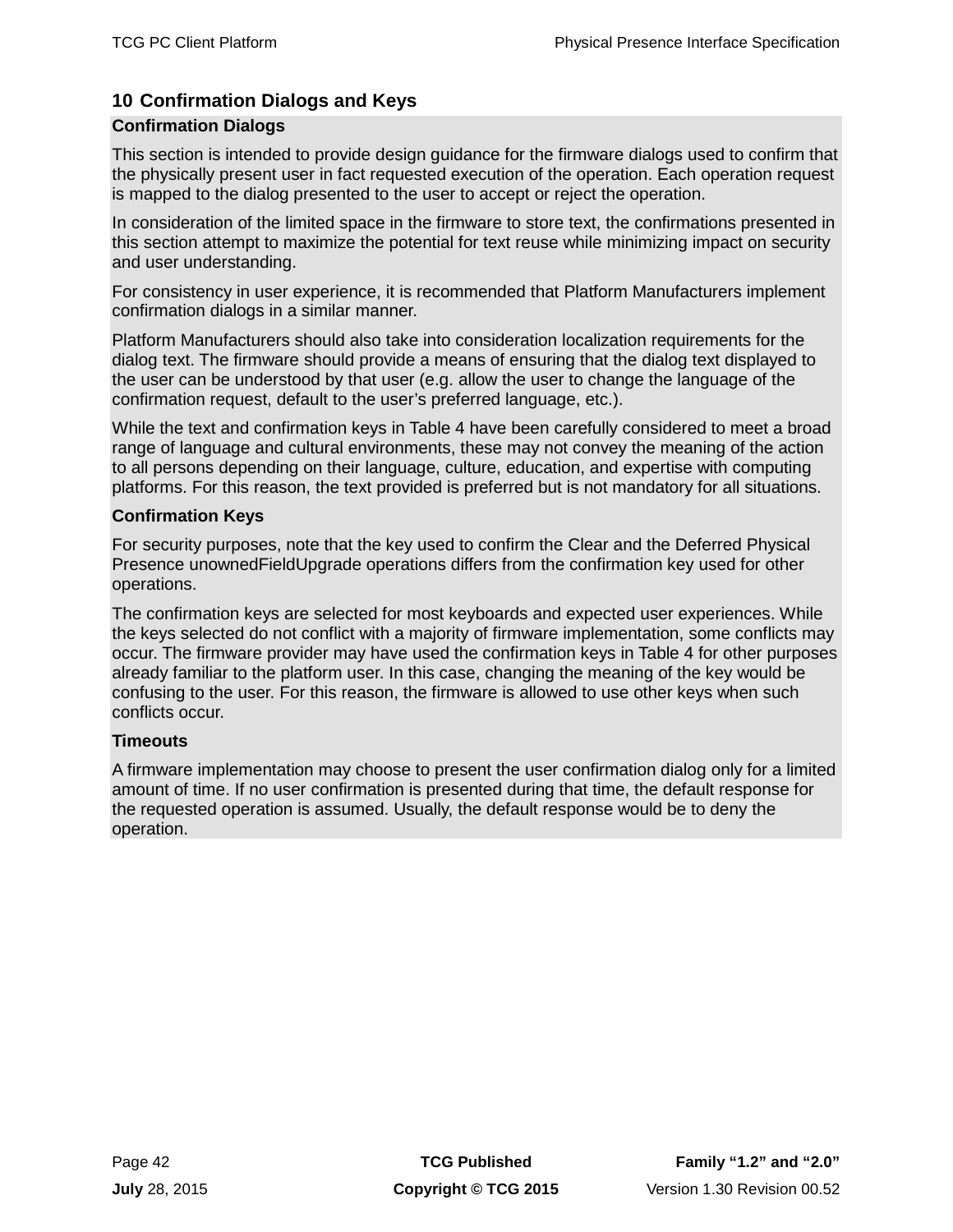



- <span id="page-52-0"></span>1. For each operation to be performed through the Physical Presence Interface the firmware MUST ask for confirmation from a physically present operator per the "When Physical Presence Confirmation is Required" column in [Table 1](#page-42-0) and [Table 2.](#page-44-0) For example, for operation 14, the firmware MUST ask for a physically present user to confirm the operation if the flag NoPPIClear is FALSE. However, if the flag is TRUE, then the firmware MUST NOT ask for confirmation.
- 2. The text in [Table 4](#page-54-0) is the preferred confirmation text wording to be displayed to the user. The firmware MAY provide alternate confirmation text wording that differs from [Table 4](#page-54-0) based upon the platform's expected user experience and language; however, the meaning of each message MUST be retained. The text in [Table 4](#page-54-0) MAY be translated into languages other than the English text indicated in [Table 4](#page-54-0) provided the meaning of the text in [Table](#page-54-0)  [4](#page-54-0) is conveyed in the translated text.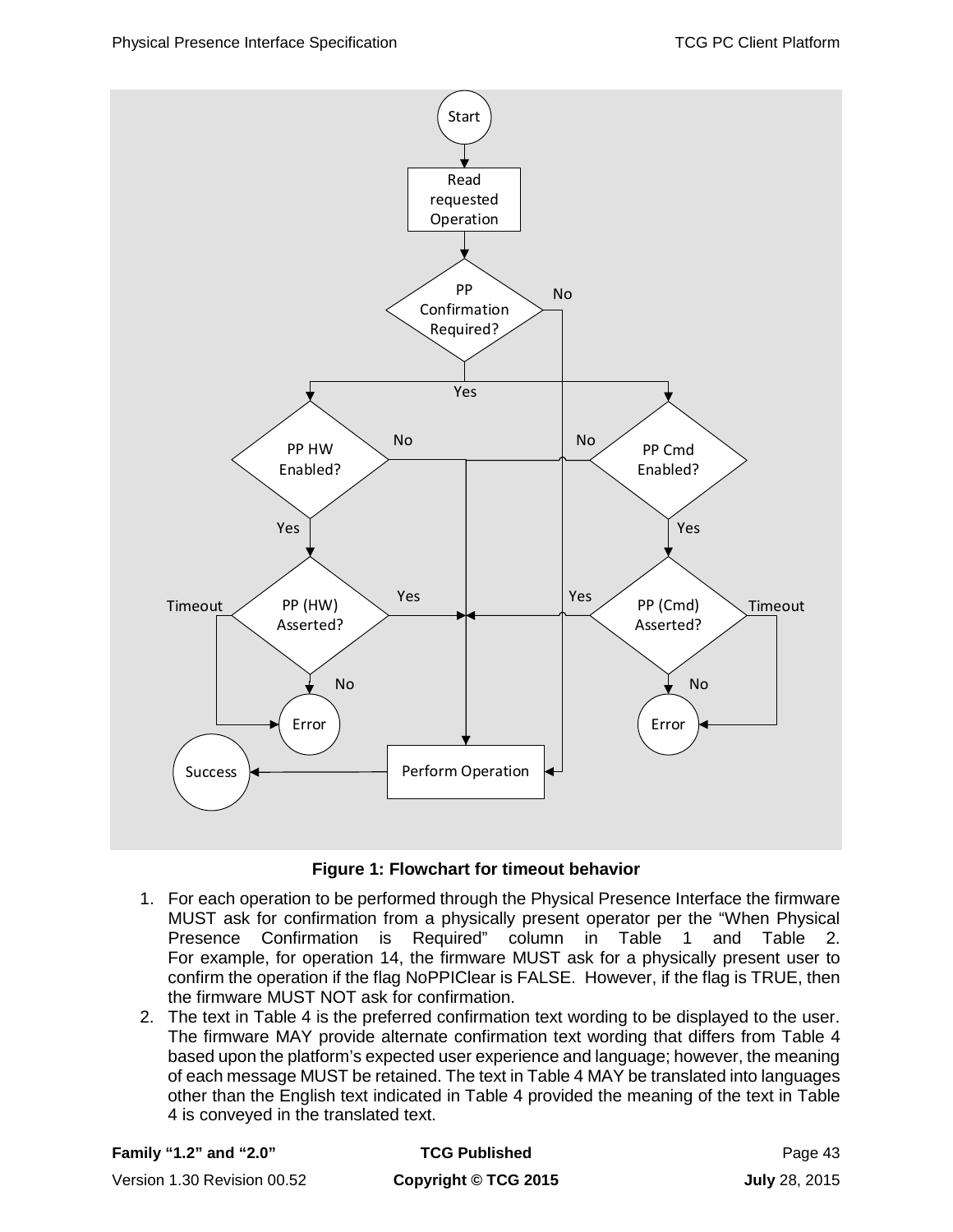- 3. [Table 5](#page-61-0) contains labels for the following user confirmation keys: reject key (labeled as <RK>), accept key (labeled as <AK>), and cautionary accept key (labeled as <CAK>). The key associated with each label represents a user action indicated by the associated text. The actual key used for each labeled key is to be determined by the platform's expected user experience. Typical and example keys that SHALL be used for most environments are provided in [Table 5.](#page-61-0) All occurrences of confirmation keys MUST be consistent for each operation for the same platform, i.e. the firmware for each platform MUST use the same key associated to each label. The text representing the key SHALL exclude the angle bracket (i.e. the '<' and '>' characters) and SHALL use the string representing the actual key indicated in [Table 5](#page-61-0) when presenting the text in [Table 4.](#page-54-0)
- 4. The firmware may provide alternate confirmation keys that differ from [Table 5](#page-61-0) based upon the platform's keyboard configuration, expected user experience, or if no keyboard is present.
- 5. When changing the Endorsement Primary Seed (EPS) using operation 25, all keys in the endorsement hierarchy become invalid and unusable. This implies that the certificates for keys in the endorsement hierarchy now certify invalid keys. A TPM 2.0 will generate a new Endorsement Key (EK) after the EPS has been changed. This new EK could be certified by the TPM vendor if the vendor can validate that the key has been generated from one of its TPMs. Keys derived from the EK will also become unusable and will have to be recreated.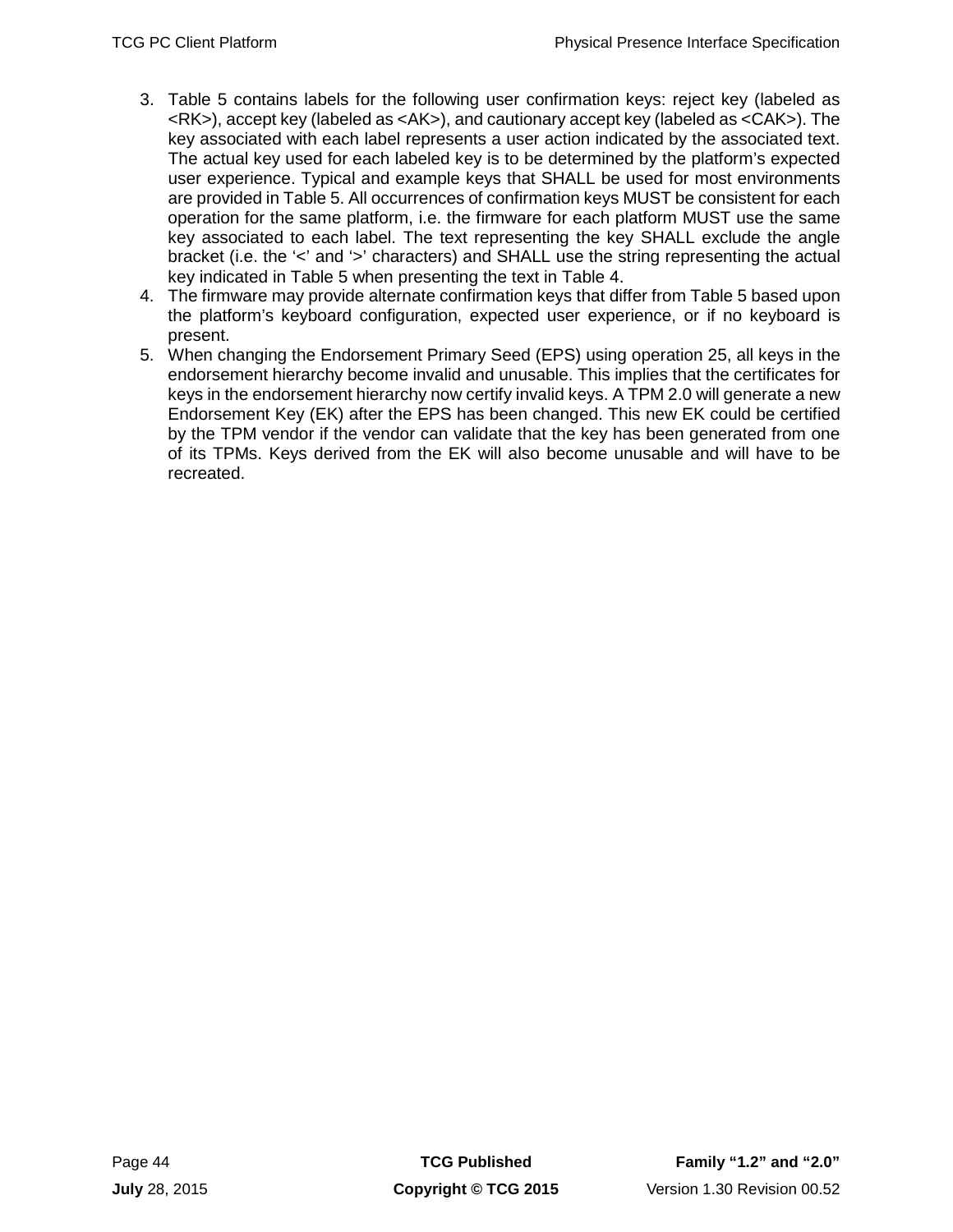<span id="page-54-0"></span>

| Op<br>Value | <b>Operation</b><br><b>Name</b> | <b>Confirmation</b><br>Text                                                                                                                                                                                                                                                                                                                    |
|-------------|---------------------------------|------------------------------------------------------------------------------------------------------------------------------------------------------------------------------------------------------------------------------------------------------------------------------------------------------------------------------------------------|
| 0           |                                 | None                                                                                                                                                                                                                                                                                                                                           |
| 1           | No Operation<br>Enable          | A configuration change was requested to<br>enable this computer's TPM (Trusted Platform<br>Module)                                                                                                                                                                                                                                             |
|             |                                 | Press <ak> to enable the TPM<br/>Press <rk> to reject this change request and<br/>continue</rk></ak>                                                                                                                                                                                                                                           |
| 2           | <b>Disable</b>                  | A configuration change was requested to disable<br>this computer's TPM (Trusted Platform Module)<br>WARNING: Doing so might prevent security<br>applications that rely on the TPM from functioning<br>as expected<br>Press <ak> to disable the TPM<br/>Press <rk> to reject this change request and</rk></ak>                                  |
| 3           | Activate                        | continue<br>A configuration change was requested to activate<br>this computer's TPM (Trusted Platform Module)<br>Press <ak> to activate the TPM<br/>Press <rk> to reject this change request and<br/>continue</rk></ak>                                                                                                                        |
| 4           | Deactivate                      | A configuration change was requested to deactivate<br>this computer's TPM (Trusted Platform Module)<br>WARNING: Doing so might prevent security<br>applications that rely on the TPM from functioning<br>as expected<br>Press <ak> to deactivate the TPM<br/>Press <rk> to reject this change request and<br/>continue</rk></ak>               |
| 5           | Clear                           | A configuration change was requested to clear this<br>computer's TPM (Trusted Platform Module)<br>WARNING: Clearing erases information stored on<br>the TPM. You will lose all created keys and access<br>to data encrypted by these keys.<br>Press < CAK > to clear the TPM<br>Press <rk> to reject this change request and<br/>continue</rk> |
| 6           | Enable + Activate               | A configuration change was requested to enable<br>and activate this computer's TPM (Trusted Platform<br>Module)<br>NOTE: This action will turn on the TPM<br>Press <ak> to enable and activate the TPM<br/>Press <rk> to reject this change request and<br/>continue</rk></ak>                                                                 |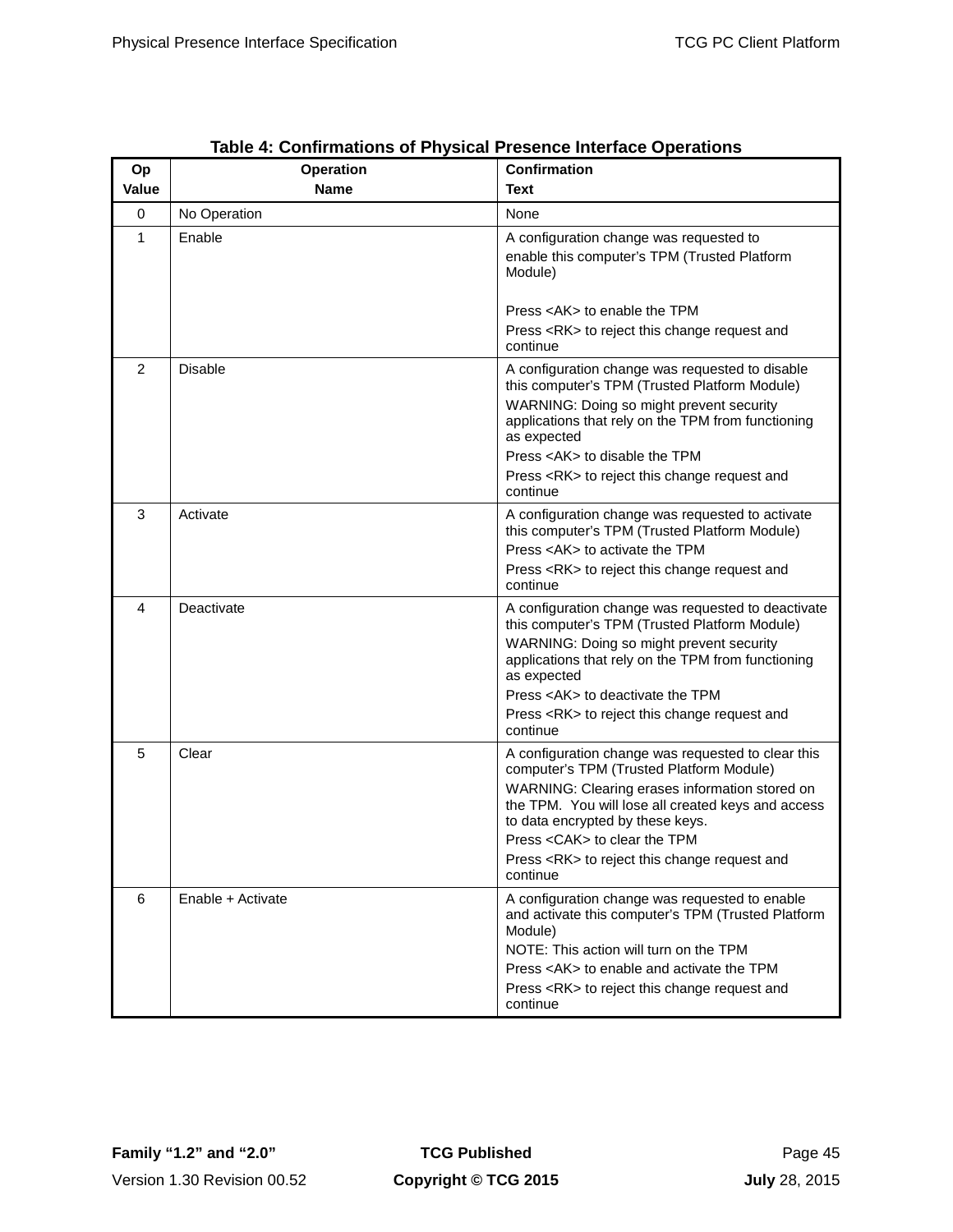| Op             | <b>Operation</b>                                   | Confirmation                                                                                                                                                                                                                                                    |
|----------------|----------------------------------------------------|-----------------------------------------------------------------------------------------------------------------------------------------------------------------------------------------------------------------------------------------------------------------|
| Value          | <b>Name</b>                                        | Text                                                                                                                                                                                                                                                            |
| $\overline{7}$ | Deactivate + Disable                               | A configuration change was requested to deactivate<br>and disable this computer's TPM (Trusted Platform<br>Module)<br>NOTE: This action will turn off the TPM<br>WARNING: Doing so might prevent security<br>applications that rely on the TPM from functioning |
|                |                                                    | as expected                                                                                                                                                                                                                                                     |
|                |                                                    | Press <ak> to deactivate and disable the TPM</ak>                                                                                                                                                                                                               |
|                |                                                    | Press <rk> to reject this change request and<br/>continue</rk>                                                                                                                                                                                                  |
| 8              | SetOwnerInstall_True                               | A configuration change was requested to allow a<br>user to take ownership of this computer's TPM<br>(Trusted Platform Module)                                                                                                                                   |
|                |                                                    | Press <ak> to allow a user to take ownership of the<br/>TPM</ak>                                                                                                                                                                                                |
|                |                                                    | Press <rk> to reject this change request and<br/>continue</rk>                                                                                                                                                                                                  |
| 9              | SetOwnerInstall_False                              | A configuration change was requested to disallow a<br>user to take ownership of this computer's TPM<br>(Trusted Platform Module)                                                                                                                                |
|                |                                                    | Press <ak> to disallow a user to take ownership of<br/>the TPM</ak>                                                                                                                                                                                             |
|                |                                                    | Press <rk> to reject this change request and<br/>continue</rk>                                                                                                                                                                                                  |
| 10             | Enable + Activate + SetOwnerInstall_True           | A configuration change was requested to enable,<br>activate, and allow a user to take ownership of this<br>computer's TPM (Trusted Platform Module)<br>NOTE: This action will turn on the TPM                                                                   |
|                |                                                    | Press <ak> to enable, activate, and allow a user to<br/>take ownership of the TPM</ak>                                                                                                                                                                          |
|                |                                                    | Press <rk> to reject this change request and<br/>continue</rk>                                                                                                                                                                                                  |
| 11             | SetOwnerInstall_False + Deactivate + Disable       | A configuration change was requested to deactivate,<br>disable, and disallow a user to take ownership of<br>this computer's TPM (Trusted Platform Module)<br>NOTE: This action will turn off the TPM                                                            |
|                |                                                    | WARNING: Doing so might prevent security<br>applications that rely on the TPM from functioning<br>as expected                                                                                                                                                   |
|                |                                                    | Press <ak> to deactivate, disable, and disallow a<br/>user to take ownership of the TPM<br/>Press <rk> to reject this change request and</rk></ak>                                                                                                              |
|                |                                                    | continue                                                                                                                                                                                                                                                        |
| 12             | Deferred Physical Presence-<br>unownedFieldUpgrade | A configuration change was requested to allow<br>changes to the TPM's (Trusted Platform Module's)<br>firmware                                                                                                                                                   |
|                |                                                    | WARNING: Allowing changes to the TPM's firmware<br>may affect the operation of the TPM and may erase<br>information stored on the TPM.                                                                                                                          |
|                |                                                    | You may lose all created keys and access to data<br>encrypted by these keys                                                                                                                                                                                     |
|                |                                                    | Press <cak> to Allow field upgrade of the TPM</cak>                                                                                                                                                                                                             |
|                |                                                    | Press <rk> to reject this change request and<br/>continue</rk>                                                                                                                                                                                                  |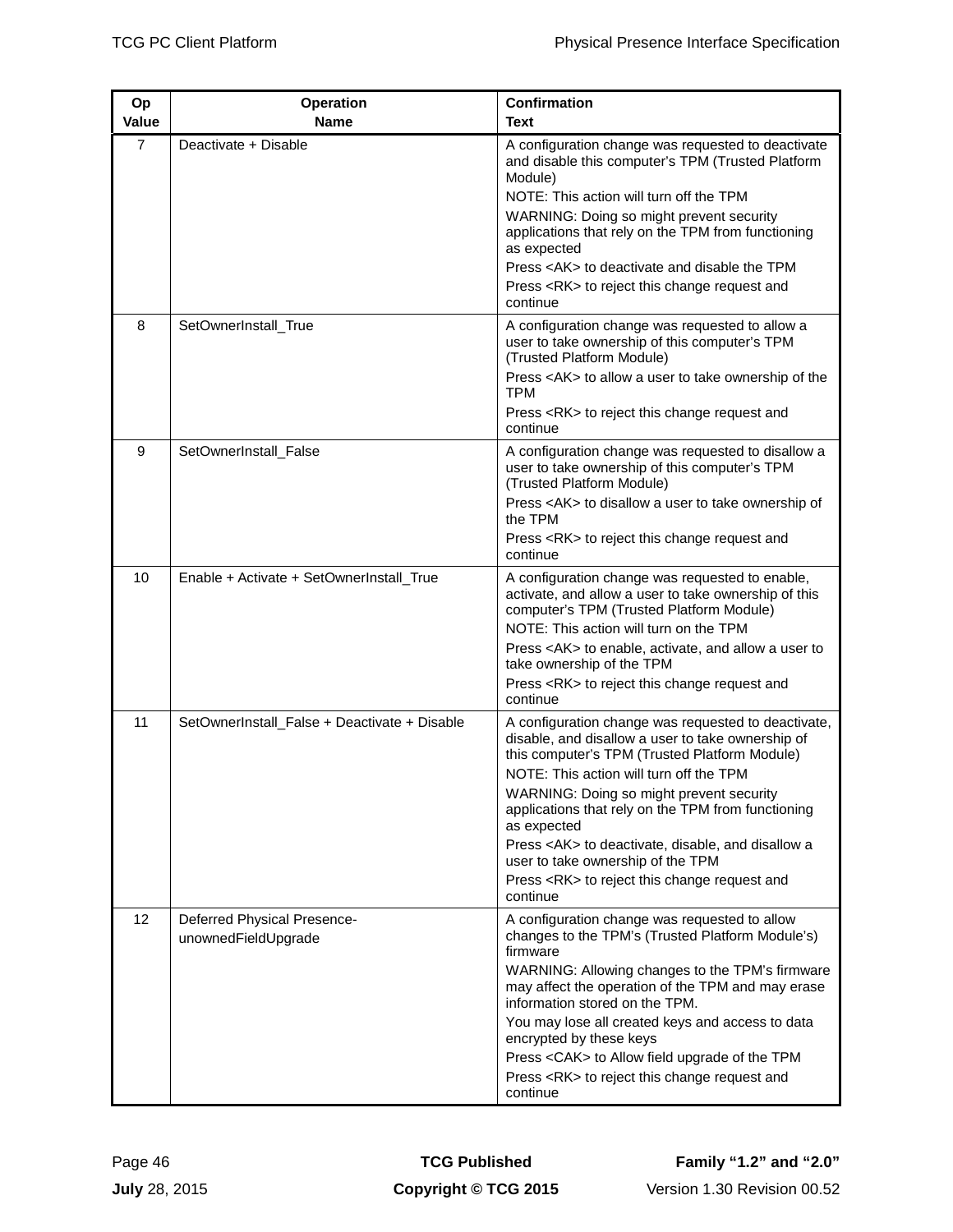| Op<br><b>Value</b> | <b>Operation</b><br><b>Name</b>                      | <b>Confirmation</b><br>Text                                                                                                                                                                      |
|--------------------|------------------------------------------------------|--------------------------------------------------------------------------------------------------------------------------------------------------------------------------------------------------|
| 13                 | <b>SetOperatorAuth</b>                               | A configuration change was requested to allow the<br>creation of an operator authentication value that<br>permits the temporary deactivation of this<br>computer's TPM (Trusted Platform Module) |
|                    |                                                      | Press <ak> to allow the creation of the operator<br/>authentication value of the TPM</ak>                                                                                                        |
|                    |                                                      | Press <rk> to reject this change request and<br/>continue</rk>                                                                                                                                   |
| 14                 | Clear + Enable + Activate                            | For TPM 1.2:<br>A configuration change was requested to clear,<br>enable, and activate this computer's TPM (Trusted<br>Platform Module)<br>NOTE: This action will clear and turn on the TPM      |
|                    |                                                      | WARNING: Clearing erases information stored on<br>the TPM.                                                                                                                                       |
|                    |                                                      | You will lose all created keys and access to data<br>encrypted by these keys. Take ownership as soon<br>as possible after this step.                                                             |
|                    |                                                      | Press <cak> to clear, enable, and activate the TPM<br/>Press <rk> to reject this change request and</rk></cak>                                                                                   |
|                    |                                                      | continue<br>For TPM 2.0:                                                                                                                                                                         |
|                    |                                                      | A configuration change was requested to clear this<br>computer's TPM (Trusted Platform Module)                                                                                                   |
|                    |                                                      | WARNING: Clearing erases information stored on<br>the TPM. You will lose all created keys and access<br>to data encrypted by these keys.                                                         |
|                    |                                                      | Press < CAK > to clear the TPM                                                                                                                                                                   |
|                    |                                                      | Press <rk> to reject this change request and<br/>continue</rk>                                                                                                                                   |
| 15                 | SetNoPPIProvision_False                              | Implementers Note: Physical presence confirmation<br>is not necessary. The firmware MAY display a<br>message during boot to the user but MUST not ask<br>the user for confirmation.              |
| 16                 | SetNoPPIProvision_True                               | A configuration change was requested to allow the<br>Operating System to provision the computer's TPM<br>(Trusted Platform Module) without asking for user<br>confirmation in the future.        |
|                    |                                                      | Press <ak> to approve future Operating System<br/>requests to provision the TPM<br/>Press <rk> to reject this change request and</rk></ak>                                                       |
|                    |                                                      | continue                                                                                                                                                                                         |
| 17                 | SetNoPPIClear_False or<br>SetPPRequiredForClear_True | Implementers Note: Physical presence confirmation<br>is not necessary. The firmware MAY display a<br>message during boot to the user but MUST not ask<br>the user for confirmation.              |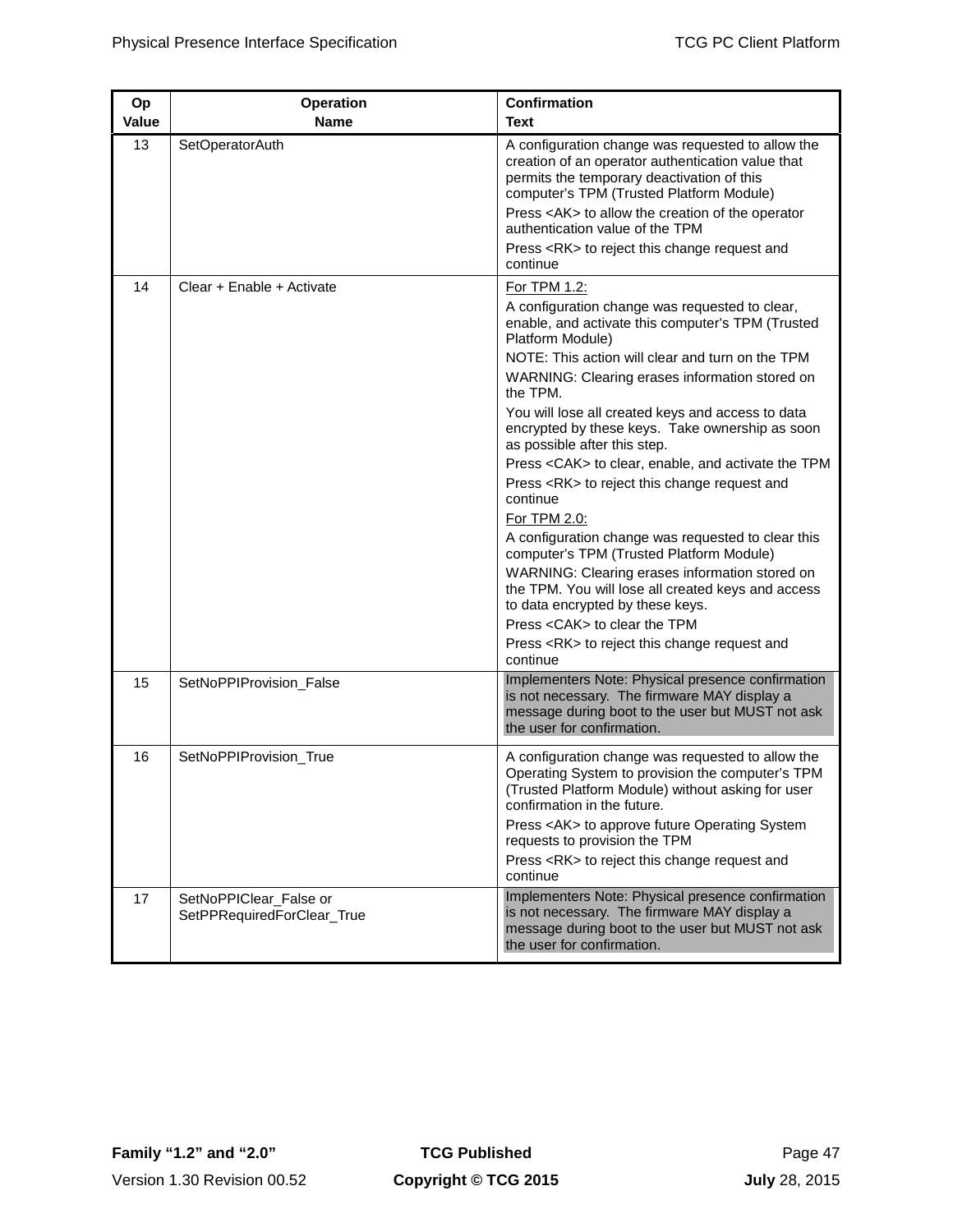| Op           | <b>Operation</b>                                     | <b>Confirmation</b><br>Text                                                                                                                                                                                                                                                                                                                                                                                                                                                                                                                                                           |  |
|--------------|------------------------------------------------------|---------------------------------------------------------------------------------------------------------------------------------------------------------------------------------------------------------------------------------------------------------------------------------------------------------------------------------------------------------------------------------------------------------------------------------------------------------------------------------------------------------------------------------------------------------------------------------------|--|
| <b>Value</b> | <b>Name</b>                                          |                                                                                                                                                                                                                                                                                                                                                                                                                                                                                                                                                                                       |  |
| 18           | SetNoPPIClear True or<br>SetPPRequiredForClear_False | A configuration change was requested to allow the<br>Operating System to clear the computer's TPM<br>(Trusted Platform Module) without asking for user<br>confirmation in the future.                                                                                                                                                                                                                                                                                                                                                                                                 |  |
|              |                                                      | NOTE: This action does not clear the TPM, but by<br>approving this configuration change, future actions<br>to clear the TPM will not require user confirmation.                                                                                                                                                                                                                                                                                                                                                                                                                       |  |
|              |                                                      | WARNING: Clearing erases information stored on<br>the TPM. You will lose all created keys and access<br>to data encrypted by these keys.                                                                                                                                                                                                                                                                                                                                                                                                                                              |  |
|              |                                                      | Press <cak> to approve future Operating System<br/>requests to clear the TPM</cak>                                                                                                                                                                                                                                                                                                                                                                                                                                                                                                    |  |
|              |                                                      | Press <rk> to reject this change request and<br/>continue</rk>                                                                                                                                                                                                                                                                                                                                                                                                                                                                                                                        |  |
| 19           | SetNoPPIMaintenance_False                            | Implementers Note: Physical presence confirmation<br>is not necessary. The firmware MAY display a<br>message during boot to the user but MUST not ask<br>the user for confirmation.                                                                                                                                                                                                                                                                                                                                                                                                   |  |
| 20           | SetNoPPIMaintenance_True                             | A configuration change was requested to allow the<br>Operating System to maintain the computer's TPM<br>(Trusted Platform Module) without asking for user<br>confirmation in the future.<br>WARNING: Allowing future changes to the TPM's<br>firmware may affect the operation of the TPM and<br>may erase information stored on the TPM.<br>You may lose all created keys and access to data<br>encrypted by these keys<br>Press <cak> to approve future Operating System<br/>requests to maintain the TPM<br/>Press <rk> to reject this change request and<br/>continue.</rk></cak> |  |
| 21           | Enable + Activate + Clear                            | A configuration change was requested to enable,<br>activate and clear this computer's TPM (Trusted<br>Platform Module)<br>WARNING: Clearing erases information stored on<br>the TPM. You will lose all created keys and access<br>to data encrypted by these keys.<br>Press <cak> to clear the TPM<br/>Press <rk> to reject this change request and<br/>continue</rk></cak>                                                                                                                                                                                                           |  |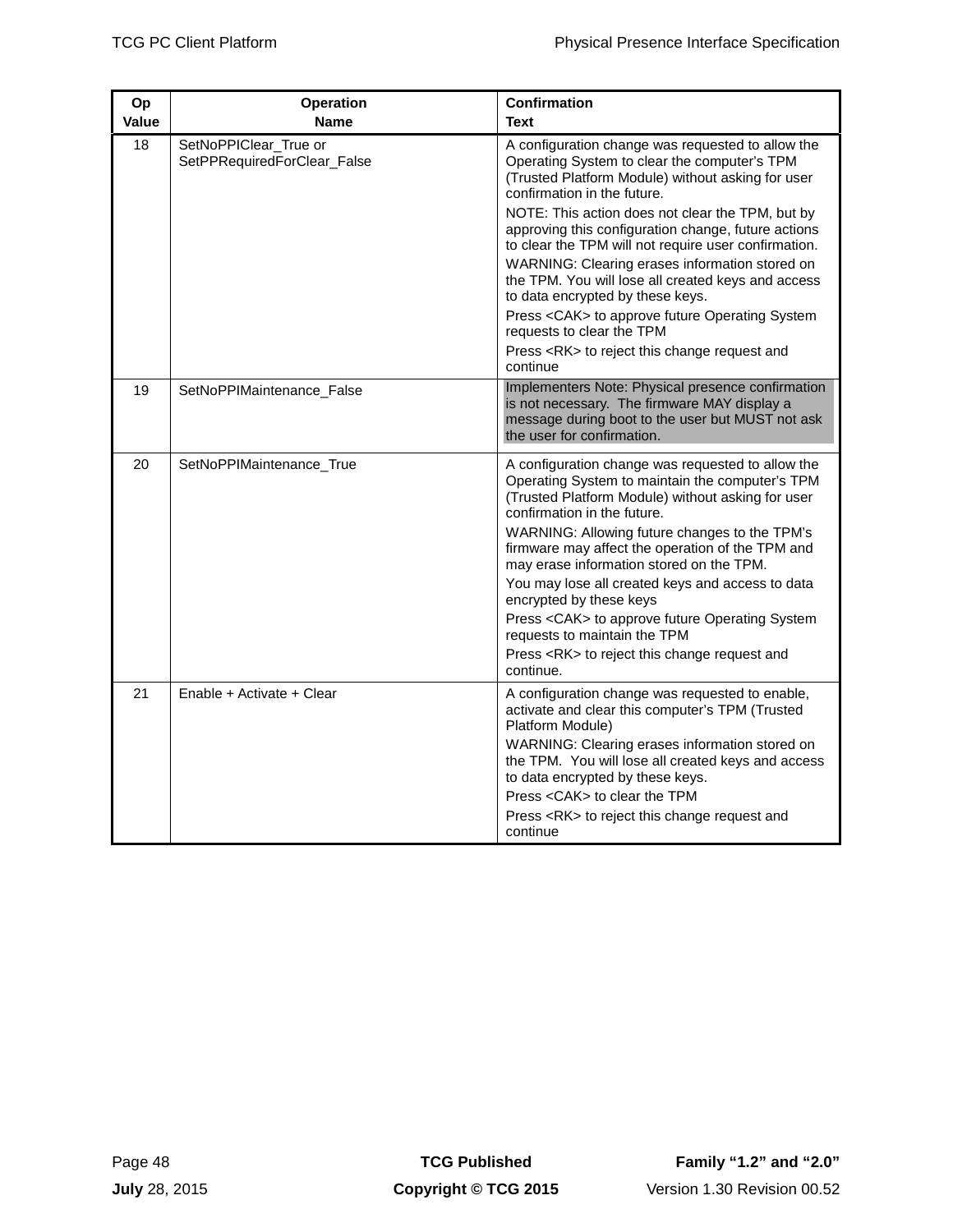| Op    | <b>Operation</b>                              | Confirmation                                                                                                                                                                                                           |
|-------|-----------------------------------------------|------------------------------------------------------------------------------------------------------------------------------------------------------------------------------------------------------------------------|
| Value | <b>Name</b>                                   | Text                                                                                                                                                                                                                   |
| 22    | Enable + Activate + Clear + Enable + Activate | For TPM 1.2:<br>A configuration change was requested to enable,<br>activate, clear, enable, and activate this computer's<br>TPM (Trusted Platform Module)<br>NOTE: This action will clear and turn on the TPM          |
|       |                                               | WARNING: Clearing erases information stored on<br>the TPM.                                                                                                                                                             |
|       |                                               | You will lose all created keys and access to data<br>encrypted by these keys. Take ownership as soon<br>as possible after this step.                                                                                   |
|       |                                               | Press <cak> to clear, enable, and activate the TPM<br/>Press <rk> to reject this change request and<br/>continue<br/>For TPM 2.0:</rk></cak>                                                                           |
|       |                                               | A configuration change was requested to clear this<br>computer's TPM (Trusted Platform Module)                                                                                                                         |
|       |                                               | WARNING: Clearing erases information stored on<br>the TPM. You will lose all created keys and access<br>to data encrypted by these keys.                                                                               |
|       |                                               | Press < CAK > to clear the TPM                                                                                                                                                                                         |
|       |                                               | Press <rk> to reject this change request and<br/>continue</rk>                                                                                                                                                         |
| 23    | <b>SetPCRBanks</b>                            | A configuration change was requested to change<br>the boot measurements to use <new> PCR<br/>bank(s).</new>                                                                                                            |
|       |                                               | WARNING: Changing the PCR bank(s) of the boot<br>measurements may prevent the Operating System<br>from properly processing the measurements. Please<br>check if your Operating System supports the new<br>PCR bank(s). |
|       |                                               | WARNING: Secrets in the TPM that are bound to<br>the boot state of your machine may become<br>unusable.                                                                                                                |
|       |                                               | Press <cak> to change the PCR bank(s).<br/>Press <rk> to keep the PCR bank(s) currently in</rk></cak>                                                                                                                  |
|       |                                               | use.<br>Note: Where <new> is the list of PCR bank(s) that<br/>would be active after the change is accepted.</new>                                                                                                      |
| 24    | ChangeEPS                                     | A configuration change was requested to clear this<br>computer's TPM (Trusted Platform Module) and<br>change its identity.                                                                                             |
|       |                                               | WARNING: Clearing erases information stored on<br>the TPM. You will lose all created keys and access<br>to data encrypted with these keys.                                                                             |
|       |                                               | WARNING: Changing the identity of the TPM may<br>require additional steps to establish trust into the<br>new identity.                                                                                                 |
|       |                                               | Press <cak> to clear the TPM and change its<br/>identity.</cak>                                                                                                                                                        |
|       |                                               | Press <rk> to reject this change request and<br/>continue.</rk>                                                                                                                                                        |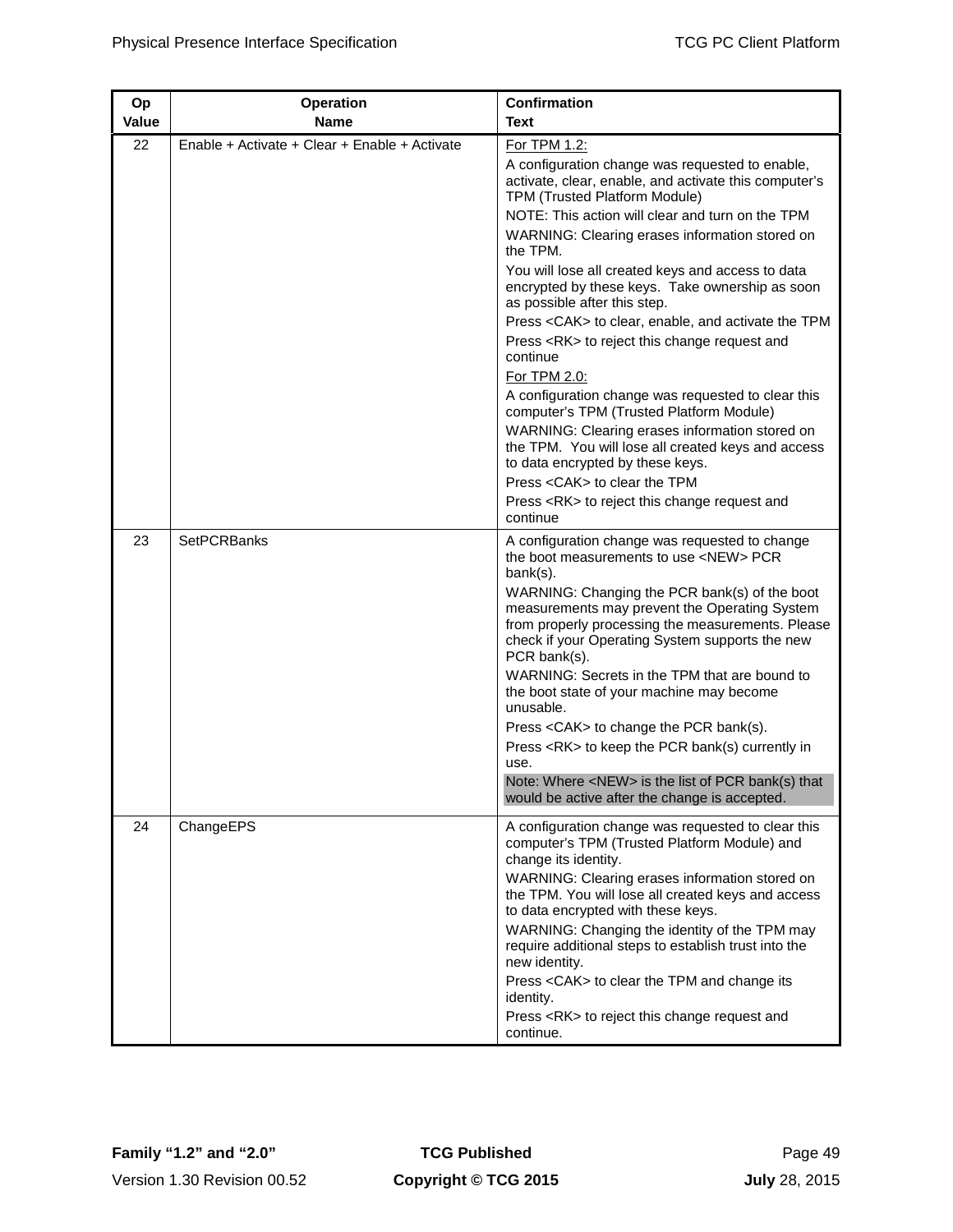| Op<br>Value | <b>Operation</b><br><b>Name</b>  | <b>Confirmation</b><br><b>Text</b>                                                                                                                                                          |  |  |
|-------------|----------------------------------|---------------------------------------------------------------------------------------------------------------------------------------------------------------------------------------------|--|--|
| 25          | SetPPRequiredForChangePCRs_False | A configuration change was requested to allow the<br>Operating System to change the format of boot<br>measurement<br>without<br>asking<br>log<br>for<br>user<br>confirmation in the future. |  |  |
|             |                                  | WARNING: Allowing future changes to format of the<br>boot measurement log may affect the Operating<br>System.                                                                               |  |  |
|             |                                  | Press < CAK > to approve future Operating System<br>requests to change the boot log format.                                                                                                 |  |  |
|             |                                  | Press <rk> to reject this change request and<br/>continue</rk>                                                                                                                              |  |  |
| 26          | SetPPRequiredForChangePCRs_True  | Implementers Note: Physical presence confirmation<br>is not necessary. The firmware MAY display a<br>message during boot to the user but MUST not ask<br>the user for confirmation.         |  |  |
| 27          | SetPPRequiredForTurnOn_False     | A configuration change was requested to allow the<br>Operating System to turn on the computer's TPM<br>(Trusted Platform Module) without asking for user<br>confirmation in the future.     |  |  |
|             |                                  | Press <ak> to approve future Operating System<br/>requests to provision the TPM</ak>                                                                                                        |  |  |
|             |                                  | Press <rk> to reject this change request and<br/>continue</rk>                                                                                                                              |  |  |
| 28          | SetPPRequiredForTurnOn_True      | Implementers Note: Physical presence confirmation<br>is not necessary. The firmware MAY display a<br>message during boot to the user but MUST not ask<br>the user for confirmation.         |  |  |
| 29          | SetPPRequiredForTurnOff_False    | A configuration change was requested to allow the<br>Operating System to turn off the computer's TPM<br>(Trusted Platform Module) without asking for user<br>confirmation in the future.    |  |  |
|             |                                  | Press <ak> to approve future Operating System<br/>requests to provision the TPM</ak>                                                                                                        |  |  |
|             |                                  | Press <rk> to reject this change request and<br/>continue</rk>                                                                                                                              |  |  |
| 30          | SetPPRequiredForTurnOff_True     | Implementers Note: Physical presence confirmation<br>is not necessary. The firmware MAY display a<br>message during boot to the user but MUST not ask<br>the user for confirmation.         |  |  |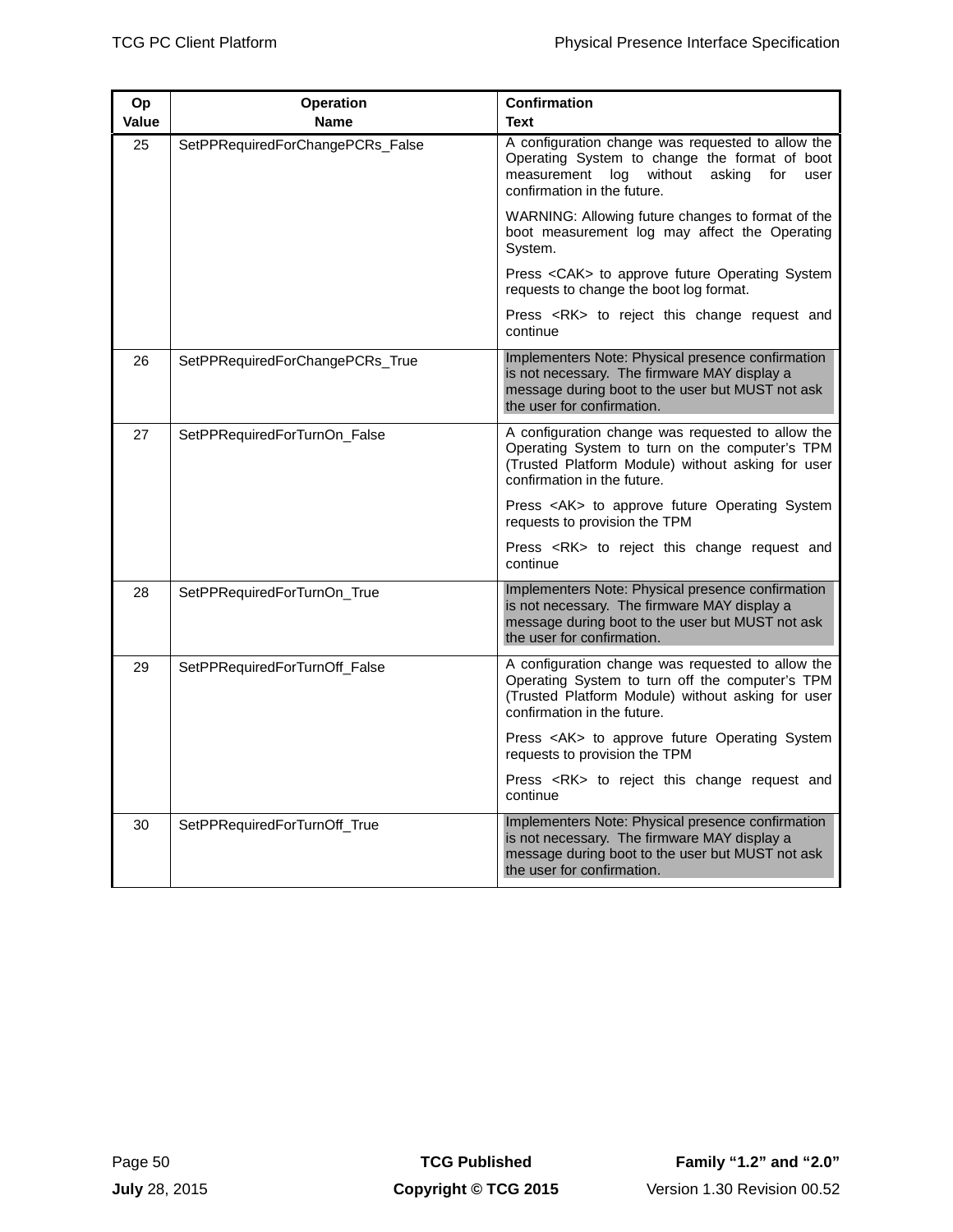| Op           | <b>Operation</b>                          | <b>Confirmation</b>                                                                                                                                                                                                                                                                                                                                                                                                                                                            |
|--------------|-------------------------------------------|--------------------------------------------------------------------------------------------------------------------------------------------------------------------------------------------------------------------------------------------------------------------------------------------------------------------------------------------------------------------------------------------------------------------------------------------------------------------------------|
| Value        | <b>Name</b>                               | Text                                                                                                                                                                                                                                                                                                                                                                                                                                                                           |
| 31           | SetPPRequiredForChangeEPS_False           | A configuration change was requested to allow the<br>Operating System to maintain the computer's TPM<br>(Trusted Platform Module) without asking for user<br>confirmation in the future.                                                                                                                                                                                                                                                                                       |
|              |                                           | WARNING: Allowing future changes to the TPM's<br>firmware may affect the operation of the TPM and<br>may erase information stored on the TPM.                                                                                                                                                                                                                                                                                                                                  |
|              |                                           | You may lose all created keys and access to data<br>encrypted by these keys                                                                                                                                                                                                                                                                                                                                                                                                    |
|              |                                           | Press <cak> to approve future Operating System<br/>requests to maintain the TPM</cak>                                                                                                                                                                                                                                                                                                                                                                                          |
|              |                                           | Press <rk> to reject this change request and<br/>continue</rk>                                                                                                                                                                                                                                                                                                                                                                                                                 |
| 32           | SetPPRequiredForChangeEPS_True            | Implementers Note: Physical presence confirmation<br>is not necessary. The firmware MAY display a<br>message during boot to the user but MUST not ask<br>the user for confirmation.                                                                                                                                                                                                                                                                                            |
| 33           | LogAllDigests                             | Implementers Note: Physical presence confirmation<br>is not necessary. The firmware MAY display a<br>message during boot to the user but MUST not ask<br>the user for confirmation.                                                                                                                                                                                                                                                                                            |
| 34           | DisableEndorsementEnableStorageHierarchy  | A configuration change was requested to disable<br>access to secrets stored in the endorsement<br>hierarchy and enable access to secrets stored in the<br>storage hierarchy of this computer's TPM (Trusted<br>Platform Module)<br>WARNING: Doing so might prevent security<br>applications that rely on the TPM from functioning<br>as expected<br>Press <ak> to change the configuration of the TPM.<br/>Press <rk> to reject this change request and<br/>continue</rk></ak> |
| $35 -$<br>95 | Reserved (for TPM Management)             |                                                                                                                                                                                                                                                                                                                                                                                                                                                                                |
| 96           | Enable_BlockSIDFunc                       | A configuration change was requested to issue a<br>Block SID authentication command on subsequent<br>boots.                                                                                                                                                                                                                                                                                                                                                                    |
| 97           | Disable_BlockSIDFunc                      | A configuration change was requested to disable<br>issuing a Block SID authentication command on<br>subsequent boots.                                                                                                                                                                                                                                                                                                                                                          |
| 98           | SetPPRequiredForEnable_BlockSIDFunc_True  | Implementers Note: Physical presence confirmation<br>is not necessary. The firmware MAY display a<br>message during boot to the user but MUST not ask<br>the user for confirmation.                                                                                                                                                                                                                                                                                            |
| 99           | SetPPRequiredForEnable_BlockSIDFunc_False | A configuration change was requested to allow the<br>Operating System to enable blocking<br><b>SID</b><br>authentication without asking for user confirmation in<br>the future.                                                                                                                                                                                                                                                                                                |
|              |                                           | Press <ak> to approve future Operating System<br/>requests to block SID authentication</ak>                                                                                                                                                                                                                                                                                                                                                                                    |
|              |                                           | Press <rk> to reject this change request and<br/>continue</rk>                                                                                                                                                                                                                                                                                                                                                                                                                 |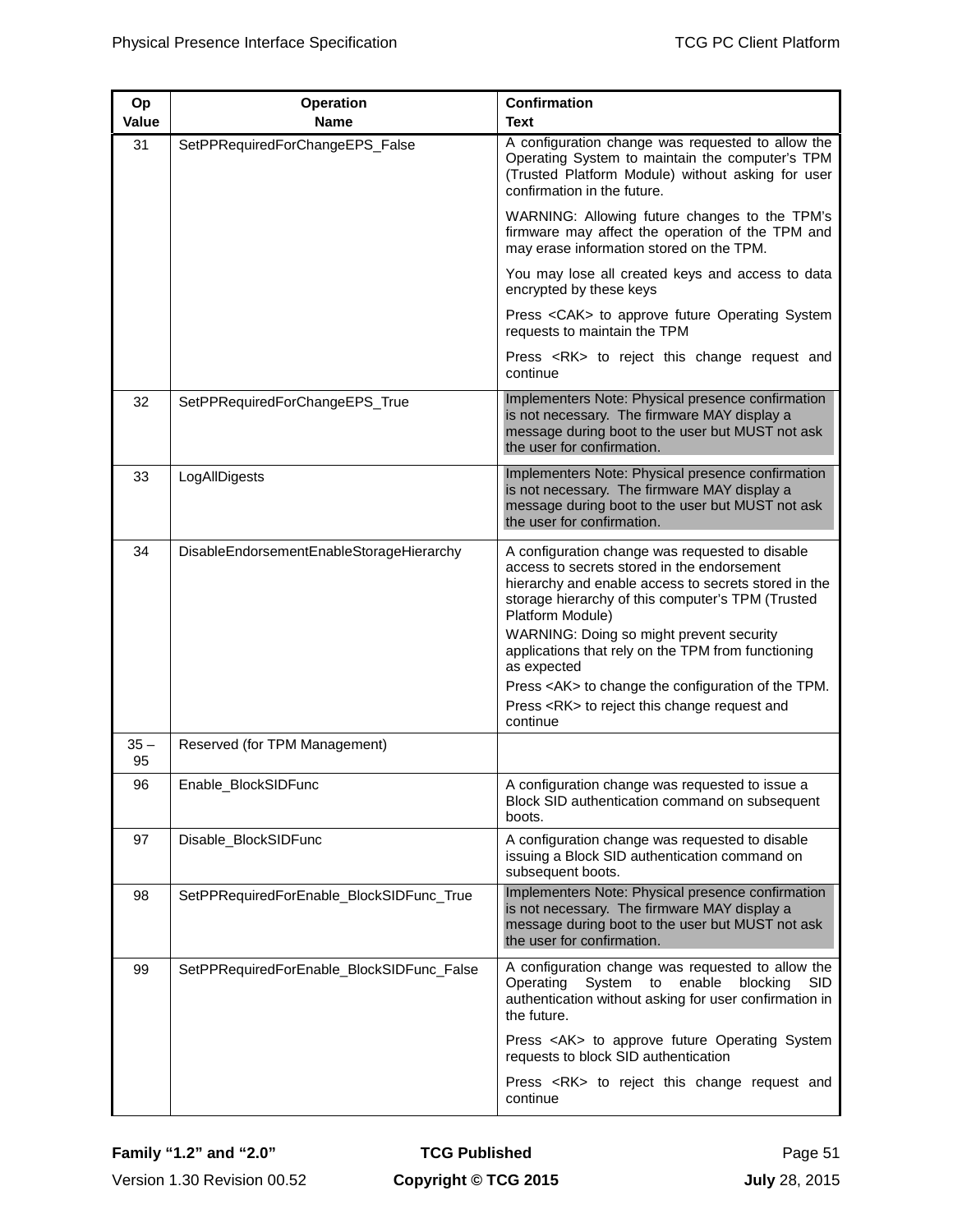| Op<br>Value    | <b>Operation</b><br><b>Name</b>            | <b>Confirmation</b><br>Text                                                                                                                                                         |  |
|----------------|--------------------------------------------|-------------------------------------------------------------------------------------------------------------------------------------------------------------------------------------|--|
| 100            | SetPPRequiredForDisable_BlockSIDFunc_True  | Implementers Note: Physical presence confirmation<br>is not necessary. The firmware MAY display a<br>message during boot to the user but MUST not ask<br>the user for confirmation. |  |
| 101            | SetPPRequiredForDisable_BlockSIDFunc_False | A configuration change was requested to allow the<br>Operating System to disable blocking<br>SID.<br>authentication without asking for user confirmation in<br>the future.          |  |
|                |                                            | Press <ak> to approve future Operating System<br/>requests to disable blocking SID authentication</ak>                                                                              |  |
|                |                                            | Press <rk> to reject this change request and<br/>continue</rk>                                                                                                                      |  |
| $102 -$<br>127 | Reserved (for Storage Management)          |                                                                                                                                                                                     |  |
| $>=$<br>128    | Vendor Specific                            |                                                                                                                                                                                     |  |

# **Table 5: User Confirmation Key Mappings**

<span id="page-61-0"></span>

| <b>User</b><br><b>Confirmation</b><br><b>Keys</b> | <b>Key Meaning</b>                                                                                                                                                             | <b>Example</b><br><b>Actual Key</b>    | Text to<br><b>Represent the</b><br><b>Actual Key</b> |
|---------------------------------------------------|--------------------------------------------------------------------------------------------------------------------------------------------------------------------------------|----------------------------------------|------------------------------------------------------|
| $<$ RK $>$                                        | Reject Key – user rejects the action                                                                                                                                           | ESC key                                | [ESC]                                                |
| $<$ AK $>$                                        | Accept Key – user accepts the action where the action<br>does not cause a potential loss of data                                                                               | <b>Function</b><br>F <sub>10</sub> key | [F10]                                                |
| $<$ CAK $>$                                       | Caution Accept Key – user accepts the action using a<br>different key than the Accept Key to mitigate the potential<br>of accepting an action that may cause the loss of data. | Function<br>F12 key                    | [F12]                                                |

# **Table 6: User Confirmation keys for Systems without keyboard**

| <b>User</b><br>Confirmation<br><b>Keys</b> | <b>Key Meaning</b>                                                                                                                                                             | <b>Example</b><br><b>Actual Key</b> | Text to<br>Represent the<br><b>Actual Key</b> |
|--------------------------------------------|--------------------------------------------------------------------------------------------------------------------------------------------------------------------------------|-------------------------------------|-----------------------------------------------|
| $<$ RK $>$                                 | Reject $Key - user$ rejects the action                                                                                                                                         | Volume<br>Down                      | Volume Down                                   |
| $<$ AK $>$                                 | Accept Key – user accepts the action where the action<br>does not cause a potential loss of data                                                                               | Volume Up                           | Volume Up                                     |
| $<$ CAK $>$                                | Caution Accept Key – user accepts the action using a<br>different key than the Accept Key to mitigate the potential<br>of accepting an action that may cause the loss of data. | Volume Up                           | Volume Up                                     |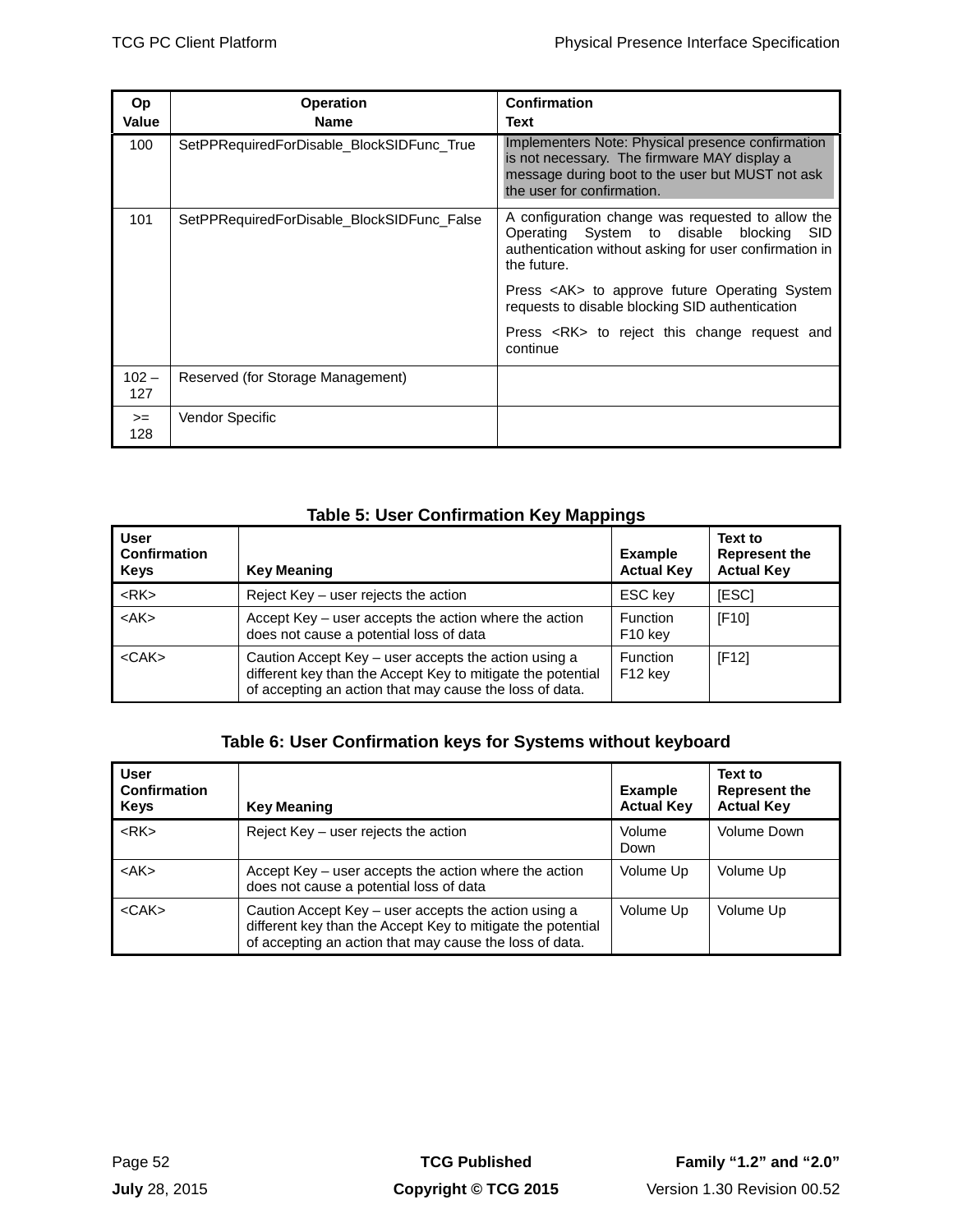# <span id="page-62-0"></span>**11 Physical Presence Interface Pseudo Code**

The pseudo code below is intended to provide design guidance for the implementation of the Physical Presence Interface for TPM management. This does not cover operations for Storage management. As long as normative requirements are adhered to, the PM is free to vary implementation details.

```
/******************************************************************************
This section of the pseudo code illustrates the behavior of the operating system user 
mode components that initiate the Physical Presence Interface call into the firmware. 
Note that this section is for understanding only and does not dictate actual OS 
behavior. 
******************************************************************************/
OS_Admin_Tool()
If (User_Desires_Functionality_That_Requires_Physical_Presence()) {
        Display_Platform_Specific_Dialog_Documentation()
      If (Software_Physical_Presence_Supported()) {
              Write_Physical_Presence_Interface_Request(OperationValue, Argument)
             // see pseudocode in the method below for more details
             Optional_Register_OS_Component_To_Run_On_Next_Boot(OS_Component_Post_Rebo
ot())
              Execute_Platform_Specific_Transition()
      }
   }
OS_Component_Post_Reboot()
If (Get_Physical_Presence_Interface_Response()!= SUCCESS) {
      Optional_Provide_Failure_Notice()
}
```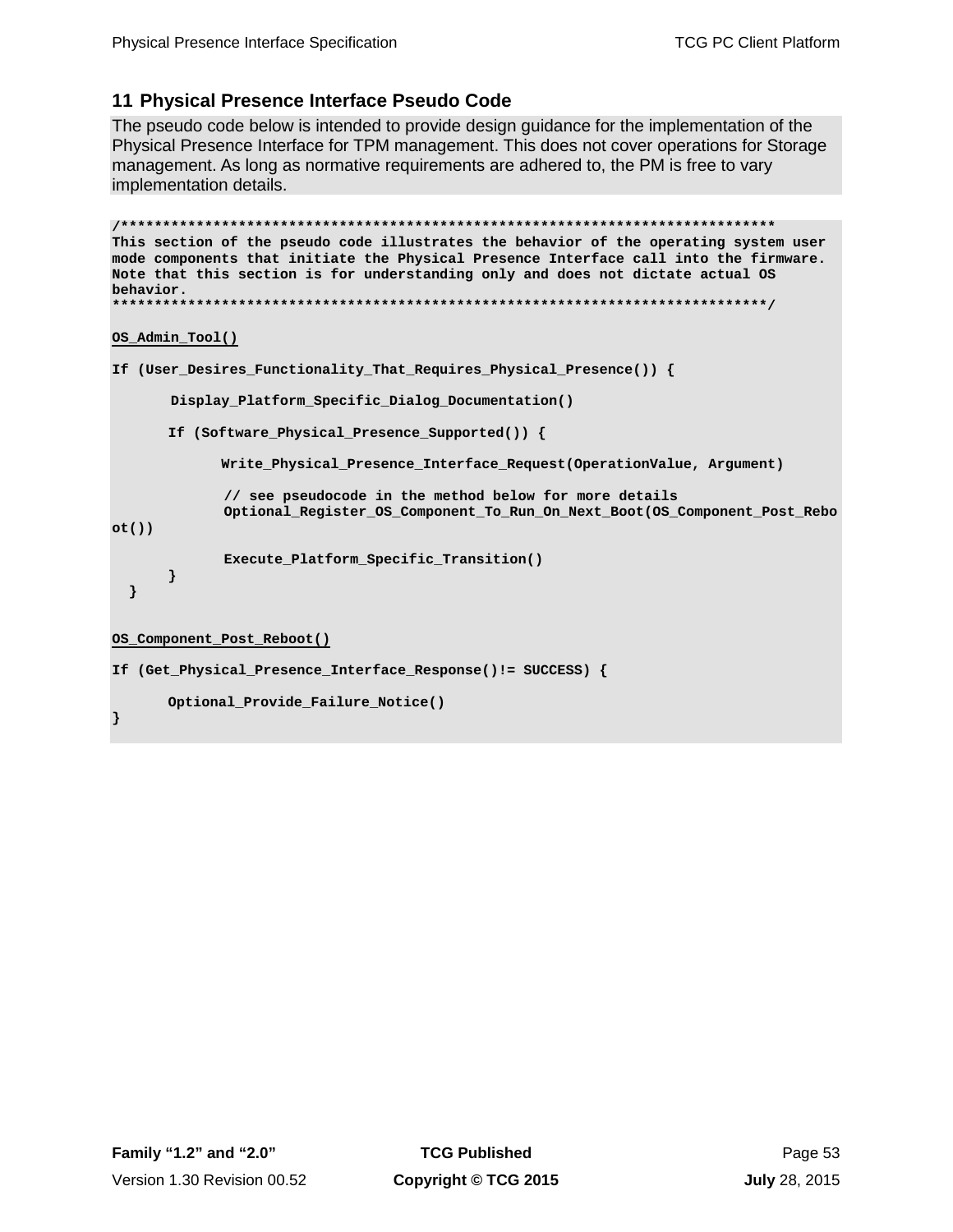```
/******************************************************************************
This section of the pseudo code illustrates the behavior of the pre-OS environment 
including the CRTM and portion of the firmware that acts upon the Physical Presence 
Interface requests. Implementation details may differ as the CRTM can be either the 
boot block or the entire firmware.
******************************************************************************/
Main() 
CRTM()
Post_ BIOS() 
Boot_Into_OS()
CRTM() 
Reset_Vector()
If (Physical_Presence_Asserted()) {
        Turn_On_Physical_Presence_Flag()
} Else { 
      Lock_Physical_Presence() 
} 
Post_BIOS()
Argument = 0
If (OperationValue = Read_Physical_Presence_Interface_Request()) { 
        RequestConfirmed = False 
       If (OperationValue = 1 Or 3) {
             If (NoPPIProvision = True Or PPRequiredForTurnOn = False) {
                    RequestConfirmed = True
              }
       } Else If (OperationValue = 2, 4, 6 Or 7) {
             If (NoPPIProvision = True Or PPRequiredForTurnOff = False) {
                    RequestConfirmed = True
             }
       } Else If (OperationValue = 5) {
             If (NoPPIClear = True Or PPRequiredForClear = False) {
                    RequestConfirmed = True
              }
       } Else If (OperationValue = 8, 9, 10, 11 Or 13) {
              If (NoPPIProvision = True) {
                    RequestConfirmed = True
              }
       } Else If (OperationValue = 12) {
             If (NoPPIMaintenance = True) {
                    RequestConfirmed = True
              }
       } Else If (OperationValue = 14, 21 Or 22) {
             If ((PPRequiredForTurnOn = False And PPRequiredForClear = False) Or
                   (NoPPIClear = True)) {
                    RequestConfirmed = True
              }
       } Else If (OperationValue = 23) {
             Argument = Read_Physical_Presence_Interface_Argument();
             If (PPRequiredForChangePCRs = False) {
                    RequestConfirmed = True
              }
       } Else If (OperationValue = 24) {
             If (PPRequiredForChangeEPS = False) {
                    RequestConfirmed = True
             }
```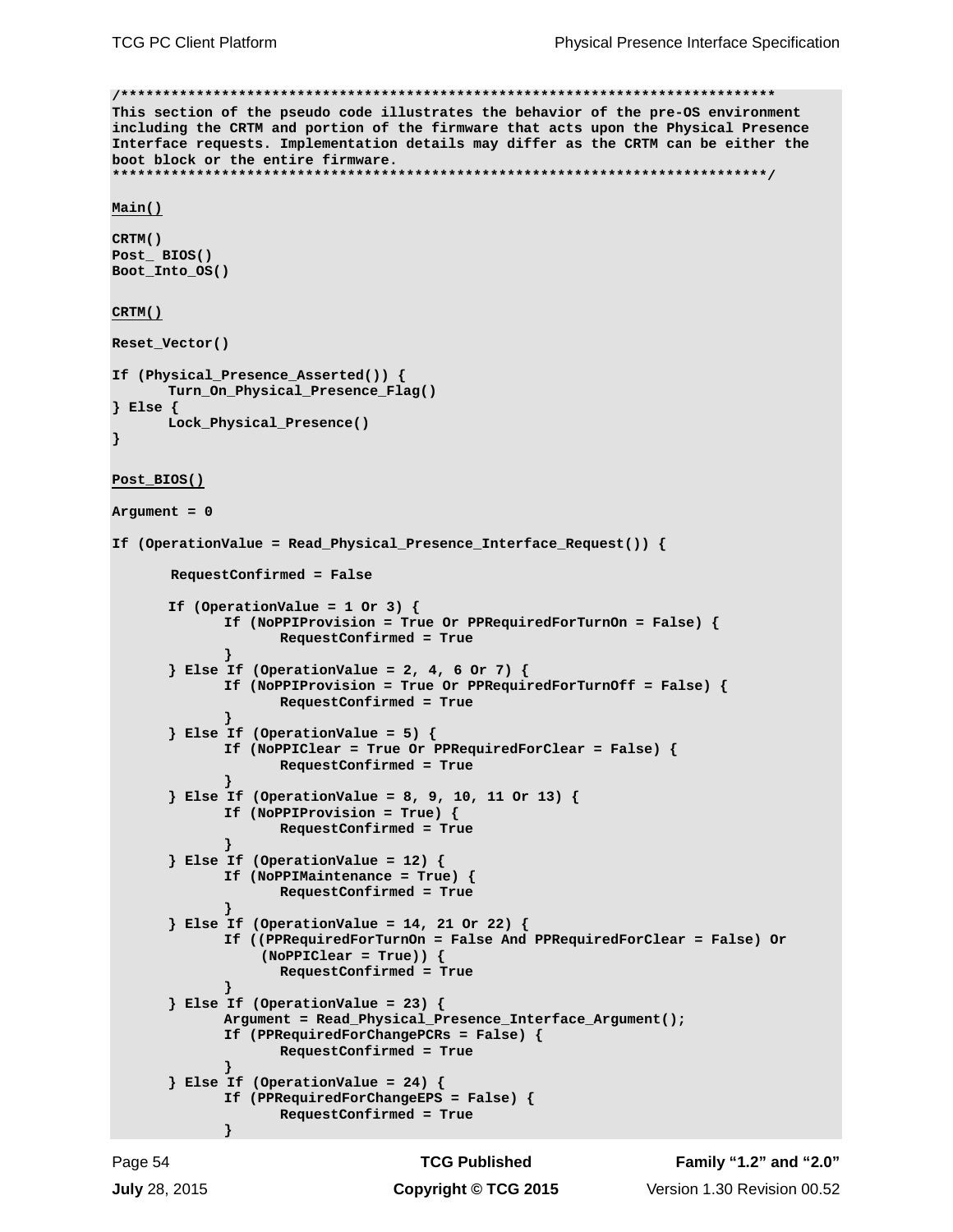```
Family "1.2" and "2.0" TCG Published Page 55
      } Else If (OperationValue = 15, 17, 19, 25, 27, 29, 31 Or 33) {
             RequestConfirmed = True
      } Else If (OperationValue = 34) {
             If (IsStorageHierarchyDisabled() And PPRequiredForTurnOn = False) {
                   RequestConfirmed = True
             } 
             If (IsEndorsementHierarchyEnabled() And PPRequiredForTurnOff = False) {
                   RequestConfirmed = True
             }
       }
       If (RequestConfirmed = False) {
             If (Physical_Presence_Asserted_In_CRTM()) {
                     If (Optional_BIOS_Administrative_Password_Authenticated()){
                           RequestConfirmed = Prompt_Confirmation_Of_Request() within 
Timeout Period
                    }
             }
             Response = UserAbort
      }
      If (RequestConfirmed) {
              // see pseudocode in the method below for more details
             Response = Execute_Physical_Presence_Interface_Request(
                                                           OperationValue, Argument) 
       }
      Clear_Physical_Presence_Interface_Request()
        Set_Physical_Presence_Interface_Response(Request, Response)
      If (RequestsConfirmed) {
             // a reboot is necessary to activate the operation
              ResetVector() 
      }
} Else If (Request_To_Enter_Startup_Setup() within Timeout Period) { 
      Standard_Setup()
}
Lock_Physical_Presence()
Execute_Physical_Presence_Interface_Request(OperationValue, Argumet)
For Each TPM_Command in OperationCommands.Get(OperationValue) {
      ReturnValue = Execute(TPM_Command, Argument) 
      If ReturnValue != SUCCESS
              Return ReturnValue
}
/******************************************************************************
This section of the pseudo code describes functions used in previous sections.
******************************************************************************/
1. User_Desires_Functionality_That_Requires_Physical_Presence()
   If true, the user logged in to the OS has chosen to perform an action that requires 
   physical presence authorization. For example, the user has chosen to force clear 
   the TPM. 
2. Display_Platform_Specific_Dialog_Documentation()
```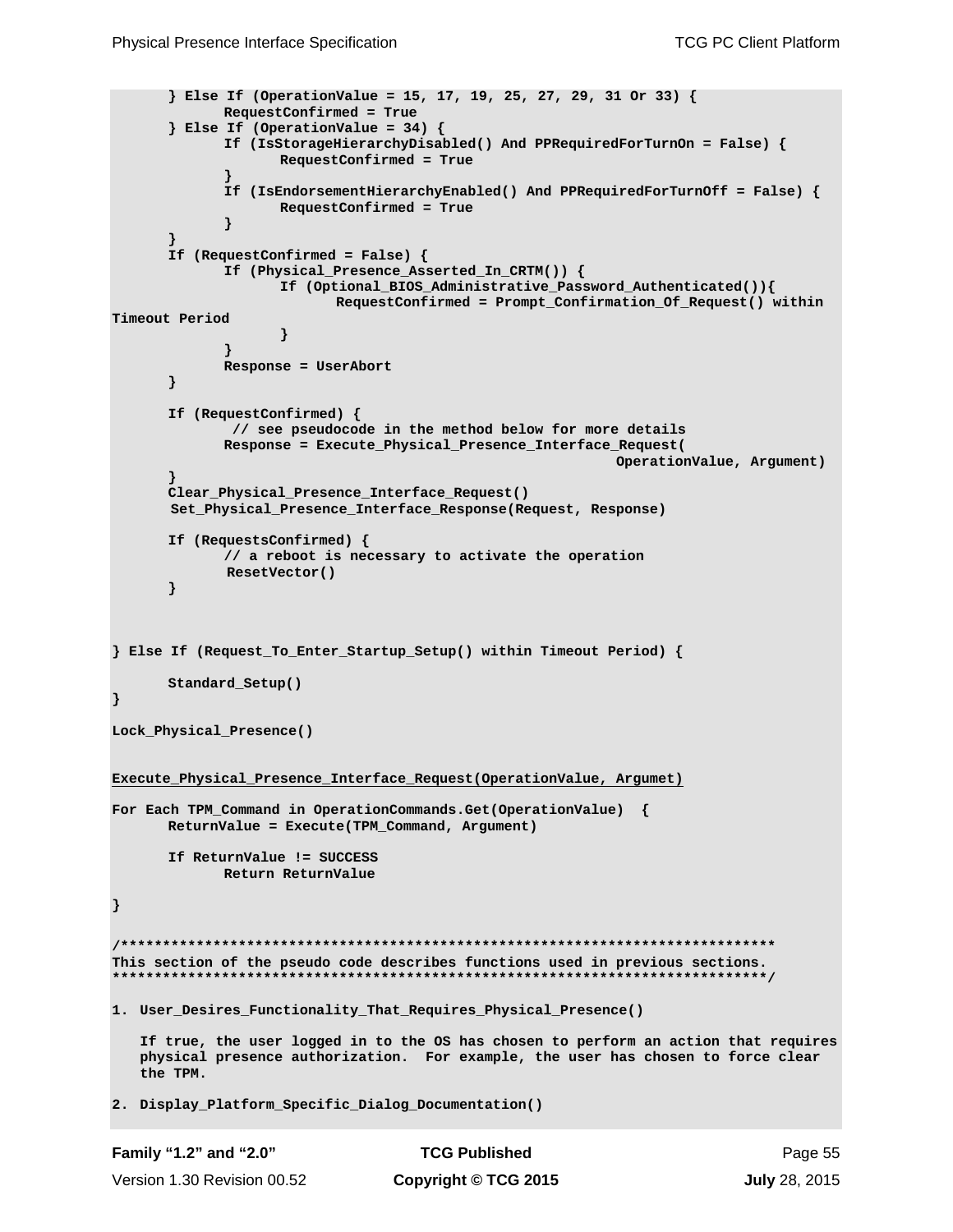**The OS displays platform-specific documentation to inform the user of the procedure that must take place to successfully execute the desired functionality. The platform-specific documentation is multi-lingual for users of different locales. The text may be customized by the PM during OS pre-install time.** 

**The dialog that displays the platform-specific documentation also contains a button to carry out the platform's transition action as specified through ACPI (see [Table](#page-61-0)  [5\)](#page-61-0).**

**If the specified ACPI functions are not implemented, the default dialog alerts the user to consult the documentation that shipped with their platform to execute the desired functionality.** 

<span id="page-65-0"></span>**3. Software\_Physical\_Presence\_Supported()**

**If true, the PM has implemented the software/command method of asserting physical presence. This method reads the TPM permanent flag structure's physicalPresenceCMDEnable flag.**

<span id="page-65-1"></span>**4. Write\_Physical\_Presence\_Interface\_Request(OperationValue, Argument)**

**The OS calls the "Submit TPM Operation Request to Pre-OS Environment 2" Function of the Physical Presence Interface to submit the operation request to the BIOS (see [Table 1](#page-42-0) and [Table 2\)](#page-44-0) and passes in the Argument.** 

<span id="page-65-2"></span>**5. Optional\_Register\_OS\_Component\_To\_Run\_On\_Next\_Boot(OS\_Component\_Post\_Reboot())**

**The OS optionally registers a component to run post-reboot in order to perform clean up based on the return value. See the OS\_Component\_Post\_Reboot() method in the pseudocode for more details**

<span id="page-65-3"></span>**6. Execute\_Platform\_Specific\_Transition()**

**The OS executes the action requested by the user in the platform-specific dialog (see Display\_Platform\_Specific\_Dialog\_Documentation()). For example, the action may be to shut down the platform.**

<span id="page-65-4"></span>**7. Get\_Physical\_Presence\_Interface\_Response()**

**The OS calls the "Return TPM Operation Response to OS Environment" function of the Physical Presence Interface to read the return value of the request (see [Table 1](#page-42-0) and [Table 2\)](#page-44-0).**

<span id="page-65-5"></span>**8. Optional\_Provide\_Failure\_Notice()**

**Provides notification of the failure (e.g. write failure to event log).**

<span id="page-65-6"></span>**9. Reset\_Vector()** 

**The vector within the CRTM that is first executed upon platform reboot.** 

<span id="page-65-7"></span>**10. Physical\_Presence\_Asserted()** 

**If true, the CRTM has sensed the physical presence assertion of the user. For example, the user has pressed the startup button or inserted a USB dongle. The details of the implementation are vendor-specific.**

<span id="page-65-8"></span>**11. Turn\_On\_Physical\_Presence\_Flag()** 

**Sets the PhysicalPresence permanent flag to true by executing TSC\_PhysicalPresence(TPM\_PHYSICAL\_PRESENCE = TPM\_PHYSICAL\_PRESENCE\_PRESENT). At this time, the physicalPresenceLock has already been reset to false due to execution of TPM\_Startup(STCLEAR).**

<span id="page-65-9"></span>**12. Lock\_Physical\_Presence()**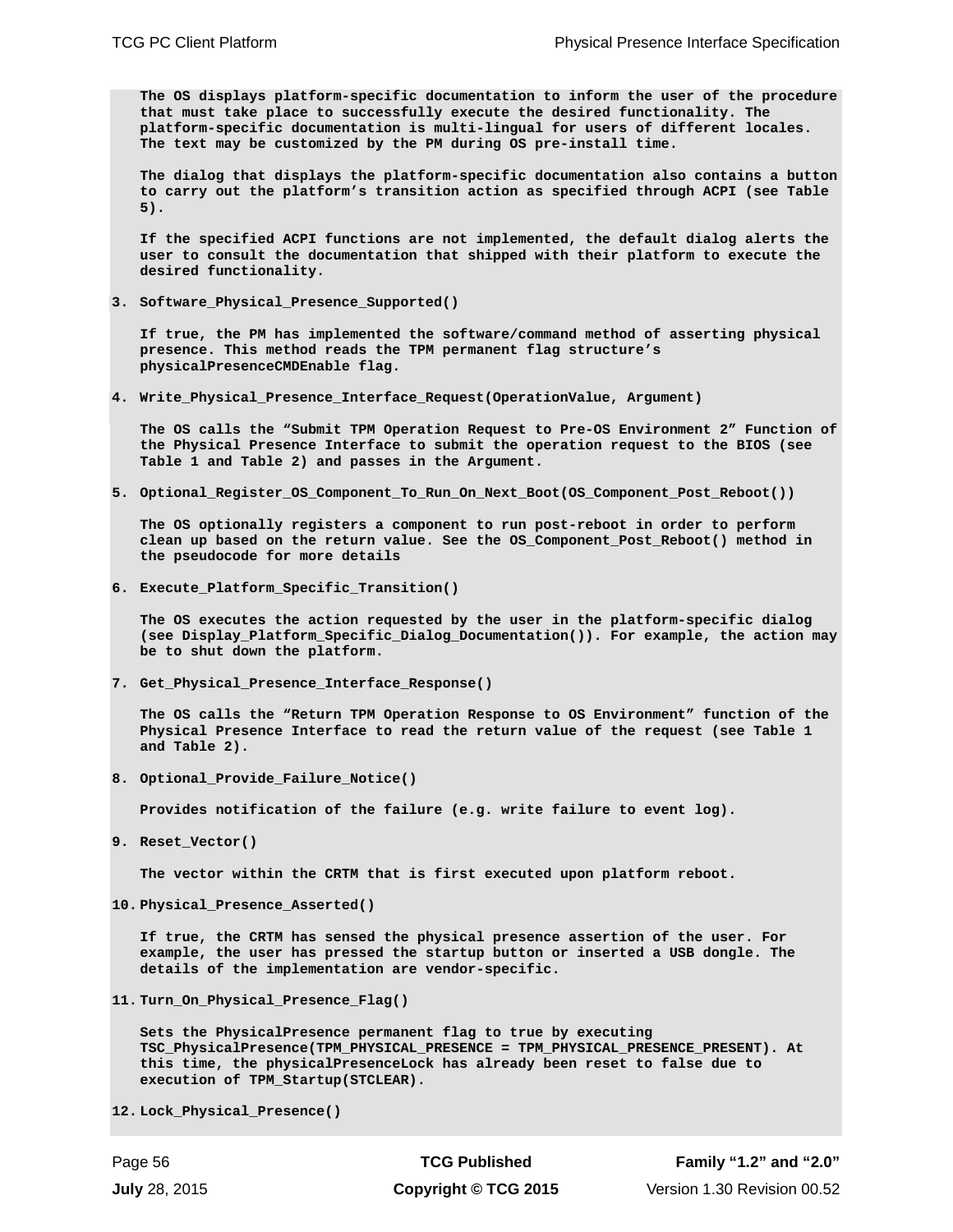**Sets the PhysicalPresenceLock = True and PhysicalPresence – False using the command TSC\_PhysicalPresence(TPM\_PHYSICAL\_PRESENCE = TPM\_PHYSICAL\_LOCK)** 

<span id="page-66-0"></span>**13. Read\_Physical\_Presence\_Interface\_Request()**

**Reads from the storage location modified by Write\_Physical\_Presence\_Interface\_Request(OperationValue, Argument) and returns this operation value.**

**14. Read\_Physical\_Presence\_Interface\_Argument()**

**Reads from the storage location modified by Write\_Physical\_Presence\_Interface\_Request(OperationValue, Argument) and returns the operation argument.**

<span id="page-66-1"></span>**15. Physical\_Presence\_Asserted\_In\_CRTM()**

**If true, physical presence was asserted in the CRTM. This method reads the TPM permanent flag structure's physicalPresence flag or optionally, a manufacturerspecific flag that was set when physical presence was sensed via Physical\_Presence\_Asserted().**

<span id="page-66-2"></span>**16. Optional\_BIOS\_Administrative\_Password\_Authenticated()**

**The PM may optionally decide to implement the ability to authenticate with a BIOS administrative password before a TPM command that requires physical presence can be executed. If true is returned, the BIOS administrative password has been authenticated.**

<span id="page-66-3"></span>**17. Prompt\_Confirmation\_Of\_Request()**

**This is the dialog displayed to the user that prompts for confirmation of the Physical Presence Interface request. The return value is True or False depending on whether the user confirms or rejects the request, respectively. The confirmation should be implemented such that the user can understand at a high level the security implications of the operation and must actively choose to execute the operation (e.g. the default should not be to confirm the operation).** 

**See [Table 5](#page-61-0) for guidance on the dialog text.**

<span id="page-66-4"></span>**18. Clear\_Physical\_Presence\_Interface\_Request()**

**Clears the storage area modified by Write\_Physical\_Presence\_Interface\_Request(OperationValue, Argument), for example by setting it to a value of 0.** 

<span id="page-66-5"></span>**19. Set\_Physical\_Presence\_Interface\_Response(Request, Response)**

**Writes the response so that it can be retrieved by calling the "Return TPM Operation Response to OS Environment" function of the Physical Presence Interface.** 

<span id="page-66-6"></span>**20. Request\_To\_Enter\_Startup\_Setup()**

**There must be a way to enter standard setup of the BIOS when no Physical Presence Interface requests are present. In this pseudo code, standard setup cannot be entered if a request exists on the Physical Presence Interface. The BIOS implementation may choose a different method.**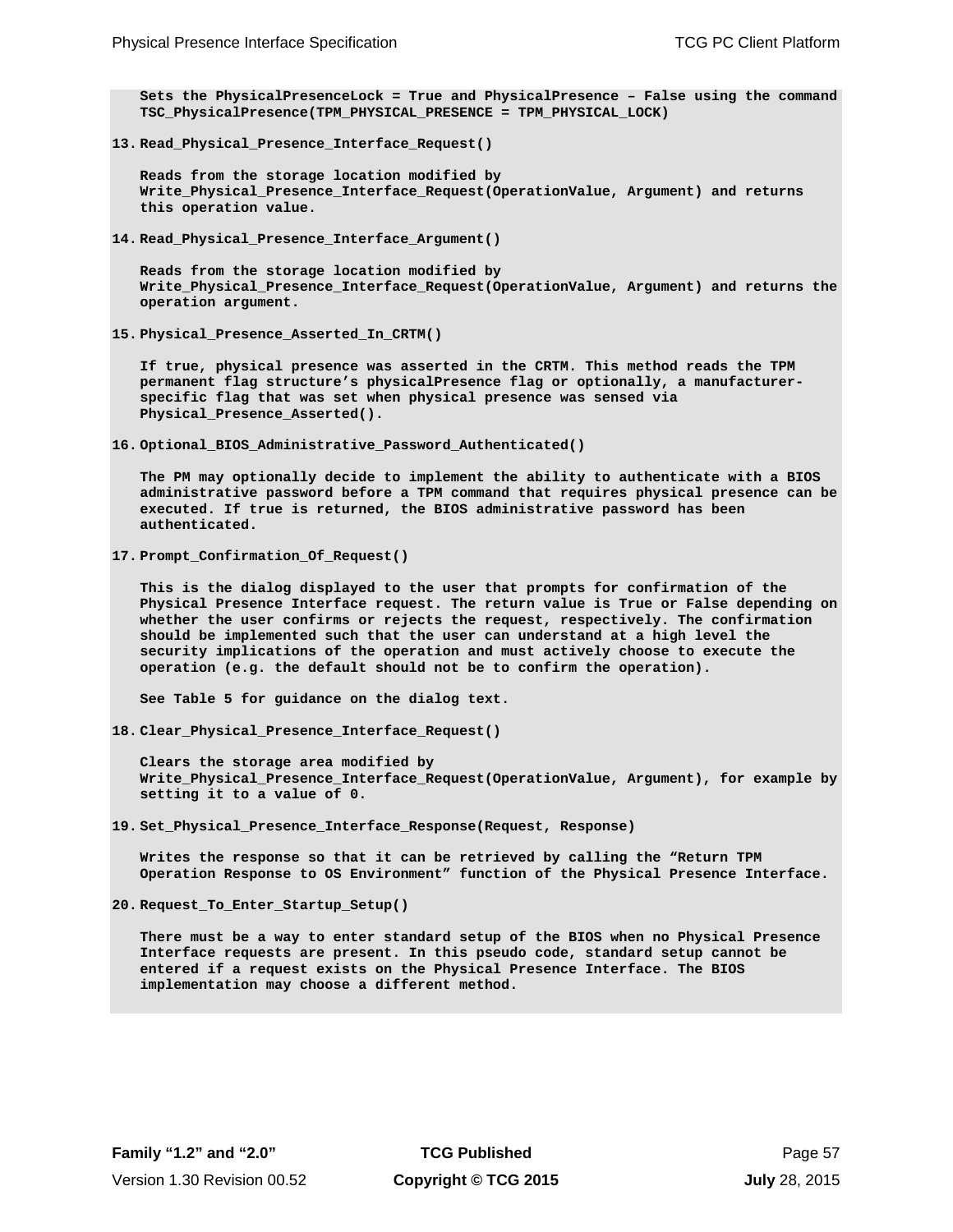# <span id="page-67-0"></span>**12 Scenarios with recommended default for Persistent Firmware TPM Management Flags**

This section is informative.

The flags may be set independently and their values may be changed through the use of physical presence operations or other vendor specific configuration utilities. [Table 7](#page-67-2) contains a list of the flags for a TPM 1.2. A firmware implementation may choose to implement separate flags to enable / activate and disable / deactivate a TPM 1.2.

<span id="page-67-2"></span>

| <b>Flag Description</b> | <b>Operations permitted without</b><br>user confirmation when set | <b>Recommended</b><br><b>Default</b> |
|-------------------------|-------------------------------------------------------------------|--------------------------------------|
| <b>NoPPIProvision</b>   | Enable                                                            | True                                 |
|                         | <b>Disable</b>                                                    |                                      |
|                         | Activate                                                          |                                      |
|                         | Deactivate                                                        |                                      |
|                         | SetOwnerInstall_True                                              |                                      |
|                         | SetOwnerInstall_False                                             |                                      |
|                         | <b>SetOperatorAuth</b>                                            |                                      |
| NoPPIClear              | TPM_ForceClear                                                    | False                                |
| NoPPIMaintenance        | <b>Deferred Physical Presence-</b><br>unownedFieldUpgrade         | False                                |

**Table 7: Persistent Firmware TPM Management Flags for TPM 1.2**

# <span id="page-67-1"></span>**12.1 Persistent Firmware TPM Management Flags for TPM 2.0**

The Persistent Firmware TPM Management Flags for TPM 2.0 may be used on systems with TPM 1.2. This specification does not provide a mapping between these flags and the operations they should be applied to.

Different scenarios ask for different settings of the flags. The following scenarios describe different requirements and the respective recommended default values.

Table 8: [Scenario 1:](#page-67-3) PC Client system for end customer. A customer who owns his device and wants to exercise control over it will want to be prompted for changes to the content of the TPM, but is ok with the TPM being enabled automatically.

<span id="page-67-3"></span>

| <b>Flag Description</b> | Operations permitted without user<br>confirmation when set | <b>Recommended Default</b> |
|-------------------------|------------------------------------------------------------|----------------------------|
| PPRequiredForTurnOn     | Enable                                                     | False                      |
| PPRequiredForTurnOff    | <b>Disable</b>                                             | <b>True</b>                |
| PPRequiredForClear      | TPM2_Clear                                                 | <b>True</b>                |
| PPRequiredForChangeEPS  | TPM2_ChangeEPS                                             | <b>True</b>                |
| PPRequiredForChangePCRs | <b>SetPCRBanks</b>                                         | False                      |

**Table 8: Scenario 1**